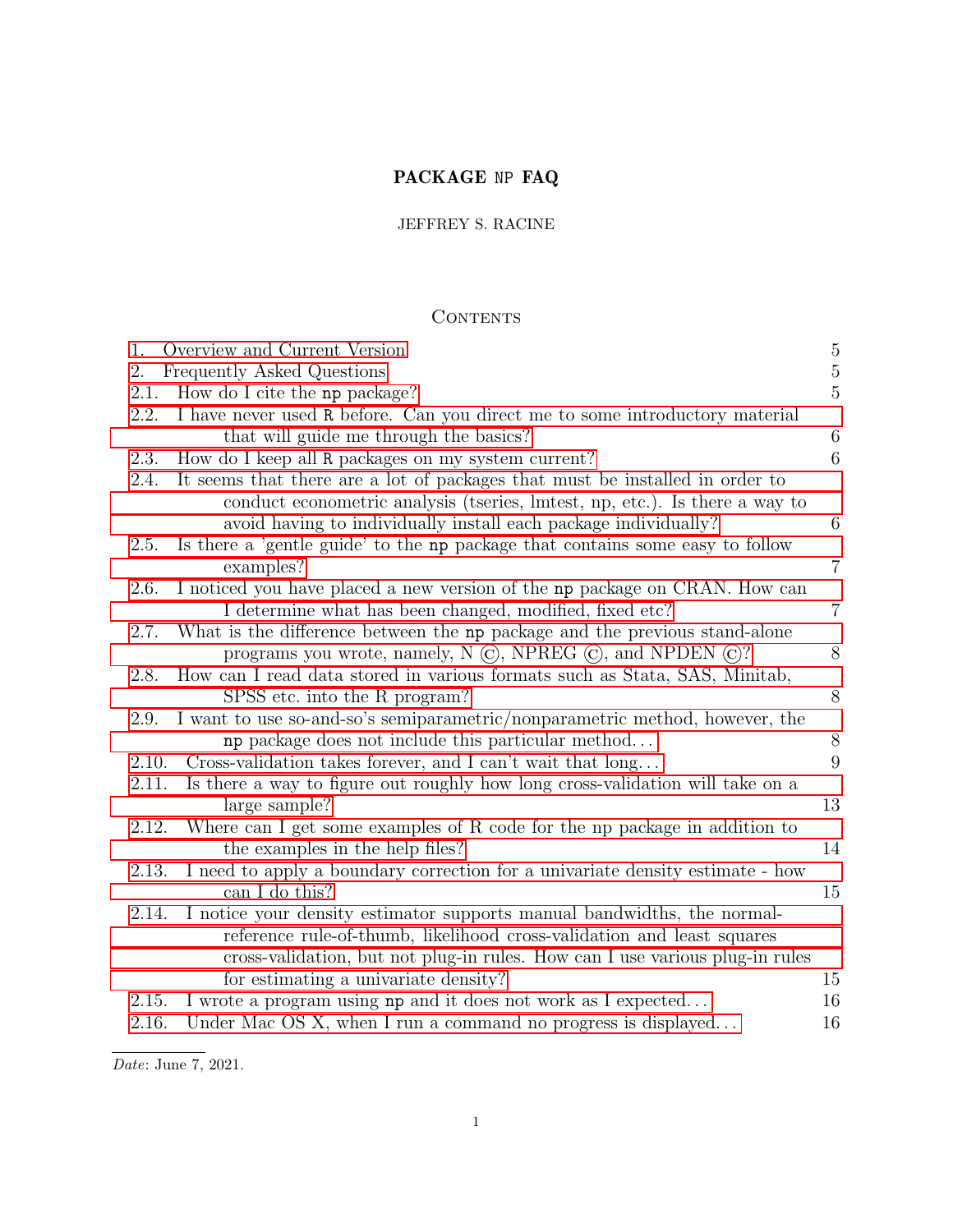## 2 JEFFREY S. RACINE

| 2.17. | When some routines are running under MS Windows, R appears to be 'not<br>responding.' It appears that the program is not 'hung', rather is simply |          |
|-------|---------------------------------------------------------------------------------------------------------------------------------------------------|----------|
|       | computing. The previous stand-alone program $(N \odot)$ always displayed<br>useful information                                                    | 16       |
| 2.18. | Some results take a while, and my MS Windows computer is sluggish while R                                                                         |          |
|       | is running                                                                                                                                        | 16       |
| 2.19. | A variable must be cast as, say, a factor in order for np to recognize this as an                                                                 |          |
|       | unordered factor. How can I determine whether my data is already cast                                                                             |          |
|       | as a factor?                                                                                                                                      | 17       |
| 2.20. | When I use $plot()$ (npplot()) existing graphics windows are overwritten.                                                                         |          |
|       | How can I display multiple graphics plots in separate graphics windows                                                                            |          |
|       | so that I can see results from previous runs and compare that to my new                                                                           |          |
|       | run?                                                                                                                                              | 17       |
| 2.21. | Sometimes plot() fails to use my variable names                                                                                                   | 17       |
| 2.22. | Sometimes plot() appends my variable names with .ordered or .factor                                                                               | 17       |
| 2.23. | I specify a variable as factor() or ordered() in a data frame, then call this                                                                     |          |
|       | when I conduct bandwidth selection. However, when I try to plot the                                                                               |          |
| 2.24. | resulting object, it complains with the following message:<br>My np code produces errors when I attempt to run it                                 | 17<br>18 |
| 2.25. | I have (numeric) 0/1 dummy variable regressors in my parametric model. Can                                                                        |          |
|       | I just pass them to the np functions as I would in a parametric setting?                                                                          | 18       |
| 2.26. | I have a categorical variable, ignored the advice in items 2.19 and 2.25, and R                                                                   |          |
|       | terminates with the following error.                                                                                                              | 18       |
| 2.27. | Regui appears to crash. There must be a bug in the program.                                                                                       | 19       |
| 2.28. | Can I skip creating a bandwidth object and enter a bandwidth directly?                                                                            | 19       |
| 2.29. | When I estimate my gradients and there are two or more covariates and then                                                                        |          |
|       | extract them with the gradients () function, they are not 'smooth',                                                                               |          |
|       | though if I plot a model with the gradients=TRUE option, they are. The                                                                            |          |
|       | gradients () function must be broken                                                                                                              | 19       |
| 2.30. | I use plot() (npplot()) to plot, say, a density and the resulting plot looks                                                                      |          |
|       | like an inverted density rather than a density                                                                                                    | 20       |
| 2.31. | Can npksum() compute analytical derivatives with respect to a continuous                                                                          |          |
|       | variable?                                                                                                                                         | 21       |
| 2.32. | Can I use the necessit () function that implements the consistent test<br>for correct specification of parametric regression models as described  |          |
|       | in Hsiao, Li, & Racine $(2007)$ [6] to test for correct specification of the                                                                      |          |
|       | semiparametric partially linear model?                                                                                                            | 22       |
| 2.33. | I am using nonemation on a glm() object (the document says glm() objects                                                                          |          |
|       | are supported and I am estimating a Logit model) but it returns an error                                                                          |          |
|       | saying                                                                                                                                            | 23       |
| 2.34. | I want to plot the kernel function itself. How can I do this?                                                                                     | 23       |
| 2.35. | In version 0.20-0 and up I can 'combine' steps such as bandwidth selection and                                                                    |          |
|       | estimation. But when I do summary (model) I don't get the same summary                                                                            |          |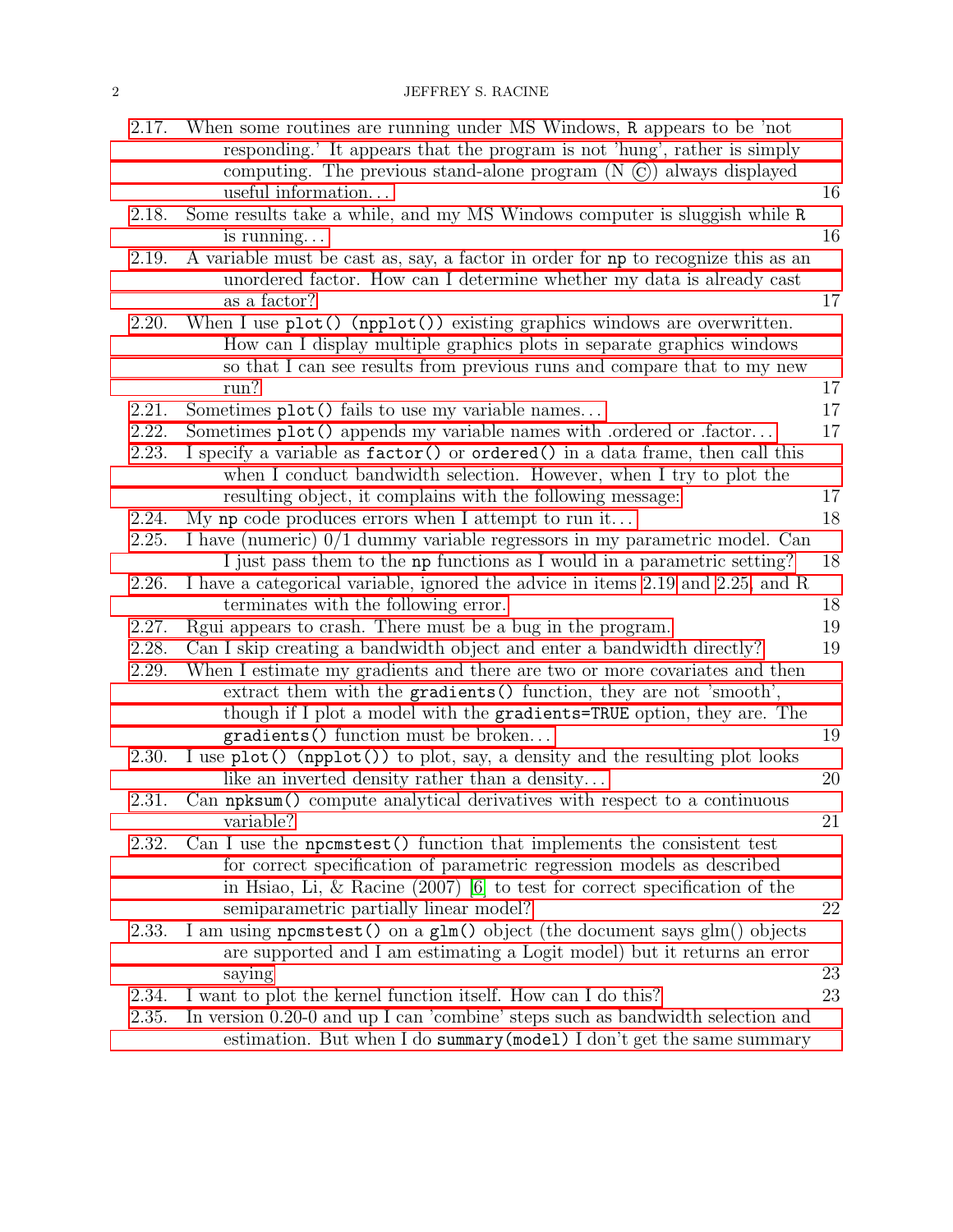|            | that I would get from, say, summary (bw) and then summary (model). How<br>do I get bandwidth object summaries when combining steps? | 24 |
|------------|-------------------------------------------------------------------------------------------------------------------------------------|----|
| 2.36.      | I estimated a semiparametric index model via model <- npindex(y <sup>-x1+x2)</sup>                                                  |    |
|            | but se(model) returns NULL                                                                                                          | 24 |
| 2.37.      | How do I interpret gradients from the conditional density estimator?                                                                | 25 |
| 2.38.      | When I run R in batch mode via R CMD BATCH filename. R unwanted status                                                              |    |
|            | messages (e.g., "Multistart 1 of 10") crowd out desired output. How can I                                                           |    |
|            | turn off these unwanted status messages?                                                                                            | 25 |
| 2.39.      | I am getting an 'unable to allocate' message after repeatedly interrupting                                                          |    |
|            | large jobs.                                                                                                                         | 25 |
| 2.40.      | I have a large number of variables, and when using the formula interface I get                                                      |    |
|            | an error message stating 'invoked with improper formula'. I have double                                                             |    |
|            | checked and everything looks fine. Furthermore, it works fine with the                                                              |    |
|            | data frame interface.                                                                                                               | 26 |
| 2.41.      | How can I estimate additive semiparametric models?                                                                                  | 26 |
| 2.42.      | I am using npRmpi and am getting an error message involving dlopen()                                                                | 27 |
| 2.43.      | I am using the npRmpi package but when I launch one of the demo parallel jobs                                                       |    |
|            | I get the error Error: could not find function mmpi.bcast.cmd                                                                       | 27 |
| 2.44.      | I have estimated a partially linear model and want to extract the gradient/fitted                                                   |    |
|            | values of the nonparametric component                                                                                               | 28 |
| 2.45.      | The R function 'lag()' does not work as I expect it to. How can I create the $l$ th                                                 |    |
|            | lag of a numeric variable in R to be fed to functions in the np package?                                                            | 29 |
| 2.46.      | Can I provide sample weights to be used by functions in the np package?                                                             | 30 |
| 2.47.      | Quantile regression is slow, particularly for very small/large values of tau. Can                                                   |    |
|            | this be sped up?                                                                                                                    | 30 |
| 2.48.      | How can I generate resamples from the unknown distribution of a set of data                                                         |    |
|            | based on my smooth kernel density estimate?                                                                                         | 32 |
| 2.49.      | Some of my variables are measured with an unusually large number of                                                                 |    |
|            | digitsshould I rescale?                                                                                                             | 33 |
| 2.50.      | The local linear gradient estimates appear to be somewhat 'off' in that they do                                                     |    |
|            | not correspond to the first derivative of the estimated regression function.                                                        | 33 |
| 2.51.      | How can I turn off all console $I/O$ ?                                                                                              | 34 |
| 2.52.      | Is there a way to exploit the sparse nature of the design matrix when all                                                           |    |
|            | predictors are categorical and reduce computation time, particularly for                                                            |    |
| 2.53.      | cross-validation?                                                                                                                   | 34 |
|            | I want to bootstrap the standard errors for the coefficients in a varying                                                           | 37 |
| References | coefficient specification. Is there a simple way to accomplish this?                                                                | 39 |
|            | Changes from Version $0.60-10$ to $0.60-11$ [04-Jun-2021]                                                                           | 40 |
|            | Changes from Version $0.60-9$ to $0.60-10$ [5-Feb-2020]                                                                             | 40 |
|            | Changes from Version $0.60-8$ to $0.60-9$ [24-Oct-2018]                                                                             | 40 |
|            | Changes from Version $0.60-7$ to $0.60-8$ [04-Jun-2018]                                                                             | 40 |
|            | Changes from Version 0.60-6 to 0.60-7 $[01$ -May-2018                                                                               | 40 |
|            | Changes from Version $0.60-5$ to $0.60-6$ [12-Jan-2018]                                                                             | 41 |
|            |                                                                                                                                     |    |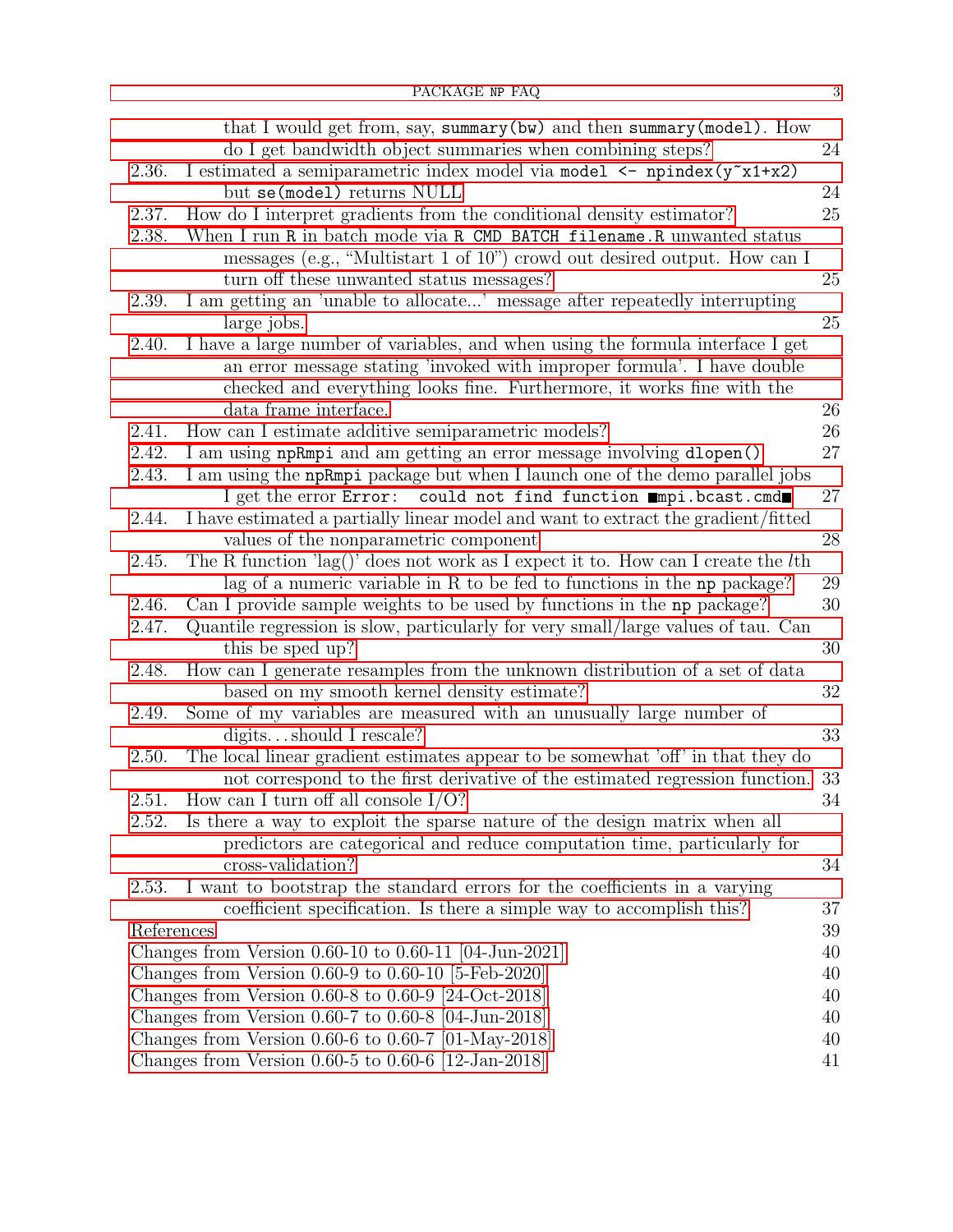| Changes from Version $0.60-4$ to $0.60-5$ [04-Jan-2018]     | 41 |
|-------------------------------------------------------------|----|
| Changes from Version 0.60-3 to 0.60-4 $[03$ -Dec-2017       | 41 |
| Changes from Version 0.60-2 to 0.60-3 [29-Apr-2017]         | 41 |
| Changes from Version 0.60-1 to 0.60-2 [27-Jun-2014]         | 42 |
| Changes from Version 0.60-0 to 0.60-1 [6-Jun-2014]          | 42 |
| Changes from Version 0.50-1 to 0.60-0 $[1\text{-Jun-2014}]$ | 42 |
| Changes from Version $0.40-13$ to $0.50-1$ [13-Mar-2013]    | 43 |
| Changes from Version $0.40-12$ to $0.40-13$ [05-Mar-2012]   | 44 |
| Changes from Version 0.40-11 to 0.40-12 [24-Nov-2011]       | 45 |
| Changes from Version $0.40-10$ to $0.40-11$ [24-Oct-2011]   | 45 |
| Changes from Version $0.40-9$ to $0.40-10$ [24-Oct-2011]    | 45 |
| Changes from Version $0.40-8$ to $0.40-9$ [30-July-2011]    | 45 |
| Changes from Version 0.40-7 to 0.40-8 [29-July-2011]        | 45 |
| Changes from Version 0.40-6 to 0.40-7 [8-Jun-2011]          | 45 |
| Changes from Version $0.40-5$ to $0.40-6$ [1-Jun-2011]      | 46 |
| Changes from Version $0.40-4$ to $0.40-5$ [26-Apr-2011]     | 46 |
| Changes from Version $0.40-3$ to $0.40-4$ [21-Jan-2011]     | 46 |
| Changes from Version $0.40-1$ to $0.40-3$ [23-Jul-2010]     | 46 |
| Changes from Version 0.40-0 to 0.40-1 [4-Jun-2010]          | 47 |
| Changes from Version 0.30-9 to 0.40-0 [25-May-2010]         | 47 |
| Changes from Version 0.30-8 to 0.30-9 [17-May-2010]         | 47 |
| Changes from Version 0.30-7 to 0.30-8 [20-Apr-2010]         | 47 |
| Changes from Version $0.30-6$ to $0.30-7$ [15-Feb-2010]     | 47 |
| Changes from Version $0.30-5$ to $0.30-6$ [3-Feb-2010]      | 47 |
| Changes from Version 0.30-4 to 0.30-5 [29-Jan-2010]         | 48 |
| Changes from Version 0.30-3 to 0.30-4 [27-Jan-2010]         | 48 |
| Changes from Version 0.30-2 to 0.30-3 [28-May-2009]         | 48 |
| Changes from Version $0.30-1$ to $0.30-2$ [19-Apr-2009]     | 48 |
| Changes from Version 0.30-0 to 0.30-1 [29-Jan-2009]         | 48 |
| Changes from Version $0.20-4$ to $0.30-0$ [15-Jan-2009]     | 49 |
| Changes from Version 0.20-3 to 0.20-4 [19-Nov-2008]         | 49 |
| Changes from Version $0.20-2$ to $0.20-3[14$ -Nov-2008      | 50 |
| Changes from Version 0.20-1 to 0.20-2 $[02$ -Nov-2008       | 50 |
| Changes from Version 0.20-0 to 0.20-1 [13-Aug-2008]         | 50 |
| Changes from Version $0.14-3$ to $0.20-0$ [28-Jul-2008]     | 50 |
| Changes from Version $0.14-2$ to $0.14-3$ [02-May-2008]     | 51 |
| Changes from Version $0.14-1$ to $0.14-2$ [11-Jan-2008]     | 51 |
| Changes from Version 0.13-1 to $0.14$ -1 [18-Dec-2007]      | 51 |
| Changes from Version 0.12-1 to 0.13-1 $[03$ -May-2007]      | 52 |
| Version 0.12-1 [19-Nov-2006]                                | 53 |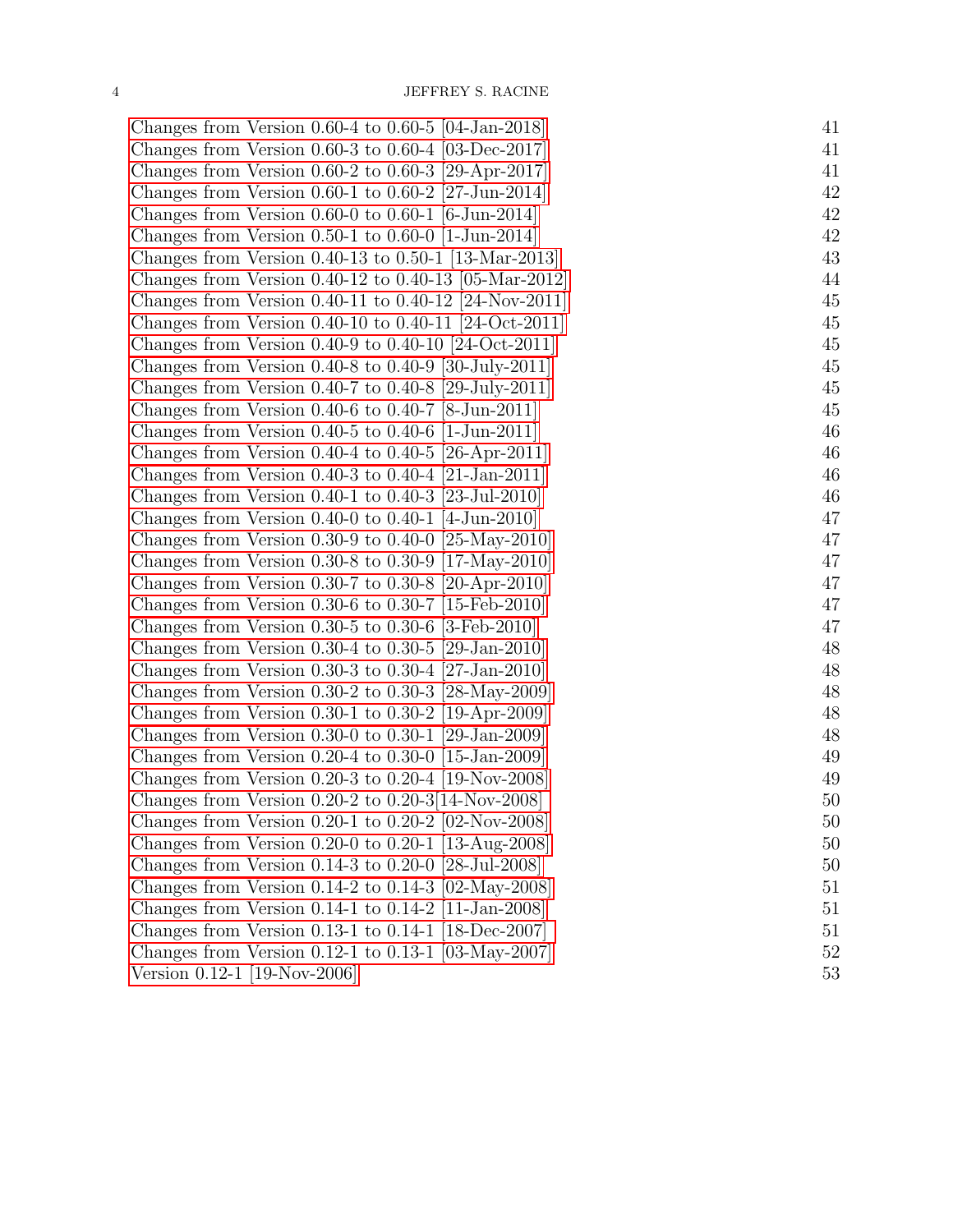#### PACKAGE NP FAQ 5

## 1. Overview and Current Version

<span id="page-4-0"></span>This set of frequently asked questions is intended to help users who are encountering unexpected or undesired behavior when trying to use the np package.

Many of the underlying C routines have been extensively tested over the past two decades. However, the R 'hooks' needed to call these routines along with processing of the data required for a seamless user experience may produce unexpected or undesired results in some settings.

If you encounter any issues with the np package, kindly first ensure that you have the most recent version of np, R, and RStudio (if appropriate) installed. Sometimes issues encountered using outdated versions of software have been resolved in the current versions, so this is the first thing one ought to investigate when the unexpected occurs.

Having ensured that the problem persists with the most recently available versions of all software involved, kindly report any issues you encounter to me, and please include your code, data, version of the np package, version of R, and operating system (with version number) used so that I can help track down any such issues [\(racinej@mcmaster.ca\)](mailto:racinej@mcmaster.ca). And, of course, if you encounter an issue that you think might be of interest to others, kindly email me the relevant information and I will incorporate it into this FAQ.

This FAQ refers to the most recent version, which as of this writing is 0.60-11. Kindly update your version should you not be using the most current (from within R, update.packages() ought to do it, though also see [2.3](#page-5-1) below.). See the appendix in this file for cumulative changes between this and previous versions of the np package.

## 2. Frequently Asked Questions

<span id="page-4-2"></span><span id="page-4-1"></span>2.1. How do I cite the np package? Once you have installed the np package (install.packages("np")), if you load the np package (library("np")) and type citation("np") you will be presented with the following information.

```
> citation("np")
```
To cite np in publications use:

Tristen Hayfield and Jeffrey S. Racine (2008). Nonparametric Econometrics: The np Package. Journal of Statistical Software 27(5). URL http://www.jstatsoft.org/v27/i05/.

A BibTeX entry for LaTeX users is

@Article{,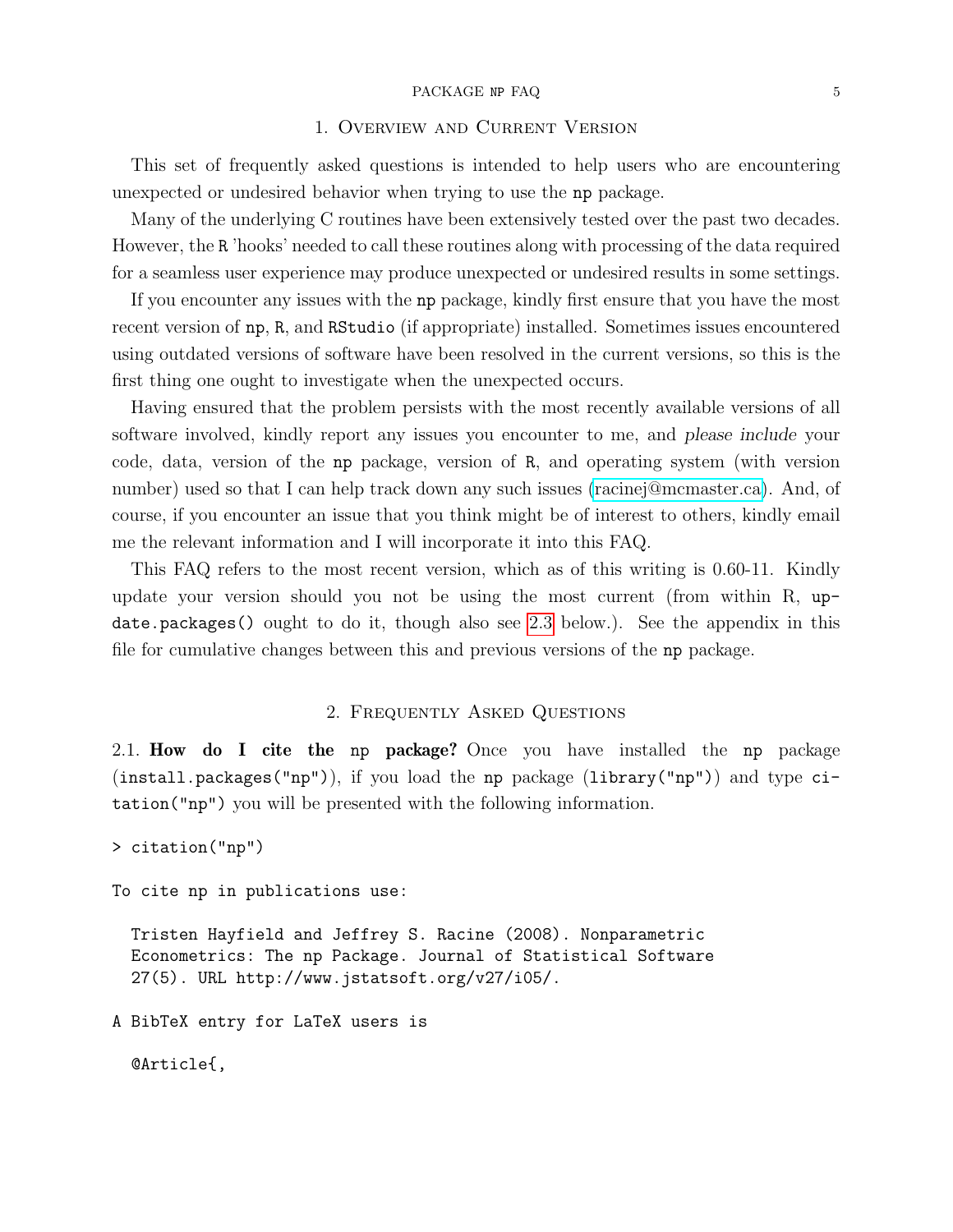```
title = {Nonparametric Econometrics: The np Package},
  author = {Tristen Hayfield and Jeffrey S. Racine},
  journal = {Journal of Statistical Software},
  year = {2008},
  volume = {27},
  number = {5},url = \{http://www.jstatsoft.org/v27/i05/\},\}
```
<span id="page-5-0"></span>2.2. I have never used R before. Can you direct me to some introductory material that will guide me through the basics? There are many excellent introductions to the R environment with more on the way. First, I would recommend going directly to the R website (<http://www.r-project.org>) and looking under Documentation/Manuals (<http://cran.r-project.org/manuals.html>) where you will discover a wealth of documentation for R users of all levels. See also the R task views summary page ([http:](http://cran.r-project.org/web/views) [//cran.r-project.org/web/views](http://cran.r-project.org/web/views)) for information grouped under field of interest. A few documents that I mention to my students which are tailored to econometricians include <http://cran.r-project.org/doc/contrib/Verzani-SimpleR.pdf>, Cribari-Neto & Zarkos (1999) [\[1\]](#page-38-2), Racine & Hyndman (2002) [\[11\]](#page-38-3) and Farnsworth (2006) [\[3\]](#page-38-4), to name but a few.

Those looking for exemplar data sets outside of those contained in the np package are directed to the Ecdat [\[2\]](#page-38-5) and AER [\[7\]](#page-38-6) packages.

I maintain a 'Gallery' to provide a forum for users to share code and discover examples and illustrations which can be found at [http://socserv.mcmaster.ca/racinej/Gallery/](http://socserv.mcmaster.ca/racinej/Gallery/Home.html) [Home.html](http://socserv.mcmaster.ca/racinej/Gallery/Home.html).

Often the best resource is right down the hall. Ask a colleague whether they use or know anyone who uses R, then offer to buy that person a coffee and along the way drop something like "I keep hearing about the R project... I feel like such a Luddite..."

<span id="page-5-1"></span>2.3. How do I keep all R packages on my system current? Run the command update.packages(checkBuilt=TRUE,ask=FALSE), which will not only update all packages that are no longer current, but will also update all packages built under outdated installed versions of R, if appropriate.

<span id="page-5-2"></span>2.4. It seems that there are a lot of packages that must be installed in order to conduct econometric analysis (tseries, lmtest, np, etc.). Is there a way to avoid having to individually install each package individually? Certainly. The Comprehensive R Archive Network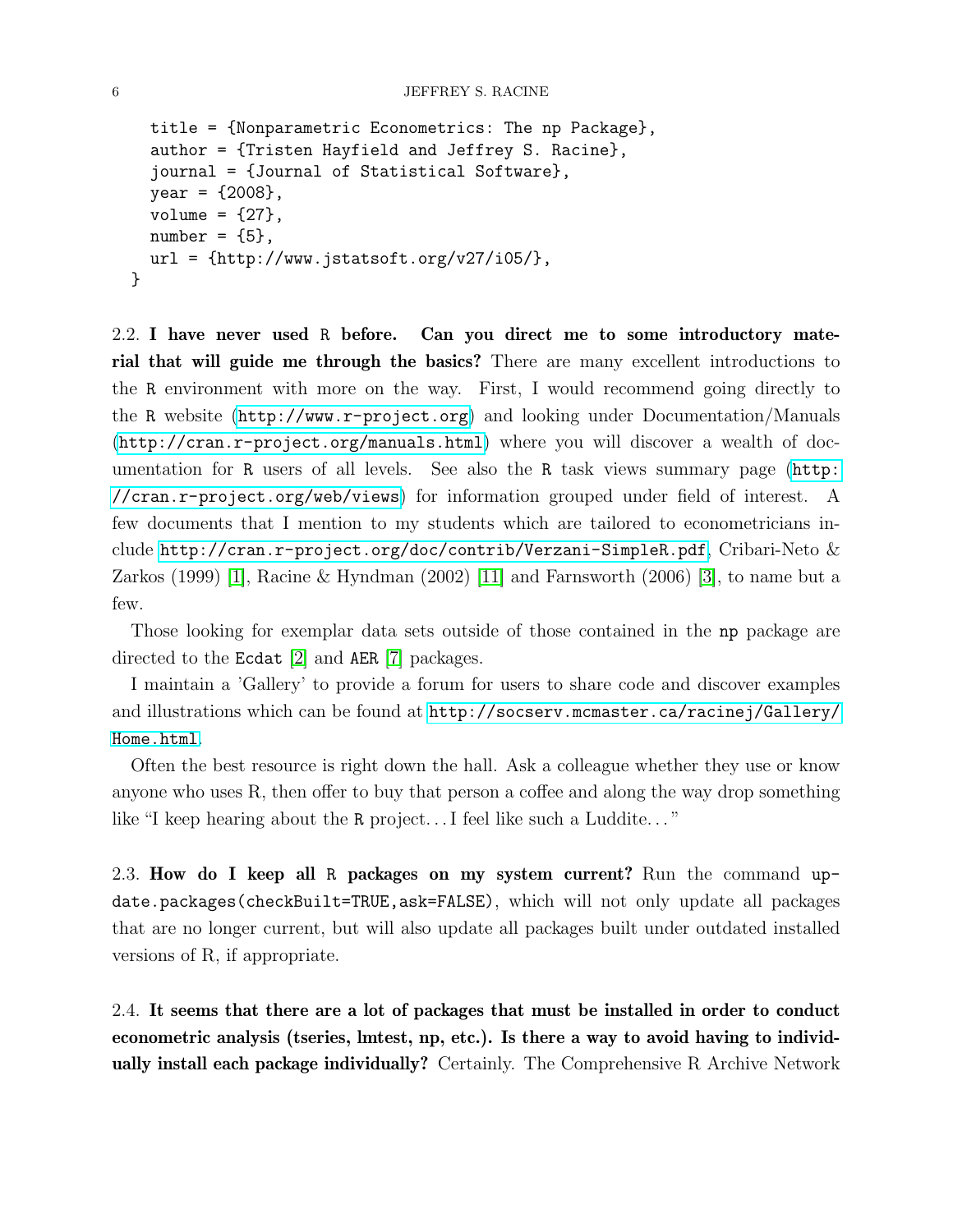#### PACKAGE NP FAQ 7

(CRAN) is a network of ftp and web servers around the world that store identical, up-todate, versions of code and documentation for R. The CRAN 'task view' for computational econometrics might be of particular interest to econometricians. The econometric task view provides an excellent summary of both parametric and nonparametric econometric packages that exist for the R environment and provides one-stop installation for these packages.

See [cran.r-project.org/web/views/Econometrics.html](http://cran.r-project.org/web/views/Econometrics.html) for further information.

To automatically install a task view, the ctv package first needs to be installed and loaded, i.e.,

# install.packages("ctv") library("ctv")

The econometric task view can then be installed via install. views() and updated via update.views() (which first assesses which of the packages are already installed and up-todate), i.e.,

```
install.views("Econometrics")
```
or

```
update.views("Econometrics")
```
<span id="page-6-0"></span>2.5. Is there a 'gentle guide' to the np package that contains some easy to follow examples? Perhaps the most gentle introduction is contained in the np package itself in the form of a 'vignette'. To view the vignette run R, install the np package  $(install.packages("np"))$ , then type vignette("np",package="np") to view or print the vignette (this vignette is essentially the article that appeared in the Journal of Statistical Software that describes the np package (Hayfield  $\&$  Racine [\[5\]](#page-38-7)).

See also vignette("entropy\_np",package="np") for a vignette on the entropy-based functions and procedures introduced to the np package in versions 0.30-4 through 0.30-8.

In addition, you might be interested in the nonparametric econometrics primer (Racine [\[10\]](#page-38-8)) which is available for download from my website as is the code that will generate the examples contained therein.

For a listing of all routines in the np package type: library(help="np").

<span id="page-6-1"></span>2.6. I noticed you have placed a new version of the np package on CRAN. How can I determine what has been changed, modified, fixed etc? See the CHANGELOG on the CRAN site (<http://cran.r-project.org/web/packages/np/ChangeLog>), or go to the end of this document where the CHANGELOG is provided for your convenience.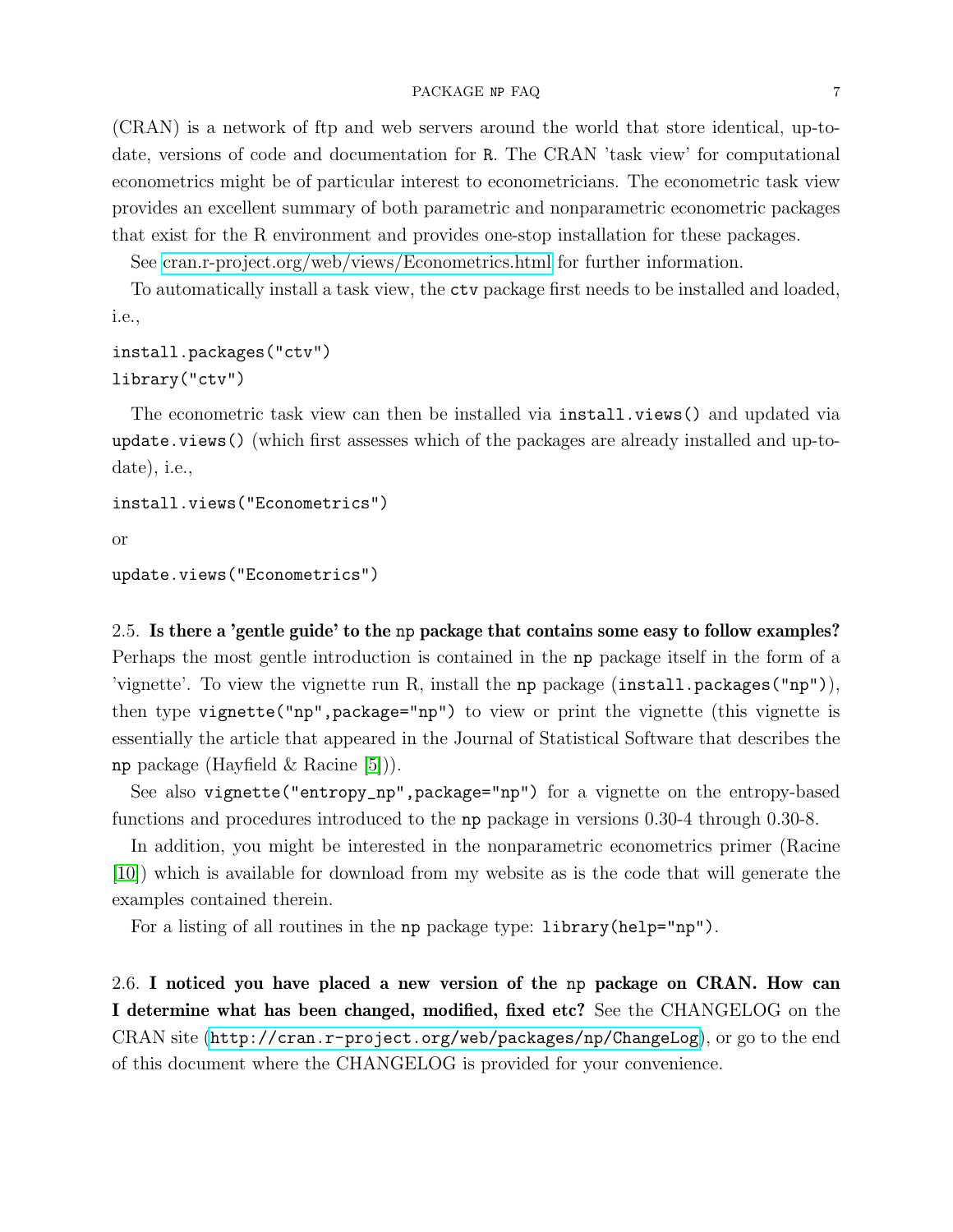<span id="page-7-0"></span>2.7. What is the difference between the np package and the previous stand-alone programs you wrote, namely, N  $\odot$ , NPREG  $\odot$ , and NPDEN  $\odot$ ? The np package is built from the same C library that underlies its predecessors N  $\overline{C}$ , NPREG  $\overline{C}$ , and NPDEN  $\overline{C}$ . In fact, R calls the compiled C code that underlies its predecessors (one of the beauties of R is that you can obtain the benefits of compiled code (i.e., speed) yet have access to the rich superset of R routines and R packages built by others). Therefore, there is no penalty in run-time when using R versus the stand alone precompiled binary programs  $N(G)$ , NPREG  $(G)$ , and NPDEN © (unless of course the compiler or compiler flags differ from those used to build its predecessors).

<span id="page-7-1"></span>2.8. How can I read data stored in various formats such as Stata, SAS, Minitab, SPSS etc. into the R program? Install the foreign library via install.packages("foreign") then do something like

mydat <- read.dta("datafile.dta"),

where datafile.dta is the name of your Stata data file. Note that, as of version 0.8-34, the foreign package function read.dta supports reading files directly over the Internet making for more portable code. For instance, one could do something like

mydat <- read.dta(file="http://www.principlesofeconometrics.com/stata/mroz.dta") as one could always do with, say, read.table().

<span id="page-7-2"></span>2.9. I want to use so-and-so's semiparametric/nonparametric method, however, the np package does not include this particular method... This is why we have included the function npksum(), which exists so that you can create your own kernel objects and take advantage of underlying kernel methods implemented in the np package without having to write, say, C or Fortran code.

With the options available, you could create new nonparametric tests or even new kernel estimators. For instance, the convolution kernel option would allow you to replicate, say, the least squares cross-validation function for kernel density estimation found in npudensbw(). The function npksum() uses highly-optimized C code that strives to minimize its memory footprint, while there is low overhead involved when using repeated calls to this function.

See, by way of illustration, the example in the npksum() help file that conducts leaveone-out cross-validation for a local constant regression estimator via calls to the R function nlm(), and compares this to the npregbw() function.

If you wish to have a method incorporated into a future version of the np package, the best way to achieve this is to successfully code up the method using npksum(), briefly document it and write up an example, then send it to us. We will then, at our discretion, do our best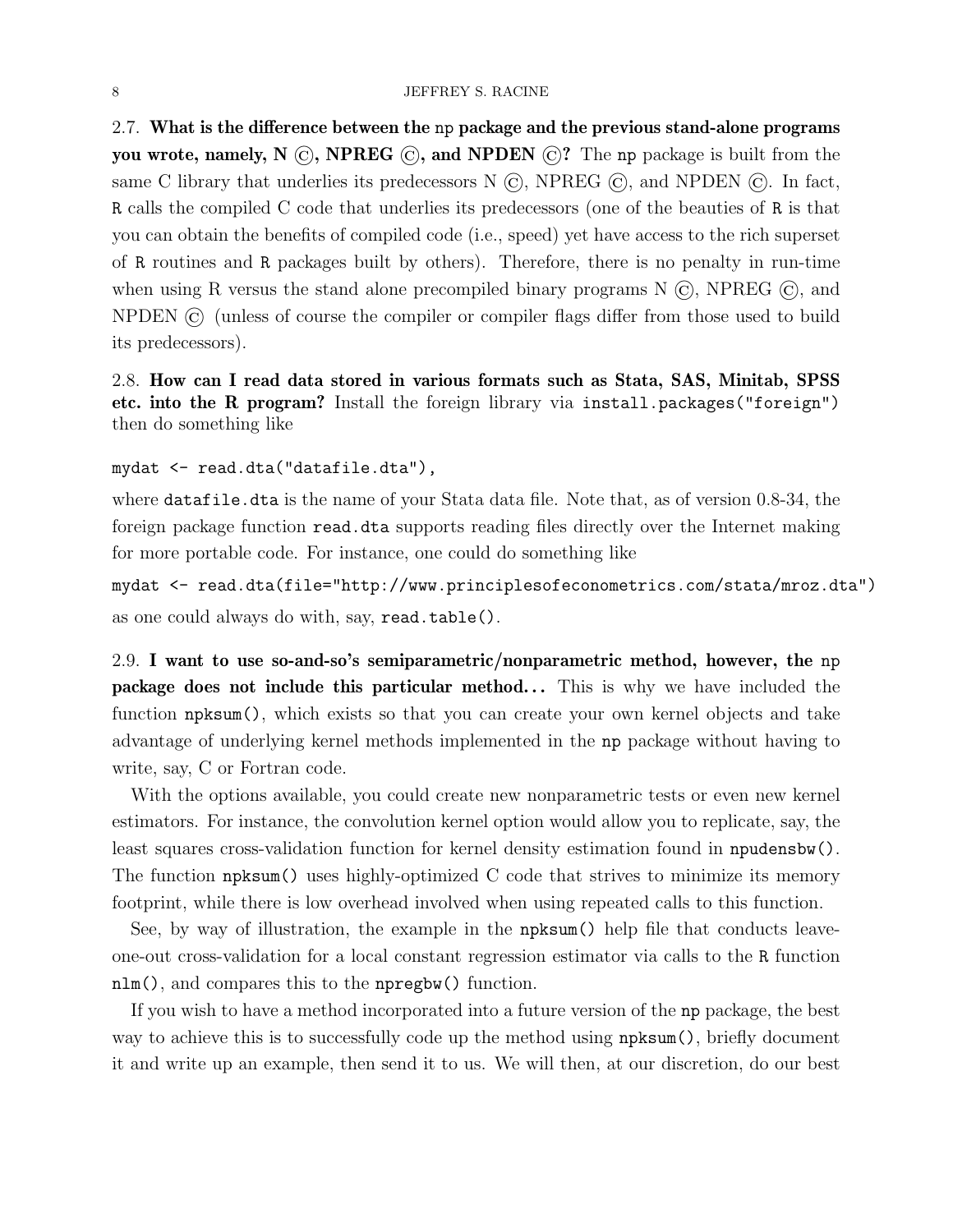due.

to adapt and incorporate this into a future version and of course give credit where credit is

<span id="page-8-0"></span>2.10. Cross-validation takes forever, and I can't wait that  $\log$ ... This is the most common complaint from frustrated users coming to terms with numerically demanding statistical methods. I am fond of saying 'if you want the wrong answer, I can give it to you right away', but this wears thin quickly.

(1) Some background may be in order. Suppose, by way of illustration, that you are conducting nonparametric regression (local constant or local linear) for a given bandwidth vector (nonparametric kernel regression is simply locally weighted least squares estimation). Let  $q(x)$  denote the true conditional mean at some point x, and  $\hat{q}(x)$ some estimate. To solve this problem requires computing weighted least squares not once (as would be the case for parametric regression), but  $n$  times (the weights are local to the point at which you construct the regression model,  $x_i$ ,  $i = 1, \ldots, n$ . That is, to compute  $\hat{g}(x_i)$ ,  $i = 1, \ldots, n$  requires an order of magnitude  $(O(n))$  times more computation than that for parametric regression. So, for a given bandwidth, we require  $O(n)$  more computation than parametric regression. But to determine the appropriate bandwidth vector, we minimize, say, a cross-validation function numerically, which requires a large number of evaluations of some objective function, say the delete-one least squares criterion function  $CV = n^{-1} \sum_{i=1}^{n} (y_i - \hat{g}_{-i}(x_i))^2$  where  $\hat{g}_{-i}(x_i)$  is the leave-one-out estimator of  $g(x_i)$ . This takes a problem that is already an order of magnitude more computationally involved than parametric regression and again increases the computational burden by potentially another order of magnitude. It is evident that as n increases the computational burden associated with optimal bandwidth selection will increase exponentially.

In general, cross-validation methods have run times that are proportional to the square of the number of observations (of computational order  $n^2$  hence a doubling of the sample size will increase run time by a factor of four). The solution I currently favor is to run the code in a parallel computing environment. The underlying C code for np is MPI-aware (MPI denotes the 'message passing interface', a popular parallel programming library that is an international standard), and a version of the np package titled 'npRmpi' exists for running jobs in a parallel environment that leverages the Rmpi package  $([12])$  $([12])$  $([12])$ .<sup>[1](#page-8-1)</sup>

<span id="page-8-1"></span><sup>&</sup>lt;sup>1</sup>We are extremely grateful to Hao Yu for providing the MPI functionality contained in the Rmpi package.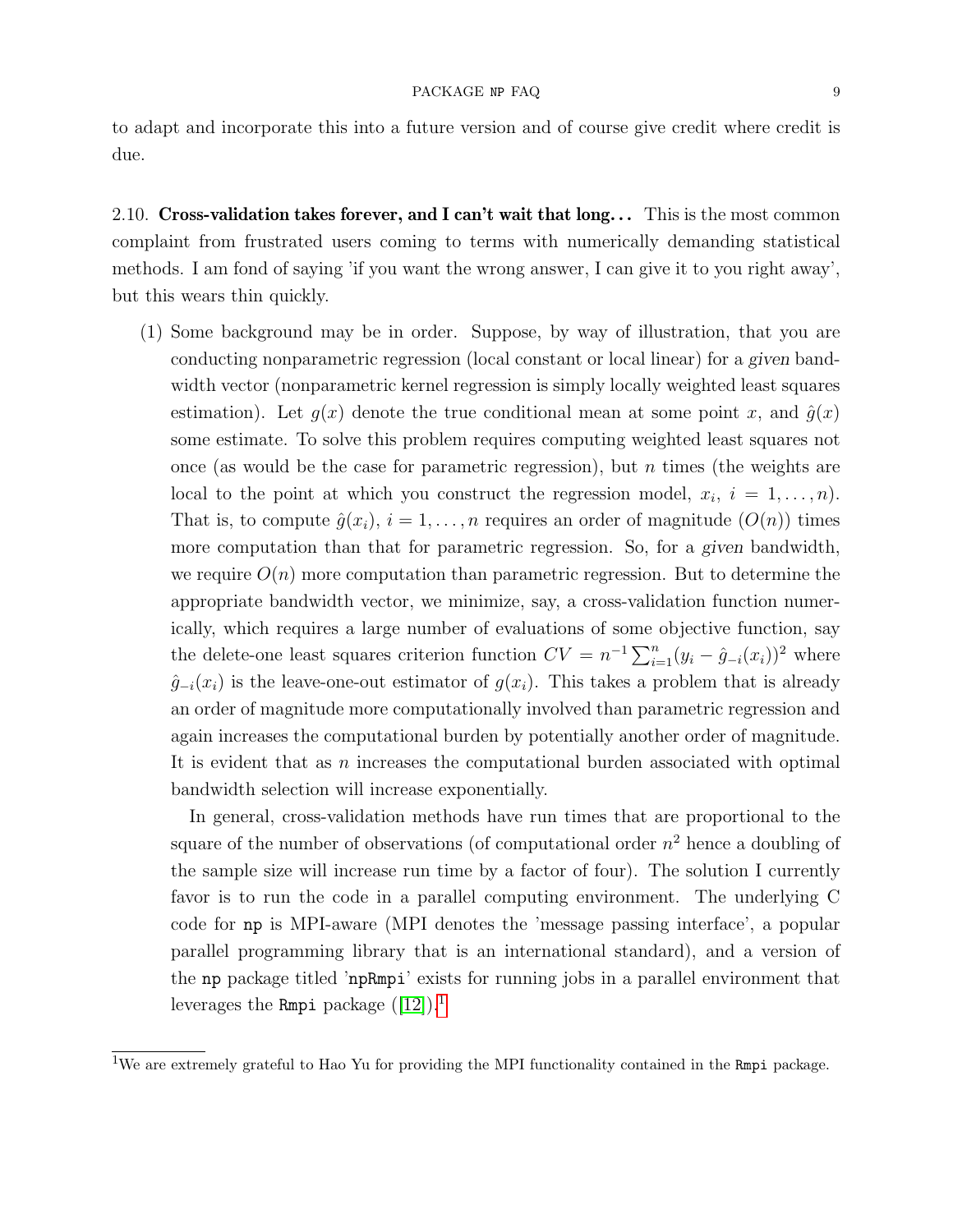### 10 JEFFREY S. RACINE

With respect to the npRmpi package, kindly note that I cannot assist with issues surrounding installation and setup due to the vast heterogeneity of MPI implementations and methods for executing such programs. You are instead strongly advised to seek local advice from your sysadmin or others. The document npRmpi.pdf may contain some useful information for such issues. You might also want to first get the Rmpi package installed and running properly as once you are at this stage it ought to then be trivial to install the npRmpi package. Also note that running programs in a parallel environment requires minor differences in how np functions are called, and you would be wise to examine the examples in the demo directory (download and unpack the source code and look in this directory) and the overview file npRmpi.pdf in the inst/doc/ directory of the npRmpi package you downloaded and unpacked.

(2) Alternatively, you can use the method outlined in Racine (1993) [\[9\]](#page-38-10). The method is based on the fact that the unknown constant  $c_j$  (the 'scale factor') in the formula  $c_j \sigma_j n^{-1/(2p+r)}$  is independent of the sample size, so one can conduct bandwidth selection on random subsets and do this for a large number of subsets then take the mean/median over these subsets and feed the scale factor into the final routine for the entire sample. Below you will find simple R code that replicates the method using numerical search and resampling without replacement rather than the grid method outlined in [\[9\]](#page-38-10) (both have equivalent properties but this is perhaps simpler to implement using the np package).

```
## Regression example
## Generate a moderately large data set
set.seed(12345)
n \leftarrow 100000x1 \leftarrow runif(n)x2 \leftarrow runif(n)y \leftarrow 1 + x1 + \sin(pix2) + \text{norm}(n, sd=0.1)## Set the number of resamples and the subsample size
num.res <- 50
n.sub <- 250
## Create a storage matrix
bw.mat <- matrix(NA,nrow=num.res,ncol=2)
```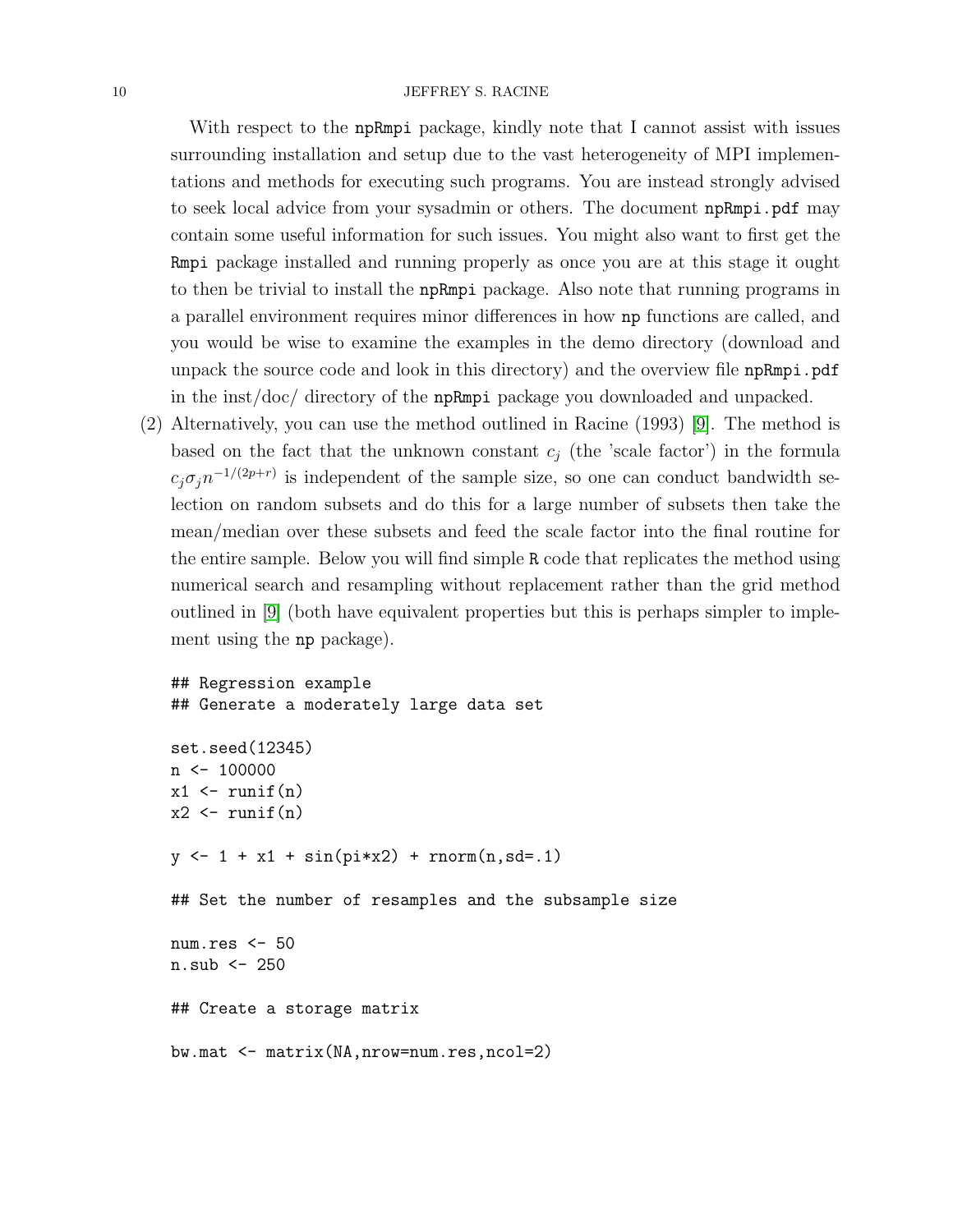```
## Get the scale factors for resamples from the full sample of size n.sub
options(np.messages=FALSE)
for(i in 1:num.res) {
  cat(paste("Replication", i, "of", num,res, "...\r"))bw.mat[i, ] \leftarrow npregbw(y^x x1+x2, \text{regtype="11",}subset=sample(n,n.sub))$sfactor$x
}
## A function to compute the median of the columns of a matrix
colMedians <- function(data) {
  colmed <- numeric(ncol(data))
  for(i in 1:ncol(data)) {
    \text{colmed}[i] \leq - \text{median}(data[, i])}
  return(colmed)
}
## Take the median scale factors
bw <- colMedians(bw.mat)
## The final model for the full dataset
model.res <- npreg(y<sup>~x1+x2</sup>,bws=bw,regtype="ll",bwscaling=TRUE)
## Hat tip to Yoshi Fujiwara <yoshi.fujiwara@gmail.com> for this
## nice example
n \le -100000library(MASS)
rho <-0.25Sigma \leq matrix(c(1,rho,rho,1),2,2)
mydat <- mvrnorm(n=n, rep(0, 2), Sigma)
x \leftarrow mydat[, 1]y \leftarrow \text{mydat}[, 2]
```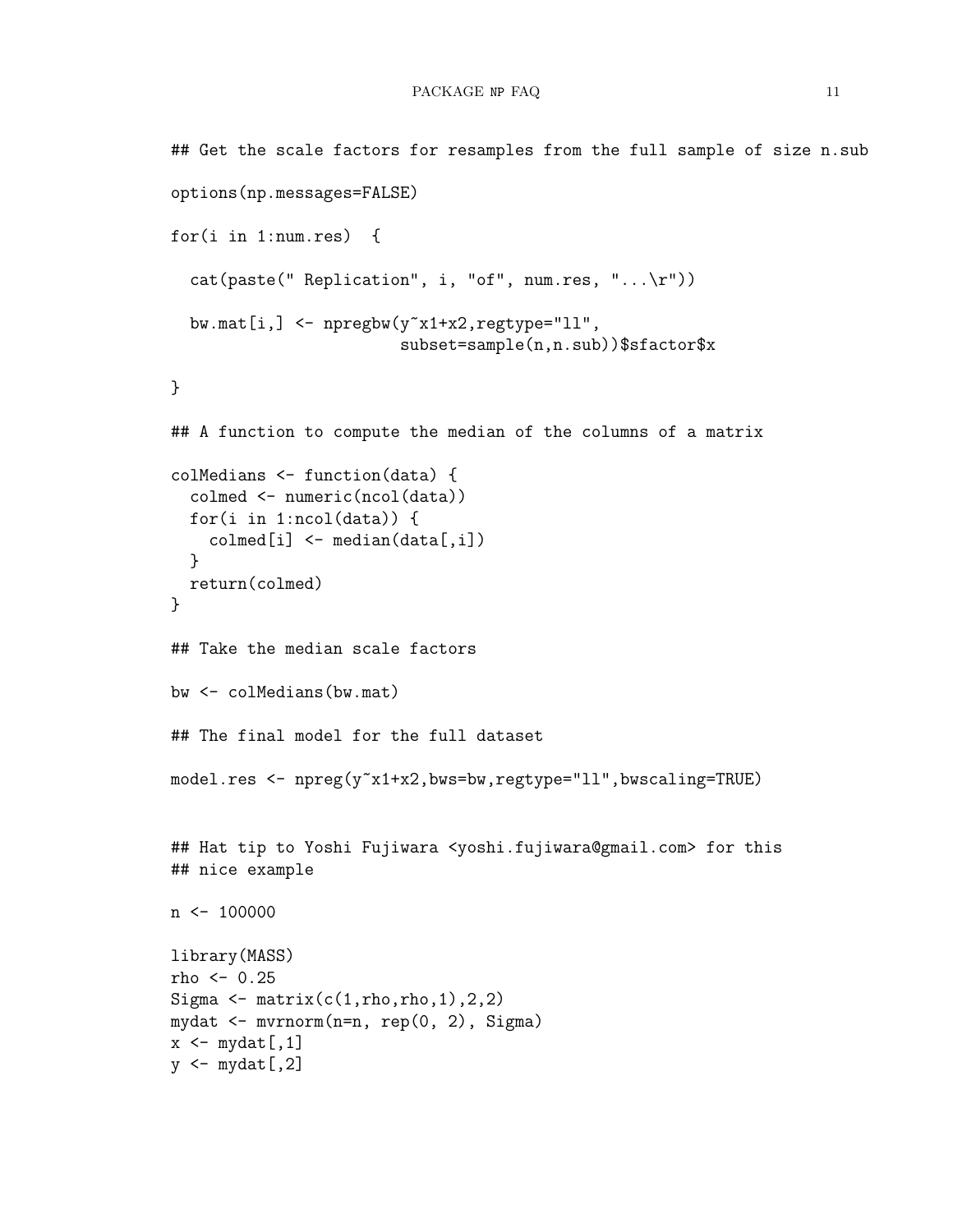```
rm(mydat)
num.res <- 100
n. sub \leq -100bw.mat <- matrix(NA,nrow=num.res,ncol=2)
options(np.messages=FALSE)
for(i in 1:num.res) {
  bw <- npcdensbw(y ~ x,subset=sample(n,n.sub))
  bw.mat[i,] <- c(bw$sfactor$y,bw$sfactor$x)
}
colMedians <- function(data) {
 colmed <- numeric(ncol(data))
 for(i in 1:ncol(data)) {
   \text{colmed}[i] \leq \text{median}(data[, i])}
 return(colmed)
}
bw <- colMedians(bw.mat)
bw <- npcdensbw(y ~ x, bws=bw, bwscaling=TRUE, bandwidth.compute=FALSE)
summary(bw)
plot(bw,xtrim=.01)
```
- (3) Barring this, you can set the search tolerances to be a bit less terse (at the expense of potential accuracy, i.e., becoming trapped in local minima) by setting, say, tol=0.1 and ftol=0.1 in the respective bandwidth routine (see the docs for examples). Also, you can set nmulti=1 which overrides the number of times the search procedure restarts from different random starting values (the default is to restart k times where  $k$  is the number of variables). Be warned, however, that this is *definitely not recom*mended and should be avoided at all costs for all but the most casual examination of a relationship. One ought to use multistarting for any final results and never override default search tolerances unless increasing multistarts beyond the default. Results based upon exhaustive search often differ dramatically from that based on limited search achieved by overriding default search tolerances.
- (4) For those who like to tinker and who work on a \*NIX system with the gcc compiler suite, you can change the default compiler switches used for building R packages which may generate some modest improvements in run time. The default compiler switches are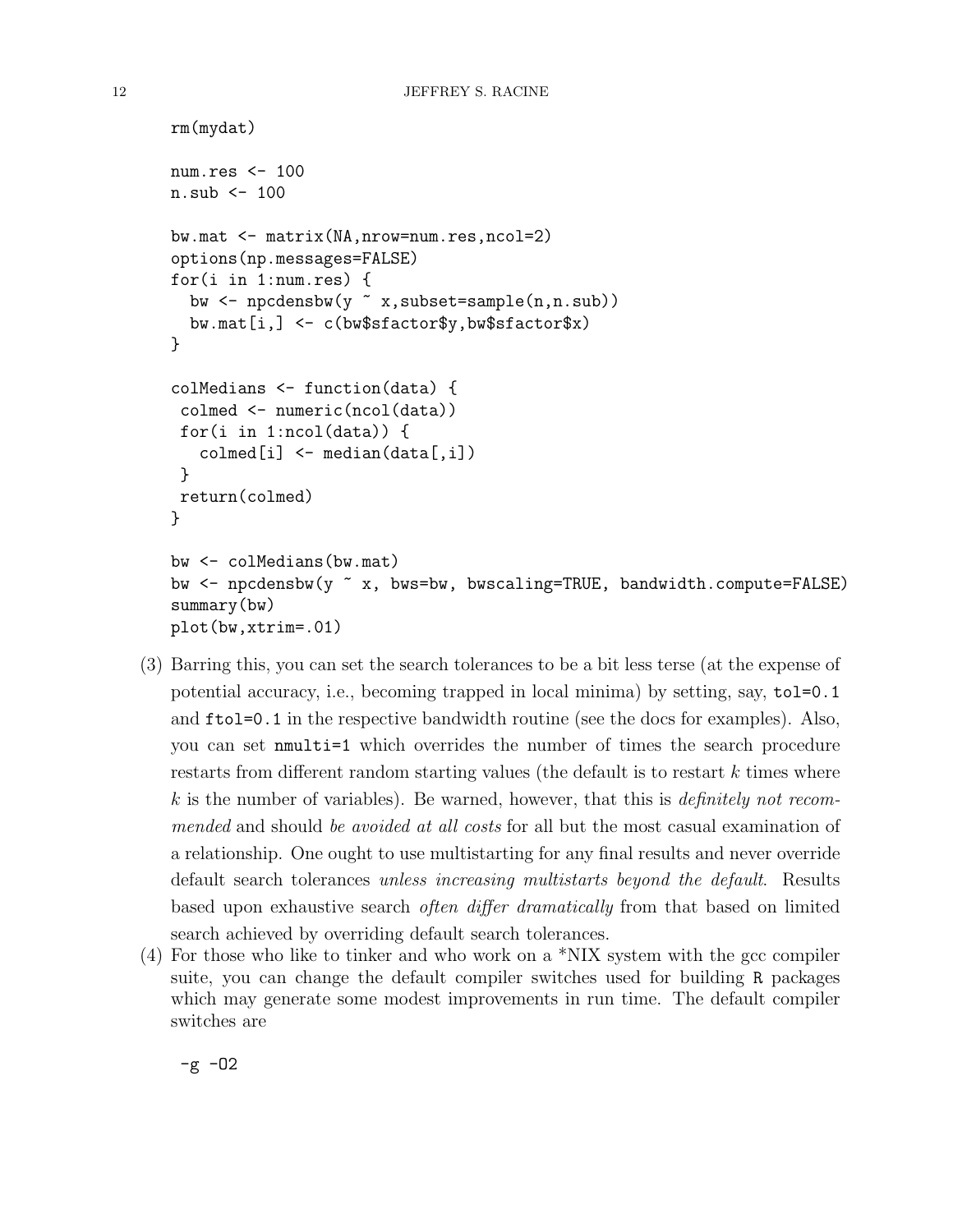and are set in the R-\*.\*.\*/etc/Makeconf file (where \*.\*.\* refers to your R version number, e.g. R-2.10.1). You can edit this file and change these defaults to

## -O3 -ffast-math -fexpensive-optimizations -fomit-frame-pointer

then reinstall the np package and you may experience some improvements in run time. Note that the -g flag turns on production of debugging information which can involve some overhead, so we are disabling this feature. This is not a feature used by the typical applied researcher but if you envision requiring this it is clearly trivial to re-enable debugging. I typically experience in the neighborhood of a 0-5% reduction in run time for data-driven bandwidth selection on a variety of systems depending on the method being used, though mileage will of course vary.

(5) Finally, I have recently been working on extending regression splines (as opposed to smoothing splines<sup>[2](#page-12-1)</sup>) to admit categorical predictors (see references for papers with Yang and Ma in the crs package). Because regression splines involve simple (i.e., 'global' as opposed to local) least-squares fits, they scale much better with respect to the sample size so for large sample sizes you may wish to instead consider this approach (kindly see my webpage for further details). You can run cross-validation with hundreds of thousands of observations on a decent desktop in far less time than that required for cross-validated kernel estimates. Be forewarned, however, that the presence of categorical predictors can lead to increased execution time unless the option kernel=FALSE is invoked (the default is to use local kernel weighting in the presence of categorical predictors).

<span id="page-12-0"></span>2.11. Is there a way to figure out roughly how long cross-validation will take on a large sample? Certainly. You can run cross-validation on subsets of your data of increasing size and time each run, then estimate a double-log model of sample size on run time (run time can be approximated by a linear log-log model) and then use this to predict approximate run-time. The following example demonstrates this for a simple model, but you can modify it trivially for your data. Note that the larger is n.max the more accurate it will likely be. Note that we presume your data is in no particular order (if it is, you perhaps ought to shuffle it first). We plot the log-log model fit and prediction along with that expressed in hours.

# ## Set the upper bound (n.max > 100) for the sub-samples on which you

<span id="page-12-1"></span><sup>2</sup>Unlike regression splines, a smoothing spline places a knot at each data point and penalizes the fit for lack of smoothness as defined by the second derivative (typically cubic splines are used). When the penalty is zero this produces a function that interpolates the data points. When the penalty is infinite, this delivers the linear OLS fit to the data.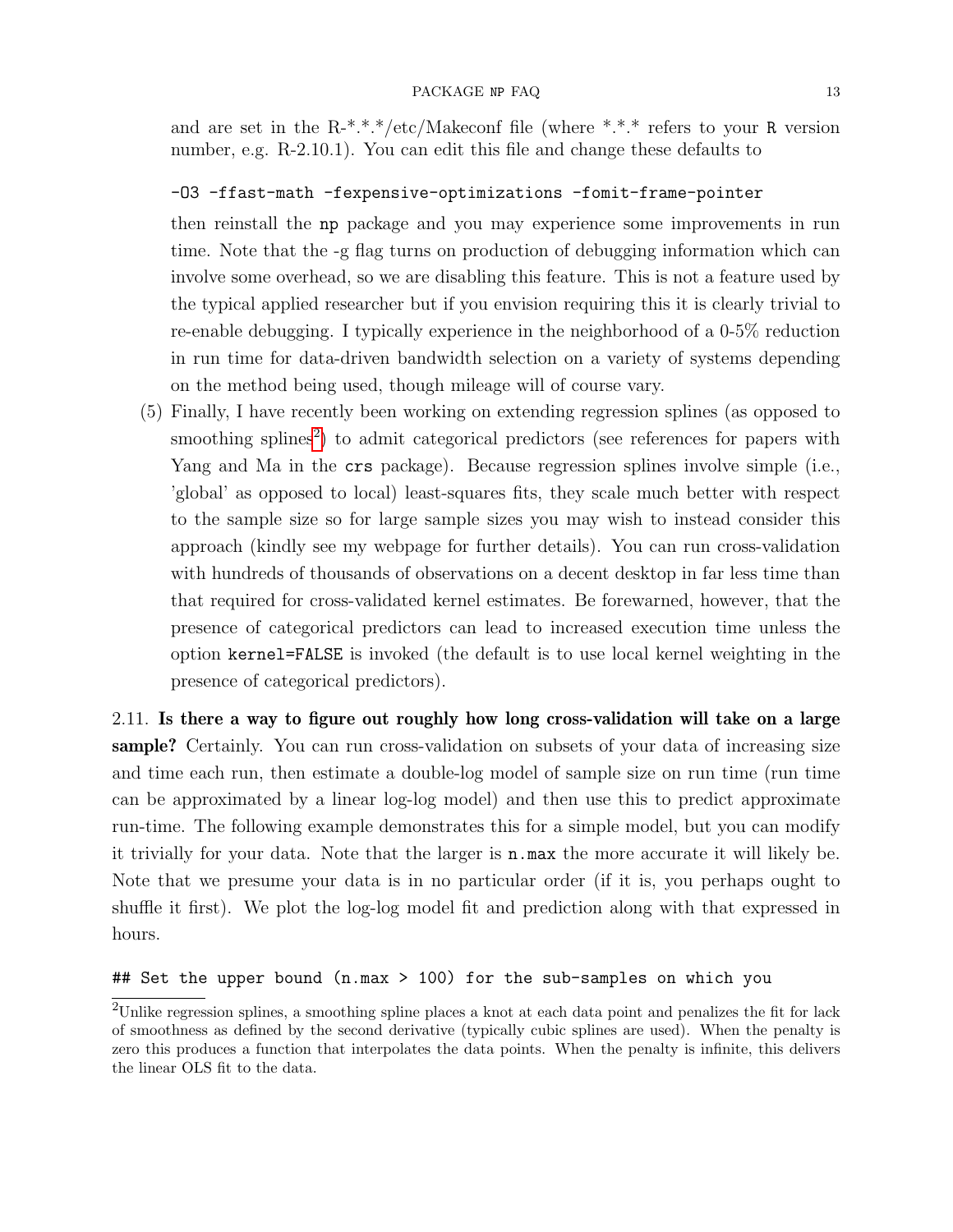```
## will run cross-validation (perhaps n.max = 1000 (or 2000) ought to
## suffice). For your application, n will be your sample size
n \le -2000n.max <- 1000
x \leftarrow \text{runif}(n)y \leftarrow 1 + x + \text{norm}(n)n.\text{seq} \leftarrow \text{seq}(100, n.\text{max}, \text{by=100})time.seq <- numeric(length(n.seq))
for(i in 1:length(n.seq)) {
  time.seq[i] <- system.time(npregbw(y~x,subset=seq(1:n.seq[i])))[3]
}
## Now fit a double-log model and generate/plot actual values plus
## prediction for n (i.e., approximate run time in hours)
log.time <- log(time.seq)
log.n \leftarrow log(n.\text{seq})model <- lm(log.time~log.n)
n.\text{seq.}aug \leftarrow c(n.\text{seq.}n)time.fcst <- exp(predict(model,newdata=data.frame(log.n=log(n.seq.aug))))
par(mfrow=c(2,1))plot(log(n.seq.aug),log(time.fcst),type="b",
     xlab="log(Sample Size)",
     ylab="log(Run Time)",
     main="Approximate Run Time (log seconds)")
plot(n.seq.aug,time.fcst/3600,type="b",
     xlab="Sample Size (n)",
     ylab="Hours",
     main="Approximate Run Time (hours)",
     sub=paste("Predicted run time for n =", n, "observations:",
     signif(time.fcst[length(time.fcst)]/3600, digits=2),
     "hours"))
```
<span id="page-13-0"></span>2.12. Where can I get some examples of R code for the np package in addition to the examples in the help files? Start R then type demo(package="np") and you will be presented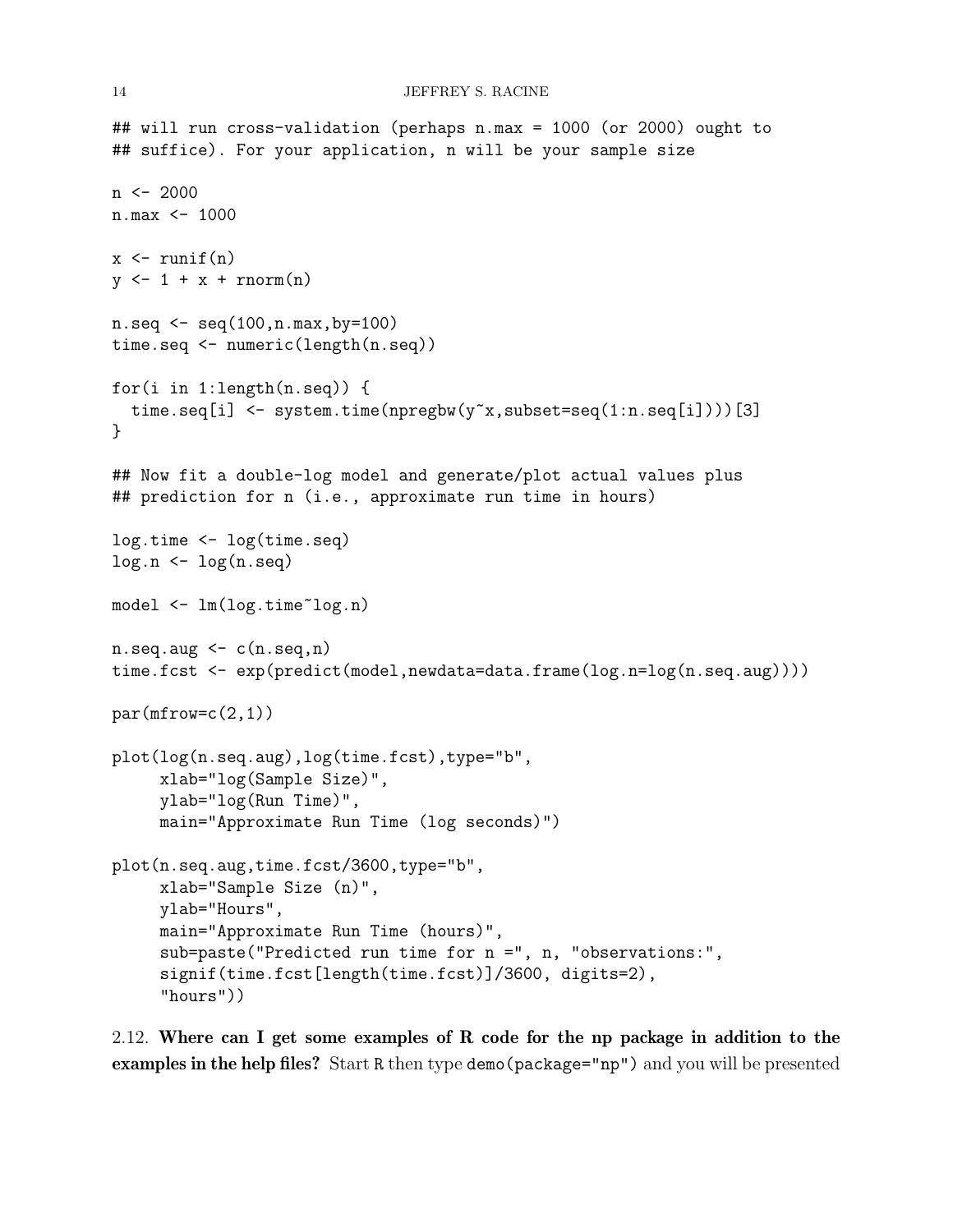with a list of demos for constrained estimation, inference, and so forth. To run one of these demos type, for example, demo(npregiv) (note that you must first install the rgl package to run this particular demo).

To find the location of a demo type system.file("demo","npregiv.R",package="np") for example, then you can take the source code for this demo and modify it for your particular application.

You can also find examples and illustrations at the 'Gallery' located at  $http://socserv.$ [mcmaster.ca/racinej/Gallery/Home.html](http://socserv.mcmaster.ca/racinej/Gallery/Home.html).

<span id="page-14-0"></span>2.13. I need to apply a boundary correction for a univariate density estimate - how can I do this? As of version 0.60.5, you can use either npuniden.boundary (boundary kernel functions) or npuniden.reflect (data reflection).

<span id="page-14-1"></span>2.14. I notice your density estimator supports manual bandwidths, the normal-reference rule-of-thumb, likelihood cross-validation and least squares cross-validation, but not plugin rules. How can I use various plug-in rules for estimating a univariate density? For the univariate case this is straightforward as the default R installation supports a variety of univariate plug-in bandwidths (see ?bw.nrd for details). For example, bs.SJ computes the bandwidths outlined in

Sheather, S. J. and Jones, M. C. (1991) A reliable data-based bandwidth selection method for kernel density estimation. \_Journal of the Royal Statistical Society series B\_, \*53\*, 683-690.

Incorporating these univariate plug-in bandwidth selectors into the univariate density estimation routines in np is straightforward as the following code snippet demonstrates. They will certainly be faster than the likelihood and least-squares cross-validation approaches. Also, you may not wish the density estimate for all sample realizations, but rather for a shorter grid. The following example demonstrates both and is closer in spirit to the density() function in base R.

```
x \leftarrow \text{rnorm}(10000)xeval \leftarrow seq(min(x),max(x),length=100)f \leftarrow npudens(tdat=x,edat=xeval,bws=bw.SJ(x))
```
You might even be tempted to use these in the multivariate case via  $bws=c(bw.SJ(x1),bw.SJ(x2),...)$ though these would be optimal for univariate densities and most certainly not for a multivariate density. However, for exploratory purposes these may be of interest to some users.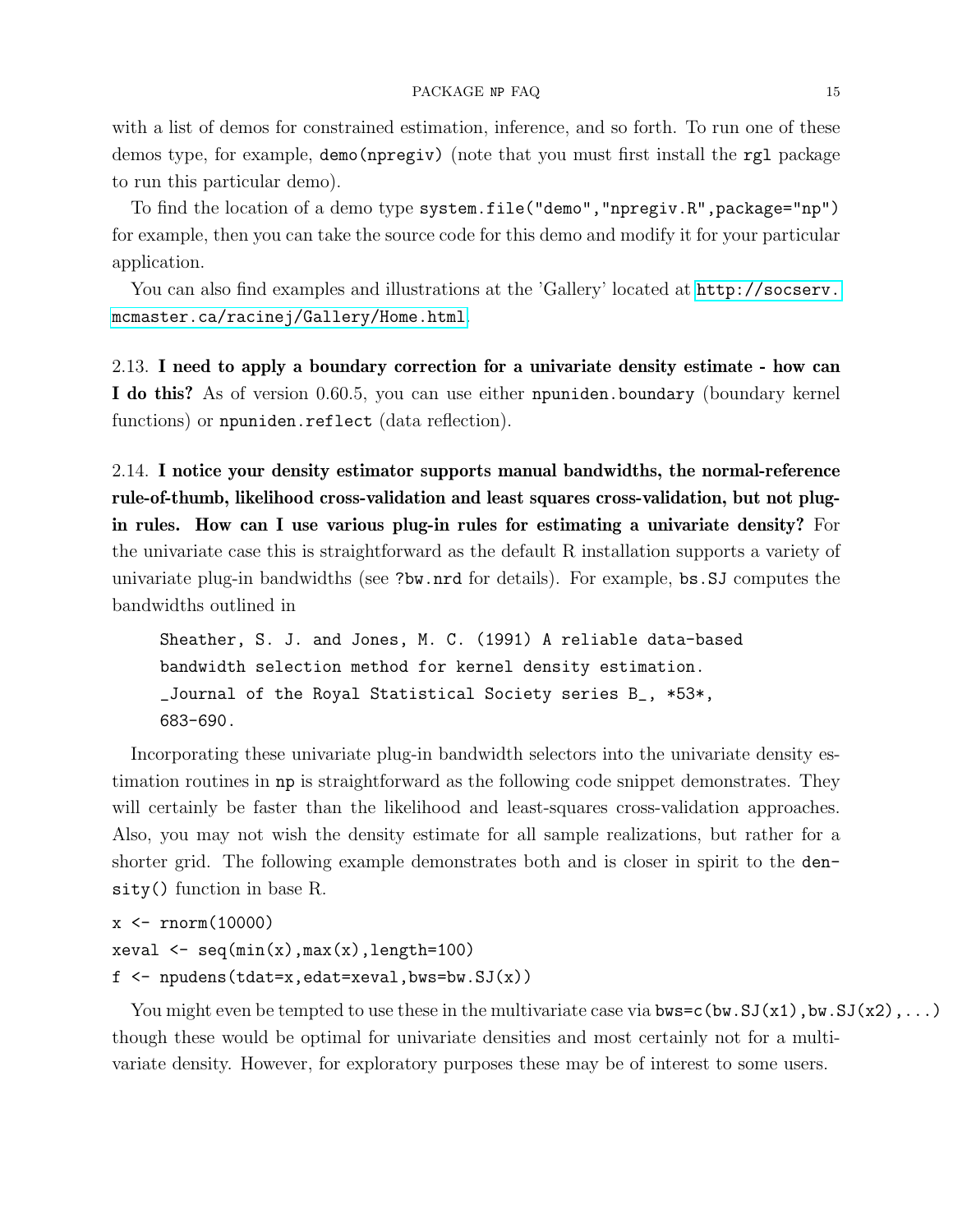### 16 JEFFREY S. RACINE

<span id="page-15-0"></span>2.15. I wrote a program using np and it does not work as I expected... There exist a rather extensive set of examples contained in the docs. You can run these examples by typing  $\verb|example("infunctionname")$  where npfunctionname is, say, **w**, as in  $\verb|example("w")$ .  $^3$  $^3$ These examples all pass quality control and produce the expected results, so first see whether your problem fits into an existing example, and if not, carefully follow the examples listed in a given function for syntax issues etc.

If you are convinced that the problem lies with np (there certainly will be undiscovered 'features', i.e., bugs), then kindly send me your code and data so that I can replicate and help resolve the issue.

<span id="page-15-1"></span>2.16. Under Mac OS X, when I run a command no progress is displayed... This should no longer occur for np versions 0.30-0 and up. For previous versions, this reflected a peculiarity of console input/output (I/O) under Mac OS X. Note, however, that if you run R in a terminal rather than Rgui you will get the full  $*NIX<sup>4</sup>$  $*NIX<sup>4</sup>$  $*NIX<sup>4</sup>$  experience.

But also note that there is a platform-independent interface that does not suffer from this limitation called 'RStudio' that you might prefer to existing interfaces ([http://www.](http://www.rstudio.org) [rstudio.org](http://www.rstudio.org)).

<span id="page-15-2"></span>2.17. When some routines are running under MS Windows, R appears to be 'not responding.' It appears that the program is not 'hung', rather is simply computing. The previous stand-alone program (N  $\circled{c}$ ) always displayed useful information... This should no longer occur for np versions 0.30-0 and up. For previous versions, this reflected a peculiarity of the R Windows GUI, and was not specific to the np package.

From the R Windows FAQ...

"When using Rgui the output to the console seems to be delayed. This is deliberate: the console output is buffered and re-written in chunks to be faster and less distracting. You can turn buffering off or on from the 'Misc' menu or the right-click menu: <Ctrl-W> toggles the setting."

<span id="page-15-3"></span>2.18. Some results take a while, and my MS Windows computer is sluggish while R is **running...** You can easily change the priority of your R job on the fly, just as you might under \*NIX. Pull up the task manager (<Ctrl>-<Alt>-<Del>), go to the process list, and find the process Rgui.exe (or R.exe if you are running Rterm), select this process by left clicking on it, then right clicking will bring up a menu, select Set priority, then change priority to low and hit  $\langle \circ \mathbf{k} \rangle$ . For lengthy jobs this will make your life much smoother, and

<span id="page-15-4"></span> ${}^{3}$ For a listing of all routines in the np package type: library(help="np").

<span id="page-15-5"></span><sup>&</sup>lt;sup>4\*</sup>NIX is often used to describe UNIX and other UNIX-like platforms (i.e., UNIX, BSD, and GNU/Linux distributions). I harbour strong preferences for \*NIX computing platforms.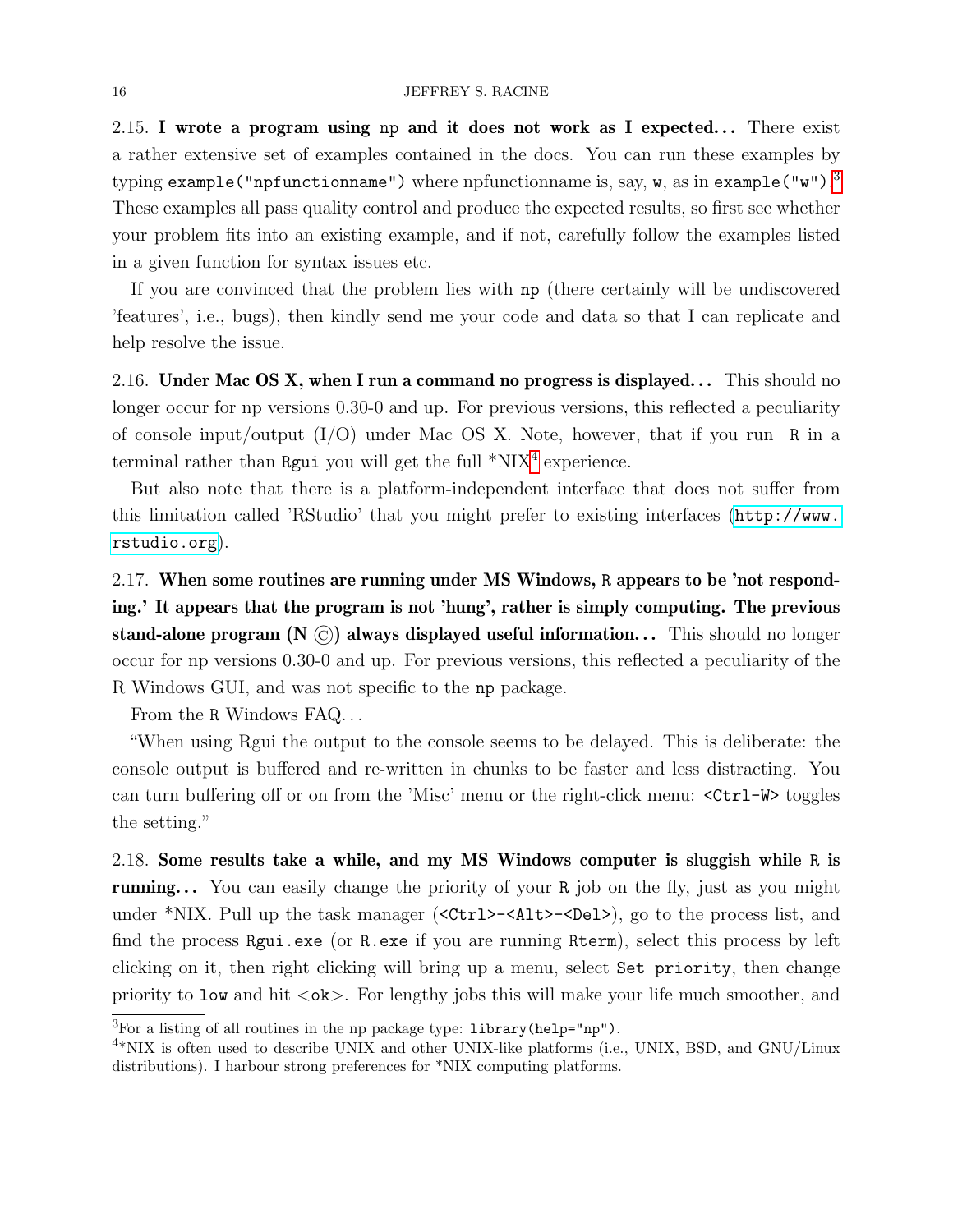### PACKAGE NP FAQ 17

you can, say, run multiple jobs in low priority with no sluggishness whatsoever for your other applications (useful for queuing a number of long jobs). Alternatively, you could permanently change the default priority of R under MS Windows by modifying the properties of your R desktop icon.

<span id="page-16-0"></span>2.19. A variable must be cast as, say, a factor in order for np to recognize this as an unordered factor. How can I determine whether my data is already cast as a factor? Use the class() function. For example, define  $x \leftarrow$  factor(c("male","female")), then type class(x).

<span id="page-16-1"></span>2.20. When I use plot() (npplot()) existing graphics windows are overwritten. How can I display multiple graphics plots in separate graphics windows so that I can see results from previous runs and compare that to my new run? Use the dev.new() command in between each call to plot(). This will leave the existing graphics window open and start a new one. The command dev.list() will list all graphics windows, and the command dev.set(integer.foo) will allow you to switch from one to another and overwrite existing graphics windows should you so choose.

Alternately, you can use RStudio (<http://www.rstudio.org>) where the plot window is such that previous plots can be recalled on the fly, resized, saved in various formats etc.

<span id="page-16-2"></span>2.21. **Sometimes plot() fails to use my variable names...** This should not occur unless you are using the data frame method and not naming your variables (e.g., you are doing something like data.frame(ordered(year))). To correct this, name your variables in the respective data frame, as in

data <- data.frame(year=ordered(year),gdp) so that the ordered factor appears as 'year' and not 'ordered.year'

<span id="page-16-3"></span>2.22. Sometimes  $plot()$  appends my variable names with .ordered or .factor... See also [2.21](#page-16-2) above.

<span id="page-16-4"></span>2.23. I specify a variable as factor() or ordered() in a data frame, then call this when I conduct bandwidth selection. However, when I try to plot the resulting object, it complains with the following message: Error in eval(expr, envir, enclos) : object wariable not found...

This arises because  $plot()$  (npplot()) tries to retrieve the variable from the environment but you have changed the definition when you called the bandwidth selection routine (e.g., npregbw(y~x,data=dataframe)).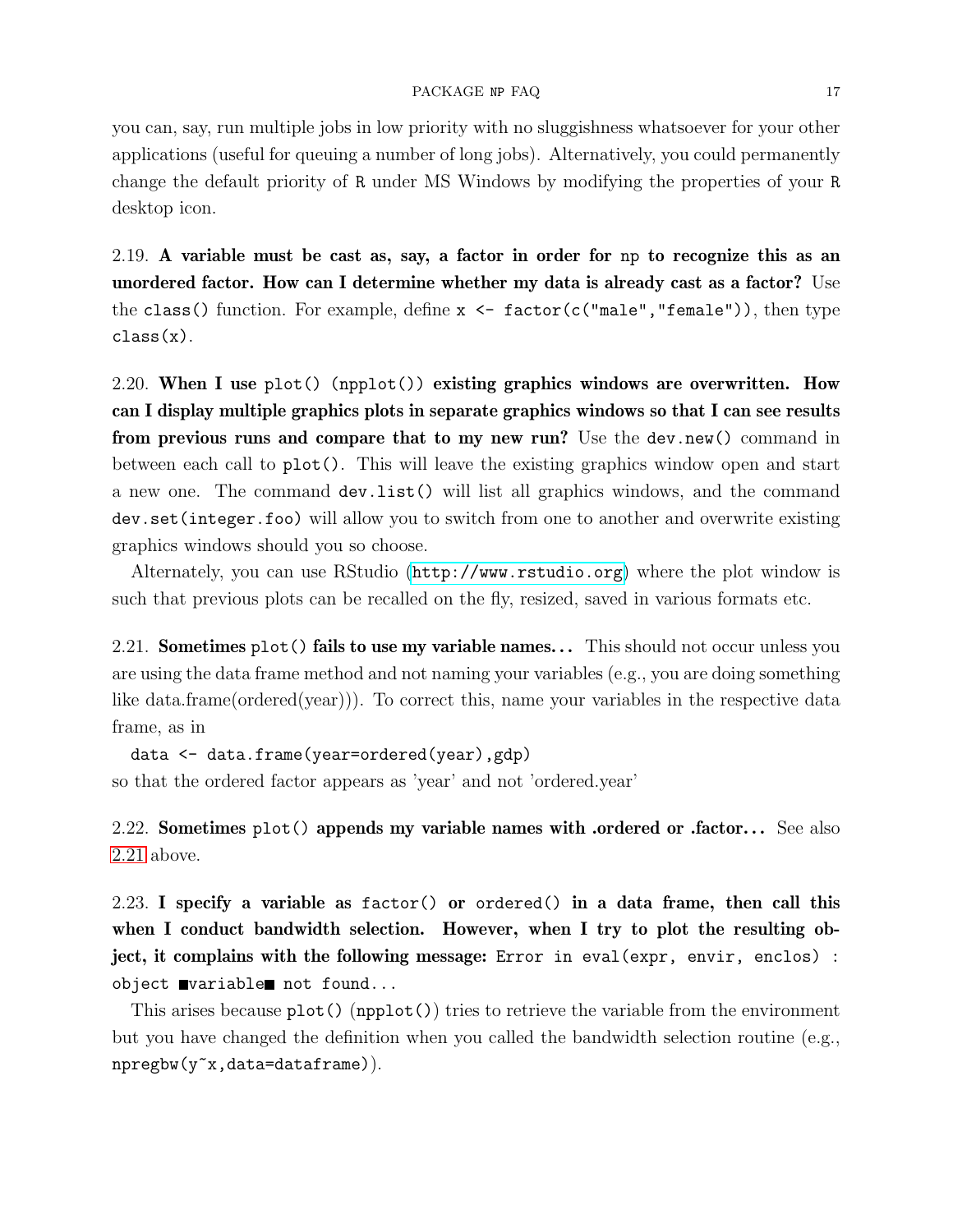To correct this, simply call plot() with the argument data=dataframe where dataframe is the name of your data frame.

<span id="page-17-0"></span>2.24. My np code produces errors when I attempt to run it... First, it is good practice to name all arguments (see the docs for examples) as in  $n$ pregbw(formula=y~x) (i.e., explicitly call formula for functions that use named formulas). This will help the code return a potentially helpful error message.

Next, follow the examples listed at the end of each function help page closely (i.e., ?npreg then scroll down to Examples:). See also [2.15](#page-15-0) above.

<span id="page-17-1"></span>2.25. I have (numeric) 0/1 dummy variable regressors in my parametric model. Can I just pass them to the np functions as I would in a parametric setting? In general, definitely not – you need to correctly classify each variable as type  $\texttt{factor}$  and treat it as one variable only. By way of example, suppose in your data you have created dummy variables for year, for example, dummy06 which equals 1 for 2006, 0 otherwise, dummy07 which equals 1 for 2007, 0 otherwise etc. We create these by habit for parametric models. But, the underlying variable is simply year, which equals 2006, 2007, and so forth.

In np (and R in general), you get to economize by just telling the function that the variable 'year' is ordered, as in ordered(year), where year is a vector containing elements 2006, 2007 etc. Of course, seasoned R users would appreciate that this is in fact the simple way to do it with a parametric model as well.

You would *never*, therefore, just pass dummy variables to an **np** function as you would for linear parametric models. The *only* exception is where you have only one  $0/1$  dummy for one variable, say 'sex', and in this case you still would have to enter this as factor(sex) so that the np function recognizes this as a factor (otherwise it would treat it as continuous and use a kernel function that is inappropriate for a factor).

# <span id="page-17-2"></span>2.26. I have a categorical variable, ignored the advice in items [2.19](#page-16-0) and [2.25,](#page-17-1) and R terminates with the following error.

\*\* Fatal Error in routine kernel\_bandwidth() \*\* variable 0 appears to be constant! \*\* Program terminated abnormally!

Presuming your variable is not in fact a constant (i.e., is not in fact a 'variable'), this can only occur in the case where a variable is 'pathological' in that it has IQR=0 but std>0 (see the section titled 'Changes from Version 0.30-1 to 0.30-2 [19-Apr-2009]' for further details). This should no longer occur for np versions 0.30-2 and up.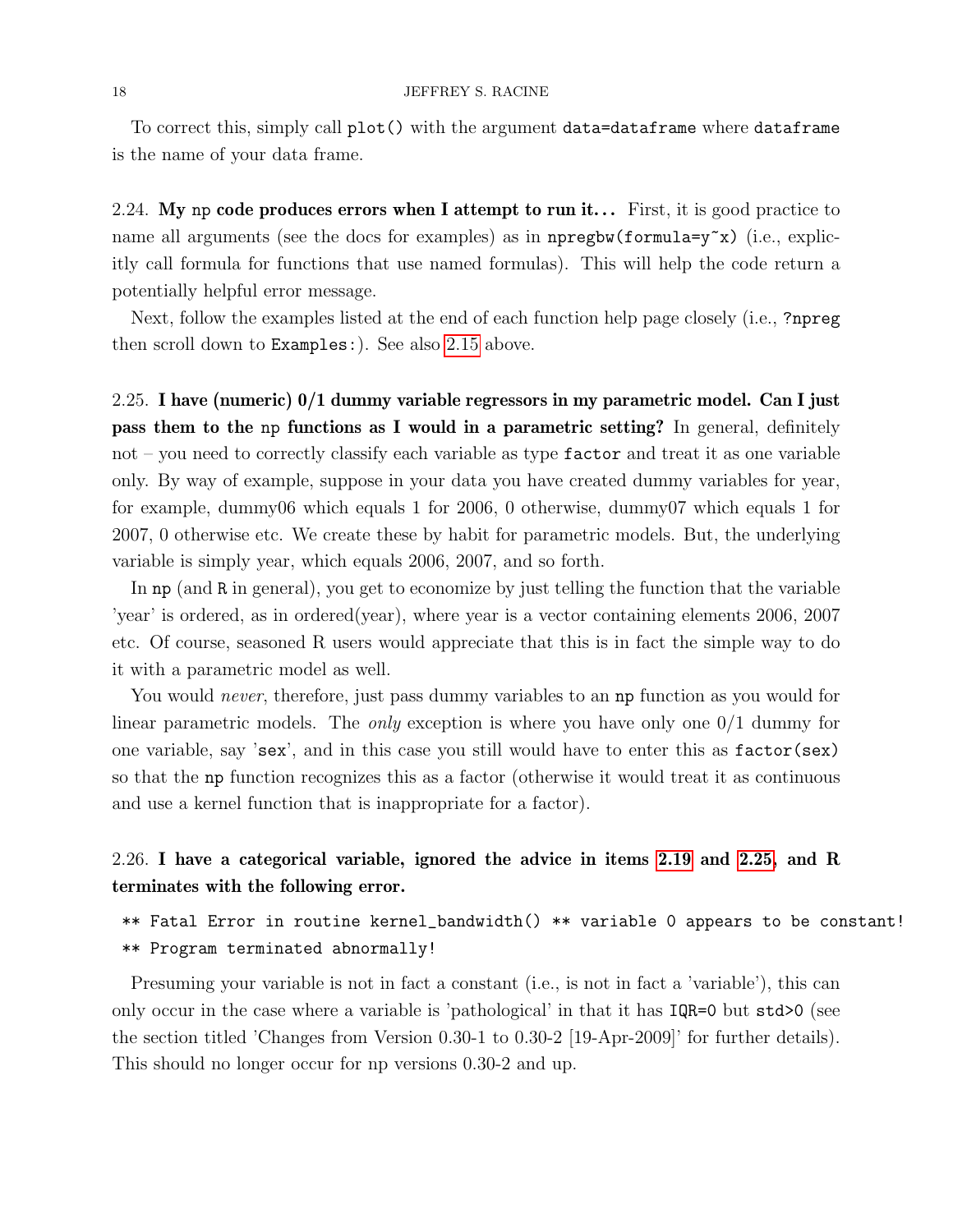<span id="page-18-0"></span>2.27. Regui appears to crash. There must be a bug in the program. Try running your code using the terminal (i.e., Rterm in Windows or R in a Mac OS X terminal) and see whether you get the message in item [2.26.](#page-17-2)

<span id="page-18-1"></span>2.28. Can I skip creating a bandwidth object and enter a bandwidth directly? Certainly, though I would advise doing so for exploratory data analysis only. For example, attach a dataset via

```
data(cps71)
attach(cps71)
then enter, say,
plot(age,logwage,main="Manual Bandwidth Example")
lines(age,fitted(npreg(logwage~age,bws=1)),col="blue",lty=1)
lines(age,fitted(npreg(logwage~age,bws=2)),col="red",lty=2)
lines(age,fitted(npreg(logwage~age,bws=3)),col="green",lty=3)
legend(20,15,
       c("h=1", "h=2", "h=3"),
       col=c("blue","red","green"),
       lty=c(1,2,3)
```
to plot the local constant estimator with bandwidths of 1, 2, and 3 years. Note that the age variable is already sorted in this dataset. If your data is not sorted you will need to do so prior to plotting so that your lines command works properly. Or see [2.29](#page-18-2) below for a multivariate example.

<span id="page-18-2"></span>2.29. When I estimate my gradients and there are two or more covariates and then extract them with the gradients() function, they are not 'smooth', though if I plot a model with the gradients=TRUE option, they are. The gradients() function must be broken... The function plot() (npplot()) plots 'partial' means and gradients. In other words, it plots  $x_1$ versus  $\hat{g}(x_1, \bar{x}_2)$  for the partial mean, where  $\bar{x}_2$  is, say, the median/modal value of  $x_2$ . It also plots  $x_1$  versus  $\partial \hat{g}(x_1, \bar{x}_2)/\partial x_1$  for the gradient. Note that we are controlling for the values of the other covariate(s). This is in effect what people expect when they play with linear parametric models of the form  $y = \beta_0 + \beta_1 x_1 + \beta_2 x_2 + \epsilon$  since, given the additive nature of the model,  $\partial y/\partial x_1 = \beta_1$  (i.e., does not vary with  $x_2$ ).

The example below shows how you could manually generate the partial gradients (and means) for your data where the sample realizations form the evaluation data for  $x_1$  (unlike npplot() which uses an evenly spaced grid). Note we use the function uocquantile() to generate a vector that holds  $x_2$  constant at is median/modal value (i.e., the 0.5 quantile)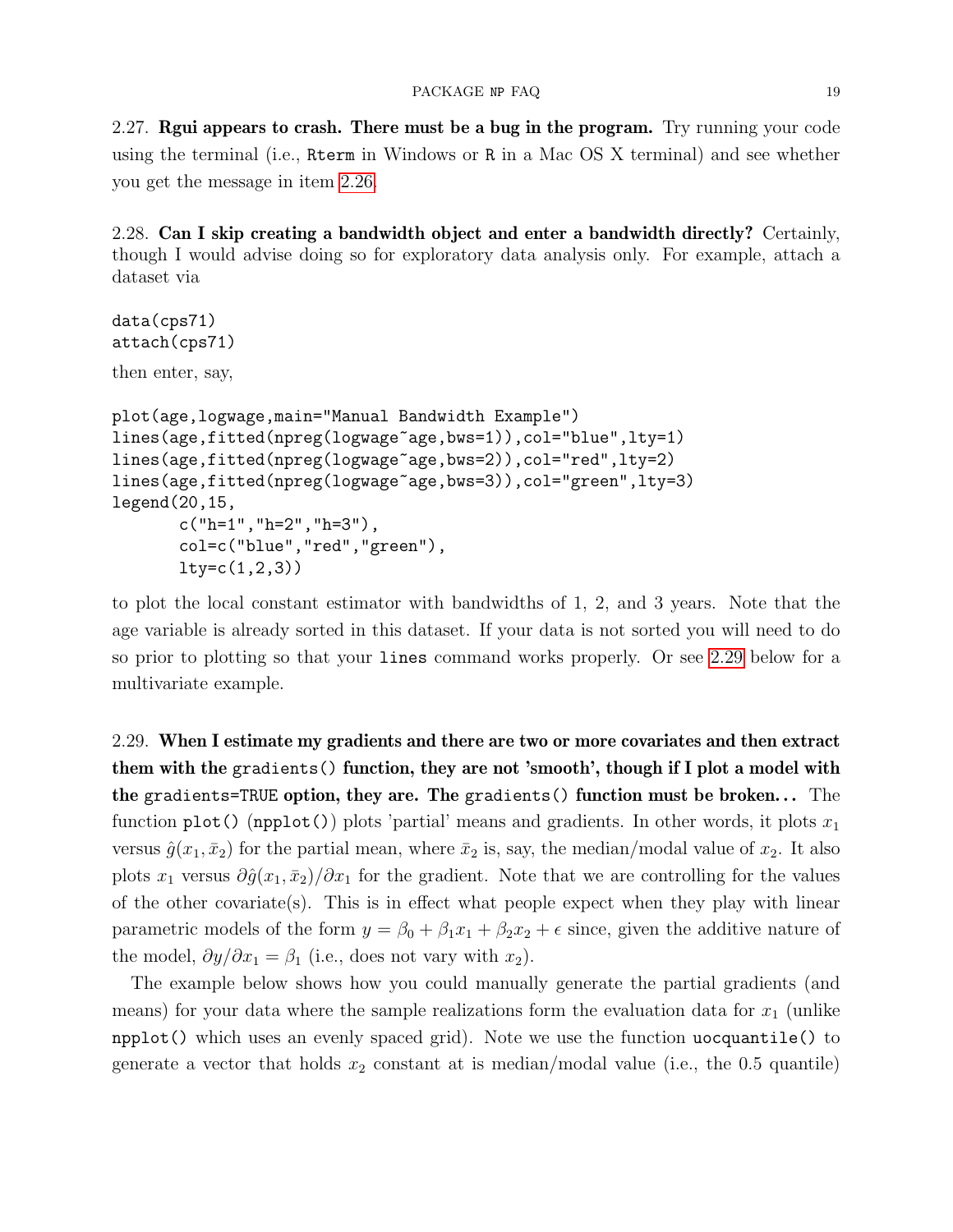in the evaluation data. The function uocquantile() can compute quantiles for ordered, unordered, and continuous data (see ?uocquantile for details).

```
n <- 100
x1 \leftarrow runif(n)x2 \leftarrow runif(n)y \leftarrow x1^2+x2^2 + \text{rnorm}(n, sd=.1)data.train \leq data.frame(x1, x2, y)bw \leq npregbw(y^{\sim}x1+x2),
                data=data.train,
                regtype="ll",
                bwmethod="cv.aic")
data.eval \leq data.frame(x1 = sort(x1),
                       x2 = rep(uocquantile(x2, .5), n))model <- npreg(bws=bw,
                 data=data.train,
                 newdata=data.eval,
                 gradients=TRUE)
```

```
plot(data.eval[,1],model$grad[,1],xlab="X1",ylab="Gradient",type="l")
```
Note that this uses the sorted sample realizations for x1 which is perfectly acceptable. If you want to mimic plot() exactly you will see that by default plot uses a grid of equally spaced values of length neval=50 as per below. Both are perfectly acceptable and the point is they control for the level of the non-axis variables.

```
data.eval \leq data.frame(x1 = seq(min(x1),max(x1),length=50),
                         x2 = rep(uocquantile(x2, .5), 50))
```
<span id="page-19-0"></span>2.30. I use plot() (npplot()) to plot, say, a density and the resulting plot looks like an inverted density rather than a density... This can occur when the data-driven bandwidth is dramatically undersmoothed. Data-driven (i.e., automatic) bandwidth selection procedures are not guaranteed always to produce good results due to perhaps the presence of outliers or the rounding/discretization of continuous data, among others. By default, npplot() takes the two extremes of the data (minimum, maximum i.e., actual data points) then creates an equally spaced grid of evaluation data (i.e., not actual data points in general) and computes the density for these points. Since the bandwidth is extremely small, the density estimate at these evaluation points is correctly zero, while those for the sample realizations (in this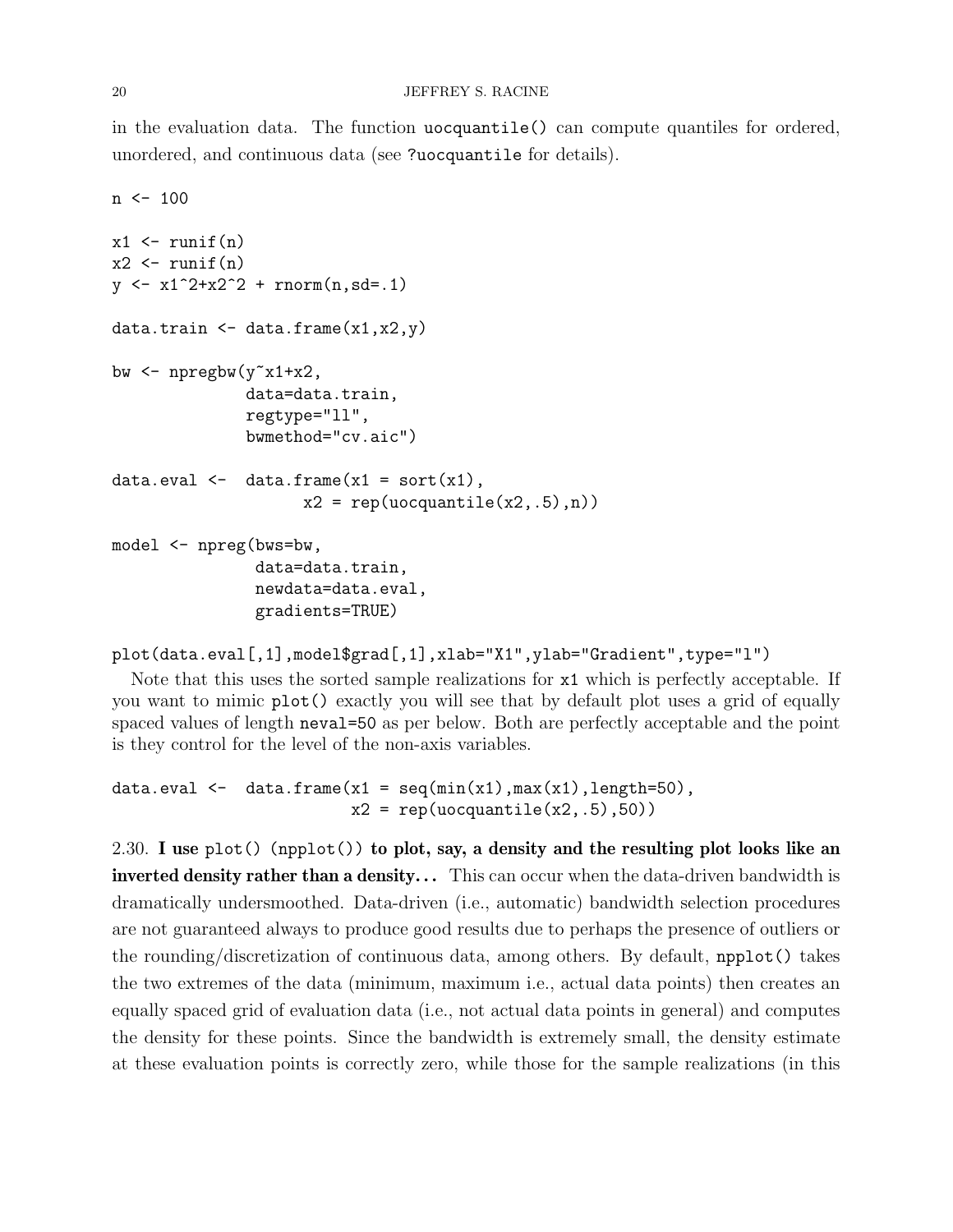case only two, the min and max) are non-zero, hence we get two peaks at the edges of the plot and a flat bowl equal to zero everywhere else.

This can also happen when your data is heavily discretized and you treat it as continuous. In such cases, treating the data as ordered may result in more sensible estimates.

<span id="page-20-0"></span>2.31. Can npksum() compute analytical derivatives with respect to a continuous variable? As of version 0.20-0 and up, yes it can, using the operator = "derivative" argument, which is put to its paces in the following code snippet (this supports multiple arguments including "integral" and "convolution" in addition to "normal", the default).

```
Z <- seq(-2.23,2.23,length=100)
Zc <- seq(-4.47,4.47,length=100)
par(mfrow=c(2,2))plot(Z,main="Kernel",ylab="K()",npksum(txdat=0,exdat=Z,bws=1,
         ckertype="epanechnikov",ckerorder=2,operator="normal")$ksum,
         col="blue",type="l")
plot(Z,main="Kernel Derivative",ylab="K()",npksum(txdat=0,exdat=Z,bws=1,
         ckertype="epanechnikov",ckerorder=2,operator="derivative")$ksum,
         col="blue",type="l")
plot(Z,main="Kernel Integral",ylab="K()",npksum(txdat=0,exdat=Z,bws=1,
```
- ckertype="epanechnikov",ckerorder=2,operator="integral")\$ksum, col="blue",type="l")
- plot(Zc,main="Kernel Convolution",ylab="K()",npksum(txdat=0,exdat=Zc,bws=1, ckertype="epanechnikov",ckerorder=2,operator="convolution")\$ksum, col="blue",type="l")

An alternative to computing analytical derivatives is to compute them numerically using finite-differences. One simply computes the kernel sum evaluating the sum with variable  $j$ set at  $x_j - h_j/2$  and calls this, say,  $ksum_{j1}$ , then again set at  $x_j + h_j/2$  and call this  $ksum_j 2$ , then compute  $\nabla = (ksum_{j2} - ksum_{j1})/h_j$ . This method has been used for both theoretical and applied work and produces consistent estimates of the derivatives, as of course do the analytical derivatives, providing that  $h \to 0$  as  $n \to \infty$  (which will not be the case in some settings, i.e., in the presence of irrelevant covariates and so forth). The following example provides a simple demonstration. See [2.29](#page-18-2) above for multivariate partial regression when using this method.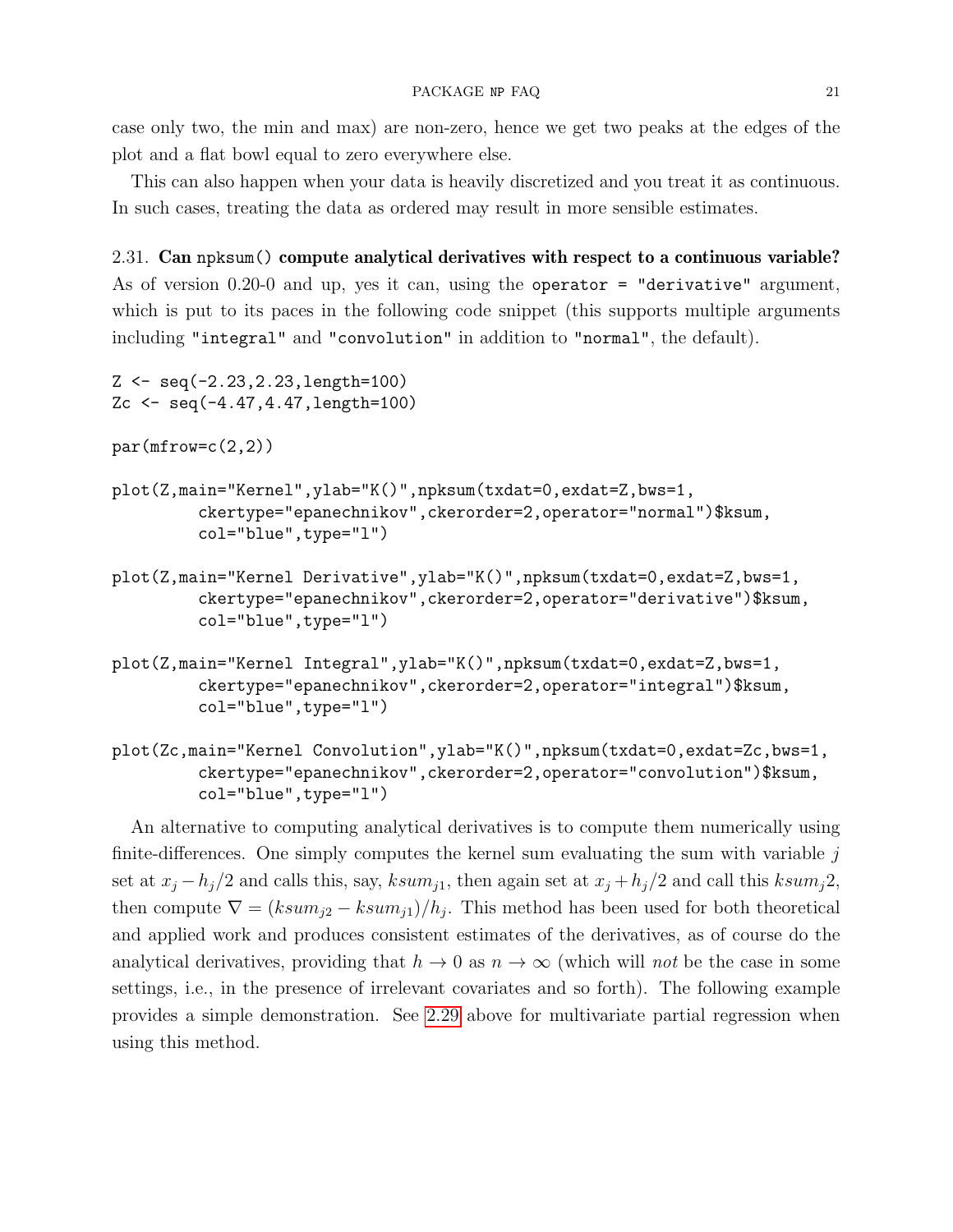#### 22 JEFFREY S. RACINE

## In this example we consider the local constant estimator computed ## using npksum, and then use npksum to compute numerical derivatives ## using finite-difference methods, then finally compare them with the ## analytical ones.

```
data(cps71)
attach(cps71)
## Grab the cross-validated bandwidth
bw <- npregbw(logwage~age)
h \leq - bw$bw[1]
## Evaluate the local constant regression at x-h/2, x+h/2...
ksum.1 <- npksum(txdat=age, exdat=age-h/2,tydat=logwage,bws=bw)$ksum/
 npksum(txdat=age,exdat=age-h/2,bws=bw)$ksum
ksum.2 <- npksum(txdat=age, exdat=age+h/2,tydat=logwage,bws=bw)$ksum/
 npksum(txdat=age,exdat=age+h/2,bws=bw)$ksum
## Compute the numerical gradient...
grad.numerical <- (ksum.2-ksum.1)/h
## Compare with the analytical gradient...
grad.analytical <- gradients(npreg(bws=bw,gradient=TRUE))
## Plot the resulting estimates...
plot(age,grad.numerical,type="l",col="blue",lty=1,ylab="gradient")
lines(age,grad.analytical,type="l",col="red",lty=2)
legend(20,-0.05,c("Numerical","Analytic"),col=c("blue","red"),lty=c(1,2))
```
<span id="page-21-0"></span>2.32. Can I use the npcmstest() function that implements the consistent test for correct specification of parametric regression models as described in Hsiao, Li, & Racine (2007) [\[6\]](#page-38-0) to test for correct specification of the semiparametric partially linear model? As Brennan Thompson points out, yes, you can.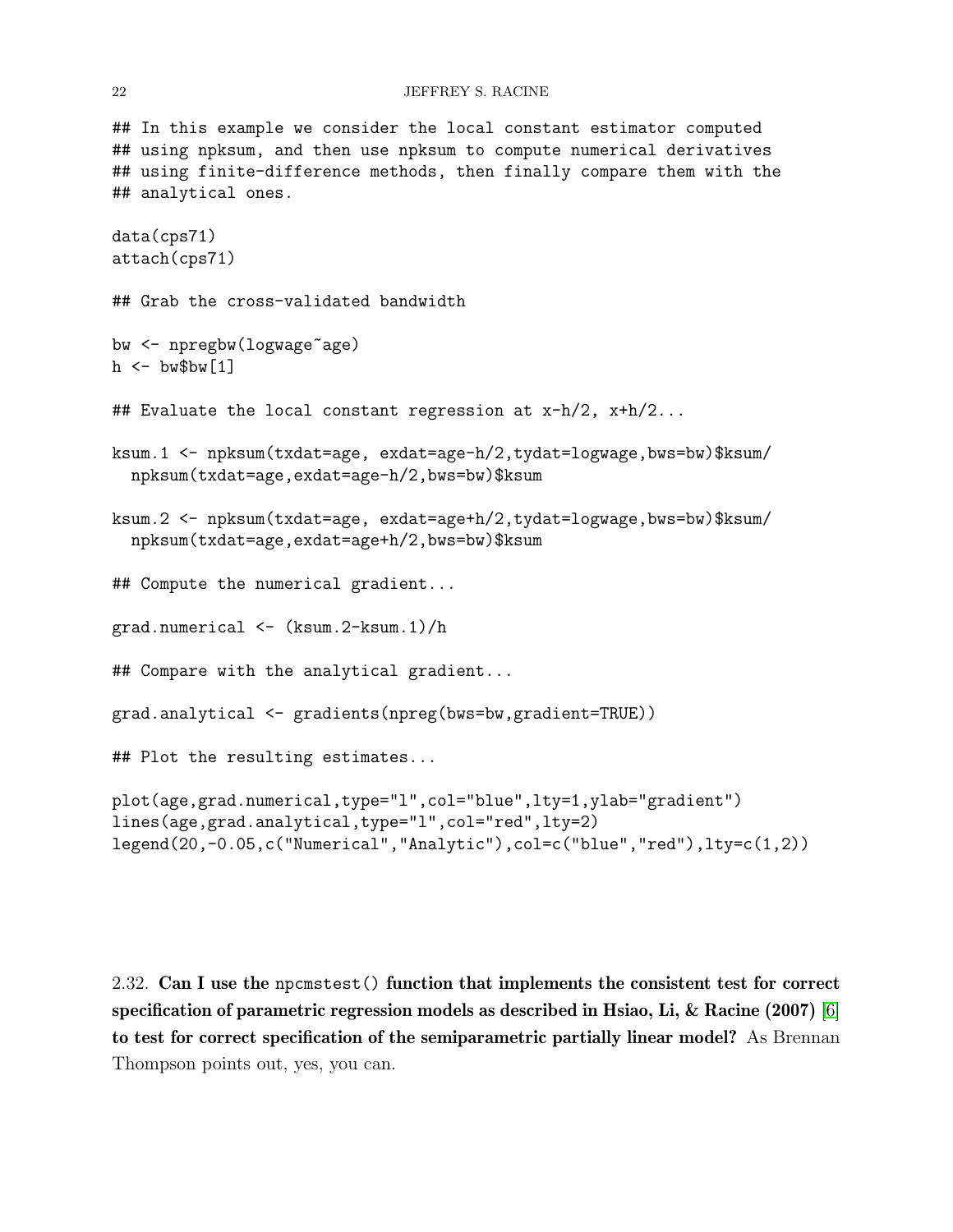To test a parametric linear specification against a semiparametric partially linear alternative, i.e.,

$$
H_0: y = X'\beta + Z'\gamma + u
$$
  

$$
H_1: y = X'\beta + g(Z) + u,
$$

you could use npcmstest() as follows:

```
lmodel <- lm(y~X+Z,y=TRUE,x=TRUE)
uhat <- resid(lmodel)
npcmstest(xdat=Z,ydat=uhat,model=lmodel)
```
A slightly better way (as discussed in Li & Wang (1998) [\[8\]](#page-38-11)) would be to use a 'mixed' residual, i.e.,  $\hat{u}_i = y_i - X'_i \tilde{\beta} - Z'_i \hat{\gamma}$  in the test, where  $\tilde{\beta}$  is the semiparametric estimator of  $\beta$ (based on the semiparametric partially linear model), and  $\hat{\gamma}$  is the OLS estimator of  $\gamma$  based on the linear model. This could lead to potential power gains due to the improved efficiency of  $\hat{\beta}$  under the alternative.

# <span id="page-22-0"></span>2.33. I am using npcmstest() on a glm() object (the document says glm() objects are supported and I am estimating a Logit model) but it returns an error saying.

Error in eval(expr, envir, enclos) : y values must be  $0 \le y \le 1$ .

npcmstest() supports conditional mean models with continuous outcomes (glm() objects are supported so that models that are nonlinear in parameters can be estimated). The test is based on residual bootstrapping to generate resamples for  $Y$ . In particular, a resample for the residual vector  $(\hat{\epsilon}^*)$  is added to the models' fit (i.e.,  $Y^* = \hat{Y} + \hat{\epsilon}^*$ ) to generate a resample under the null. This excludes binary outcome models and the like because you would have generated a resample for Y that no longer contains zeros and ones, hence the error message.

Note that npcmstest supports regression objects generated by lm and uses features specific to objects of type lm hence if you attempt to pass objects of a different type the function cannot be expected to work.

<span id="page-22-1"></span>2.34. I want to plot the kernel function itself. How can I do this? Use the npksum() function and switch the evaluation and training roles as in the following example that plots the 2nd, 4th, 6th and 8th order Epanechnikov kernels.

```
Z \leftarrow \text{seq}(-\text{sqrt}(5), \text{sqrt}(5), \text{length}=100)par(mfrow=c(2,2))plot(Z,ylab="kernel",npksum(txdat=0,exdat=Z,bws=1,ckertype="epanechnikov",
ckerorder=2)$ksum,type="l",main="Epanechnikov [order = 2]")
plot(Z,ylab="kernel",npksum(txdat=0,exdat=Z,bws=1,ckertype="epanechnikov",
ckerorder=4)$ksum,type="l",main="Epanechnikov [order = 4]")
```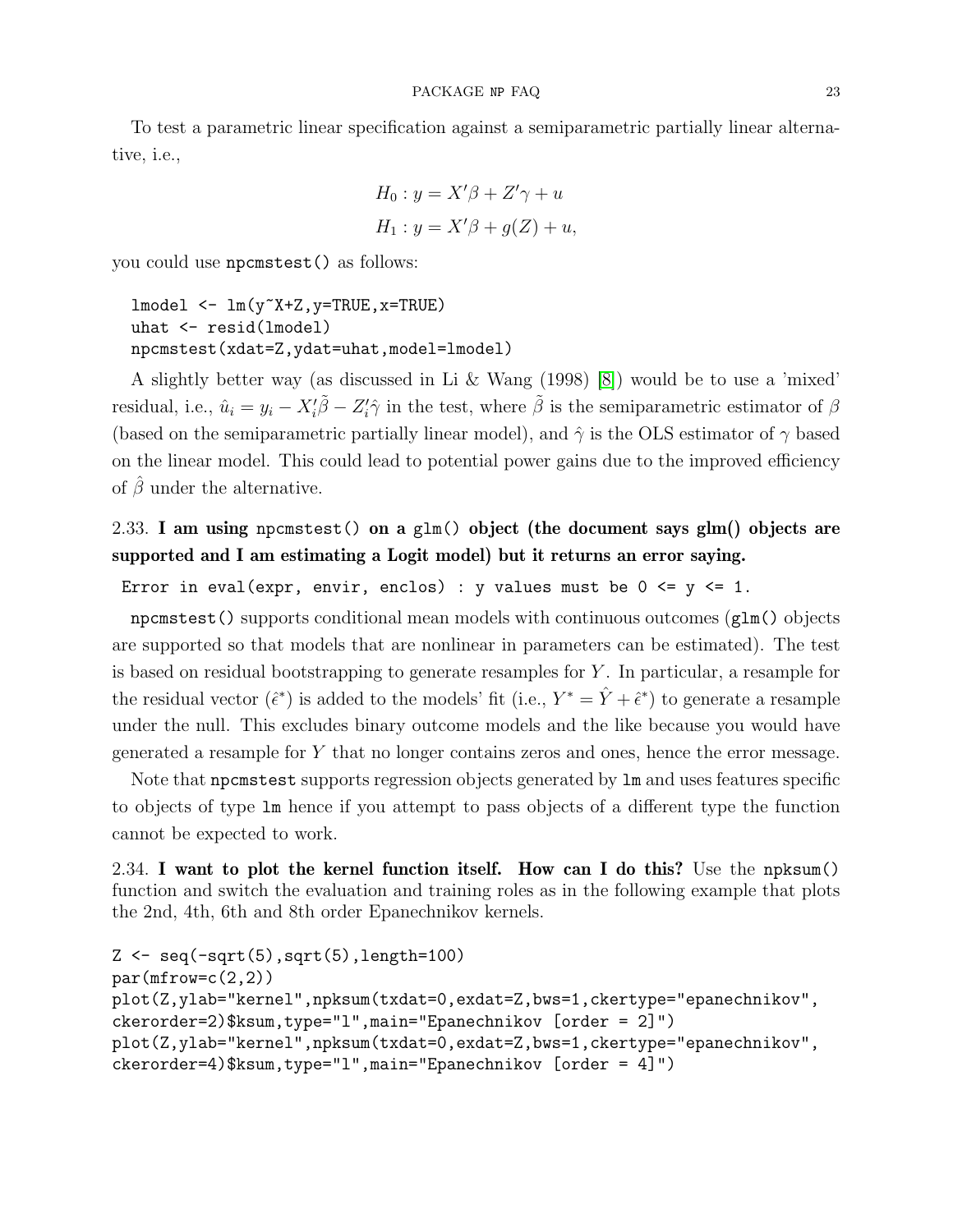```
plot(Z,ylab="kernel",npksum(txdat=0,exdat=Z,bws=1,ckertype="epanechnikov",
ckerorder=6)$ksum,type="l",main="Epanechnikov [order = 6]")
plot(Z,ylab="kernel",npksum(txdat=0,exdat=Z,bws=1,ckertype="epanechnikov",
ckerorder=8)$ksum,type="l",main="Epanechnikov [order = 8]")
```
<span id="page-23-0"></span>2.35. In version 0.20-0 and up I can 'combine' steps such as bandwidth selection and estimation. But when I do summary(model) I don't get the same summary that I would get from, say, summary(bw) and then summary(model). How do I get bandwidth object summaries when combining steps? Don't worry, the bandwidth object exists when you do the combined steps and is easily accessed via summary(model\$bws) or extracted via bw  $\le$ model\$bws where model is the name of your model.

```
2.36. I estimated a semiparametric index model via model \leq npindex(y^2 \times 1 + x^2) but
se(model) returns NULL. .
```
Perhaps you want vcov(model) instead (i.e., the asymptotic variance-covariance matrix)? This is supported as of version 0.40-1 provided that you set gradients=TRUE as the following snippet demonstrates:

```
set.seed(42)
n <- 250
x1 \leftarrow \text{runif}(n, \text{min}=-1, \text{max}=1)x2 \leftarrow \text{runif}(n, \text{min}=-1, \text{max}=1)y \le - ifelse(x1 + x2 + rnorm(n) > 0, 1, 0)
## Note that the first element of the vector beta is normalized to one
## for identification purposes hence the first row and column of the
## covariance matrix will contain zeros.
model <- npindex(y~x1+x2, method="kleinspady", gradients=TRUE)
vcov(model)
Z \leftarrow coef(model)[-1]/sqrt(\text{dist}(v \text{cov}(\text{model})))[-1]Z
```
Note that, alternatively, you can get robust bootstrapped standard errors for the estimated model and gradients by adding the argument errors=TRUE to your call to npindex so that se(model) returns the vector of standard errors for the estimated conditional mean where model is the name of your model. Note that model\$merr will contain the standard errors returned by se(model) while model\$gerr will return the matrix of standard errors for the gradients *provided* you have set gradients=TRUE (furthermore, model\$mean.grad and model\$mean.gerr will give the average derivative and its bootstrapped standard errors). See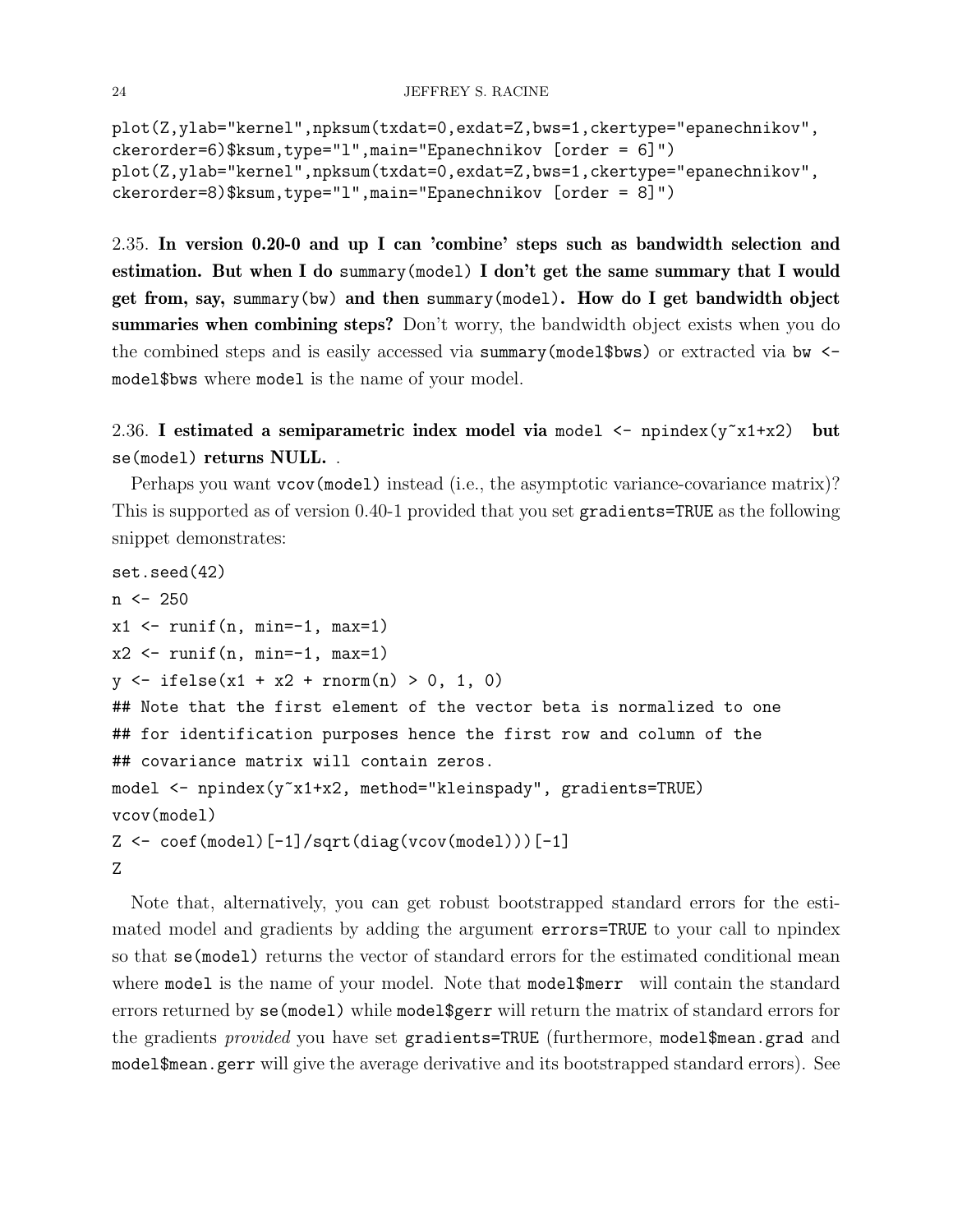the documentation of npindex for further details. The following code snippet demonstrates how one could do this for a simulated dataset.

```
n < -100x1 \leftarrow \text{runif}(n, \text{min}=-1, \text{max}=1)x2 \leftarrow \text{runif}(n, \text{min}=-1, \text{max}=1)y \leftarrow x1 - x2 + \text{norm}(n)bw <- npindexbw(formula=y~x1+x2)
model <- npindex(bws=bw,errors=TRUE,gradients=TRUE)
se.mean <- model$merr
se.grad <- model$gerr
```
<span id="page-24-0"></span>2.37. How do I interpret gradients from the conditional density estimator? If you plot a conditional density  $f(y|x)$  when x is a scalar, with gradients, by default you will get the following:

- (1) A plot of  $\partial f(y)$  = median $|x|/\partial x$  (admittedly not the most useful plot). (If y is discrete the only difference is that you get a plot of  $\partial f(y = \text{(unconditional)} \bmod x) / \partial x)$ .
- (2) A plot of  $\partial f(y|x) = \text{median} / \partial x$ .

If x is multivariate (for example, 2D) you get:

- (1) A plot of  $\partial f(y) = \text{median}[x_1, x_2] = \text{median}(\partial x_1)$
- (2) A plot of  $\partial f(y)$  = median $|x_1, x_2|$  = median) $\partial x_2$
- (3) A plot of  $\partial f(y) = \text{median}|x_1| = \text{median}(x_1, x_2)/\partial x_1$
- (4) A plot of  $\partial f(y = \text{median}|x_1 = \text{median}, x_2)/\partial x_2$
- (5) A plot of  $\partial f(y|x] = \text{median}, x^2 = \text{median}/\partial x_1$
- (6) A plot of  $\partial f(y|x) = \text{median}, x^2 = \text{median}/\partial x_2$

<span id="page-24-1"></span>2.38. When I run R in batch mode via R CMD BATCH filename.R unwanted status messages (e.g., "Multistart 1 of 10") crowd out desired output. How can I turn off these unwanted status messages? After loading the np library add the line options(np.messages=FALSE) and all such messages will be disabled.

<span id="page-24-2"></span>2.39. I am getting an 'unable to allocate...' message after repeatedly interrupting large jobs. Repeated interruption of large jobs can reduce available memory under R. This occurs because memory is allocated dynamically, and memory that has been allocated is not freed when you interrupt the job (the routine will clean up after itself only if it is allowed to complete all computations - when you interrupt you never reach the point in the code where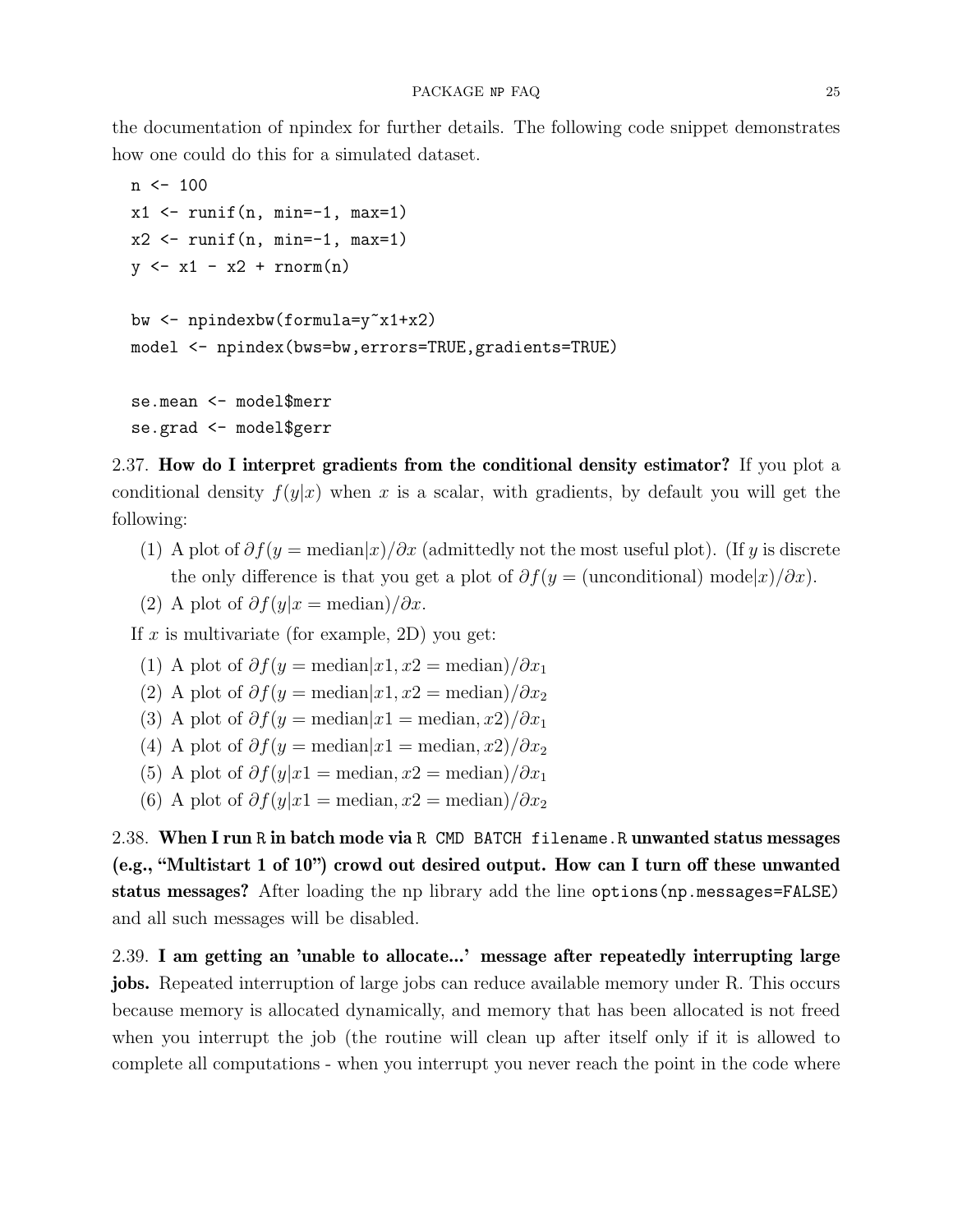### 26 JEFFREY S. RACINE

the memory is freed). If this becomes an issue simply restart R (i.e., exit then run a fresh R session).

<span id="page-25-0"></span>2.40. I have a large number of variables, and when using the formula interface I get an error message stating 'invoked with improper formula'. I have double checked and everything looks fine. Furthermore, it works fine with the data frame interface. The issue is that converting formulas into character strings in R appears to be limited to 500 characters. We are not aware of a simple workaround so we simply advise that you use the data frame interface when this occurs.

<span id="page-25-1"></span>2.41. How can I estimate additive semiparametric models? Generalized additive semiparametric models (see Hastie and Tibshirani (1990) [\[4\]](#page-38-12)) are implemented in the gam package (though they do not support categorical variables). The gam package function gam() (the mgcv package also contains a similar function by the same name) uses iteratively reweighted least squares and either smoothing splines  $(s(\cdot))$  or local polynomial regression fitting ('loess',  $1o(.)$ , with default manual 'span' of 0.75, the parameter which controls the degree of smoothing). The following code snippet demonstrates the capabilities of the gam() function via the wage1 dataset included in the np packages using three numeric regressors.

```
library(gam)
data(wage1)
attach(wage1)
model.gam <- gam(lwage~s(educ)+s(exper)+s(tenure))
par(mfrow=c(2,2))plot(model.gam,se=T)
detach(wage1)
```
The mgcv package also has an implementation of generalized additive models via the identical function name, gam(). The biggest difference is that this uses generalized cross validation to select the 'span' (rather than manually) hence the degree of smoothing becomes part of the method (as is the case for all functions in the np package). The following code snippet demonstrates the mgcv implementation of the gam() function.

```
library(mgcv)
data(wage1)
attach(wage1)
model.gam <- gam(lwage~s(educ)+s(exper)+s(tenure))
par(mfrow=c(2,2))plot(model.gam,se=T)
```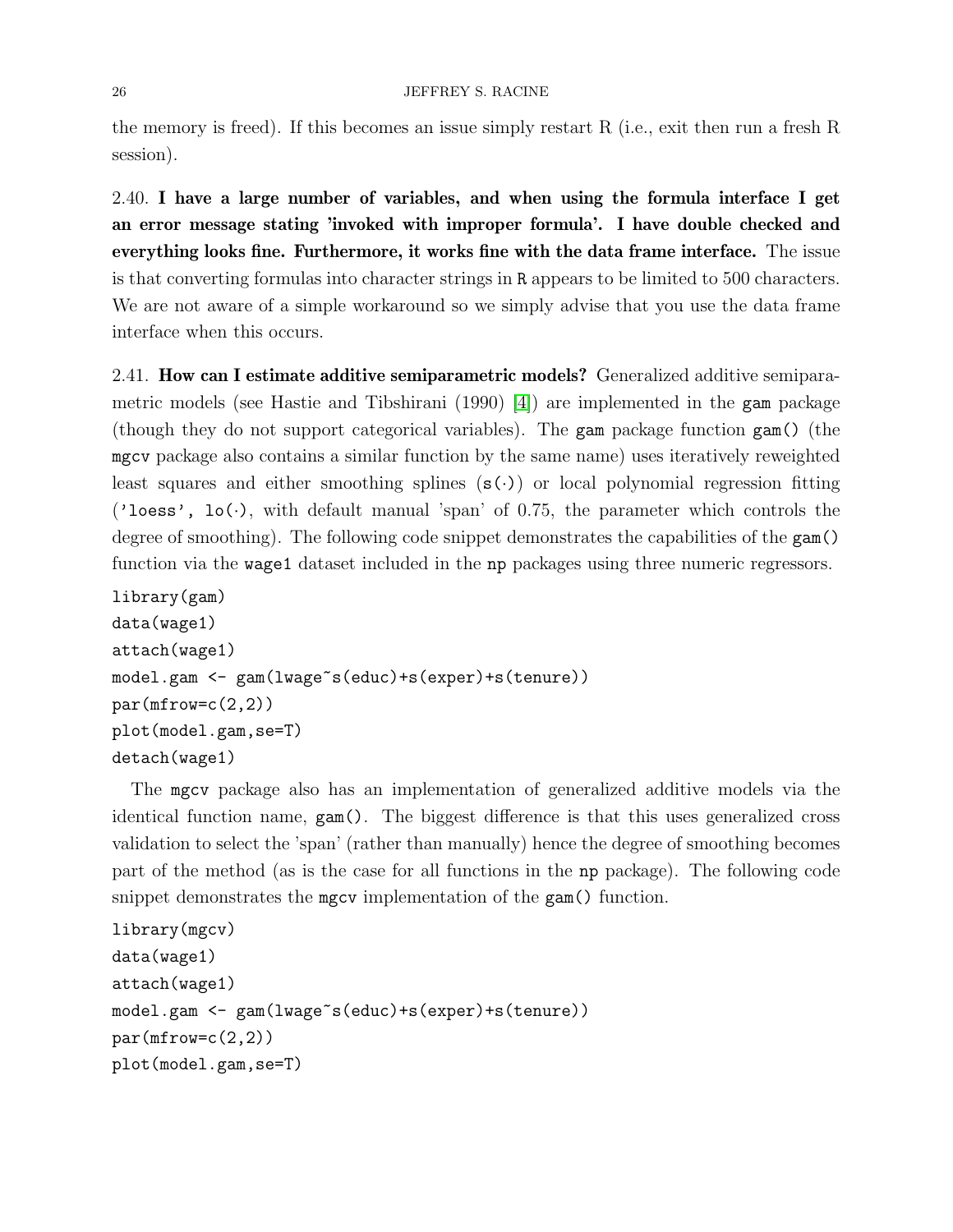detach(wage1)

<span id="page-26-0"></span>2.42. I am using npRmpi and am getting an error message involving dlopen(). One of the most common problems experienced by users attempting to install and run MPI-aware programs is to first correctly identify the location of libraries and headers for the local MPI installation so that installation can proceed.

By way of illustration, the following environment variables need to be set for the MacPorts version of OpenMPI (www.macports.org) running on Mac OS X 10.8.3 (the environment commands listed below are for those using the 'bash' shell):

```
export LD_LIBRARY_PATH=/opt/local/lib
export RMPI_LIB_PATH=/opt/local/lib
export RMPI_TYPE=OPENMPI
export RMPI_INCLUDE=/opt/local/include/openmpi
```

```
launchctl setenv LD_LIBRARY_PATH $LD_LIBRARY_PATH
launchctl setenv RMPI_LIB_PATH $RMPI_LIB_PATH
launchctl setenv RMPI_TYPE $RMPI_TYPE
launchctl setenv RMPI_INCLUDE $RMPI_INCLUDE
```
Once set, R (and optionally RStudio) ought to function as expected. However, problems encountered during this phase are best resolved by someone with familiarity of the local installation.

<span id="page-26-1"></span>2.43. I am using the npRmpi package but when I launch one of the demo parallel jobs I get the error Error: could not find function mapi.bcast.cmd. When your demo program stops at the following point in your file

> mpi.bcast.cmd(np.mpi.initialize(),

+ caller.execute=TRUE)

Error: could not find function "mpi.bcast.cmd"

this likely means that either you have failed to place the .Rprofile file in the current or root directory as directed, or the .Rprofile initialization code is not being loaded as expected.

- (1) Make sure a copy of the initialization file Rprofile exists in your working or root directory and is named .Rprofile
- (2) Make sure you did not run R with either the -no-init-file or -vanilla option (this combines a number of options including -no-init-file which will disable reading of .Rprofile)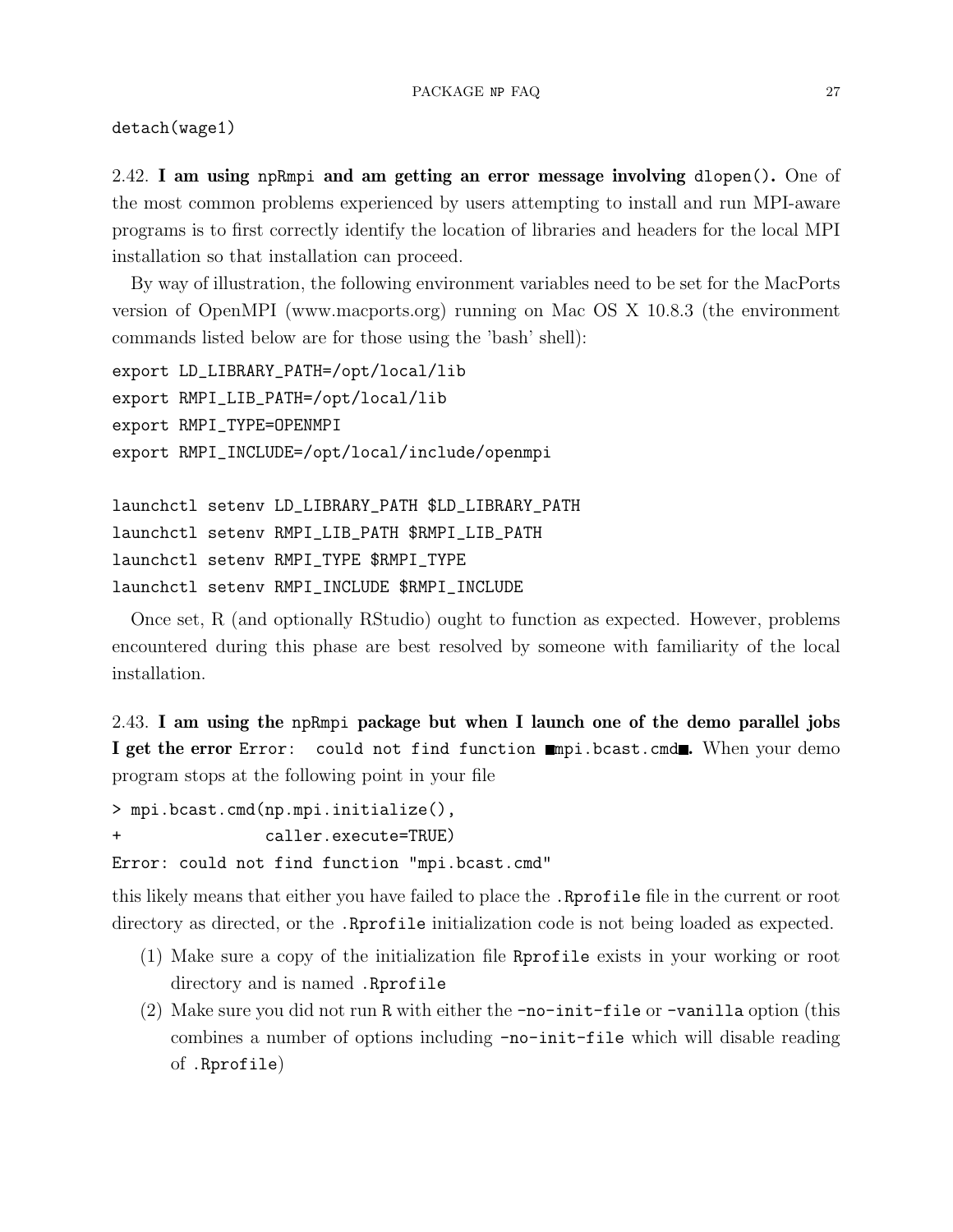<span id="page-27-0"></span>2.44. I have estimated a partially linear model and want to extract the gradient/fitted values of the nonparametric component. People use partially linear models because they focus on the parametric component and treat the nonparametric component as a nuisance. In fact, the partially linear model is estimated by carefully getting rid of the nonparametric component  $g(Z)$  prior to estimation, and then estimating a set of conditional moments nonparametrically.

However, suppose after getting rid of this nonparametric nuisance component we then wished to construct a consistent estimator of  $g(Z)$ , the nonparametric component for a partially linear model  $y = X\beta + g(Z) + u$ . We might proceed as follows.

```
library(np)
set.seed(42)
n <- 250
x1 \leftarrow \text{rnorm}(n)x2 \leftarrow rbinom(n, 1, .5)z1 \leftarrow rbinom(n, 1, .5)z2 \leftarrow \text{norm}(n)y \leftarrow 1 + x1 + x2 + z1 + \sin(z2) + \text{norm}(n)
```
## First, construct the partially linear model using local linear ## regression.

model <- npplreg(y~x1+factor(x2)|factor(z1)+z2,regtype="ll")

## Next, subtract the fitted parametric component from y so that we ## have y-xbetahat. Since we can have factors we need to create the ## 'model matrix' but make sure we don't keep the intercept generated ## by model.matrix hence the  $[-1]$ . This gives us the numeric matrix X ## which we multiply by the coefficient vector to obtain xbetahat which ## we can subtract from y.

```
y.sub \leq y-model.matrix(x1+factor(x2))[,-1]%*%coef(model)
```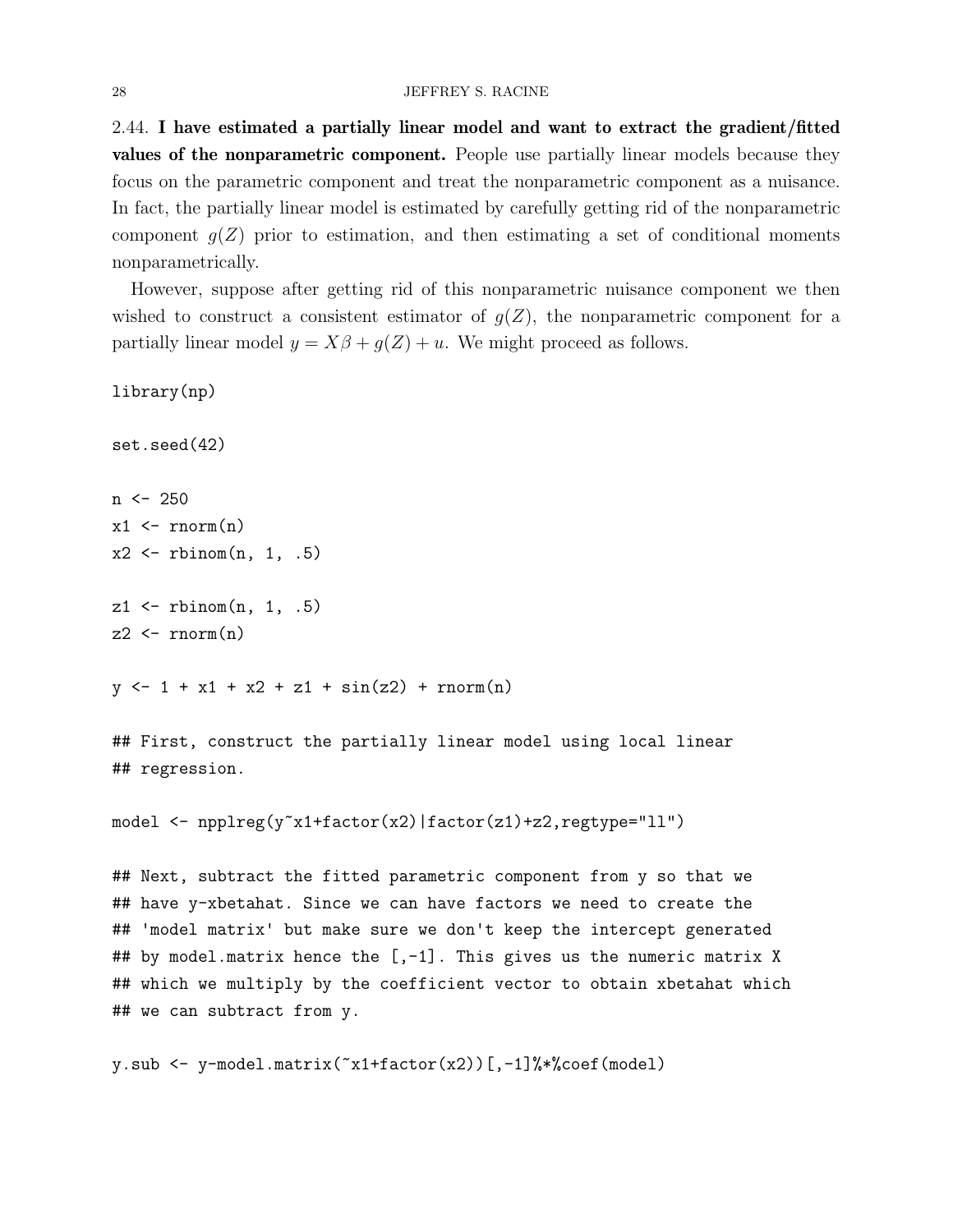## Finally, regress this on the nonparametric components Z using npreg.

model.sub <- npreg(y.sub~factor(z1)+z2,regtype="ll",gradients=TRUE)

## Now we can obtain derivatives etc. However, note that this is the ## model containing the transformed y with respect to the nonparametric ## components. We can use gradients(model.sub) etc. or plot them and ## so forth.

```
plot(model.sub,gradients=TRUE)
```
<span id="page-28-0"></span>2.45. The R function 'lag()' does not work as I expect it to. How can I create the *lth* lag of a numeric variable in R to be fed to functions in the np package? As of version 0.60-2, time series objects are supported. However, if you prefer you can use the function ts.intersect, which can exploit R's lag function but return a suitable data frame, as per the following illustration:

```
data(lynx)
loglynx <- log(lynx)
lynxdata <- ts.intersect(loglynx,
                          loglynxlag1=lag(loglynx,-1),
                         dframe=TRUE)
model <- npregbw(loglynx~loglynxlag1,
                 data=lynxdata)
```
plot(model)

Note that in order for the above to work, the common argument fed to ts.intersect must be a ts object, so first cast it as such if it is not already  $(\log(1) \text{ynx})$  is a ts object since lynx was itself a ts object).

Or, you can use the embed function to accomplish this task. Here is a simple function that might work more along the lines that you expect. By default we 'pad' the vector with NAs but you can switch this to FALSE if you prefer. The function will return a vector of the same length as the original vector with NA's padded for the missing values.

```
lag.numeric \leq function(x, l=1, pad.NA=TRUE) {
  if (!is.numeric(x)) stop("x must be numeric")if(1 < 1) stop("1 (lag) must be a positive integer")
```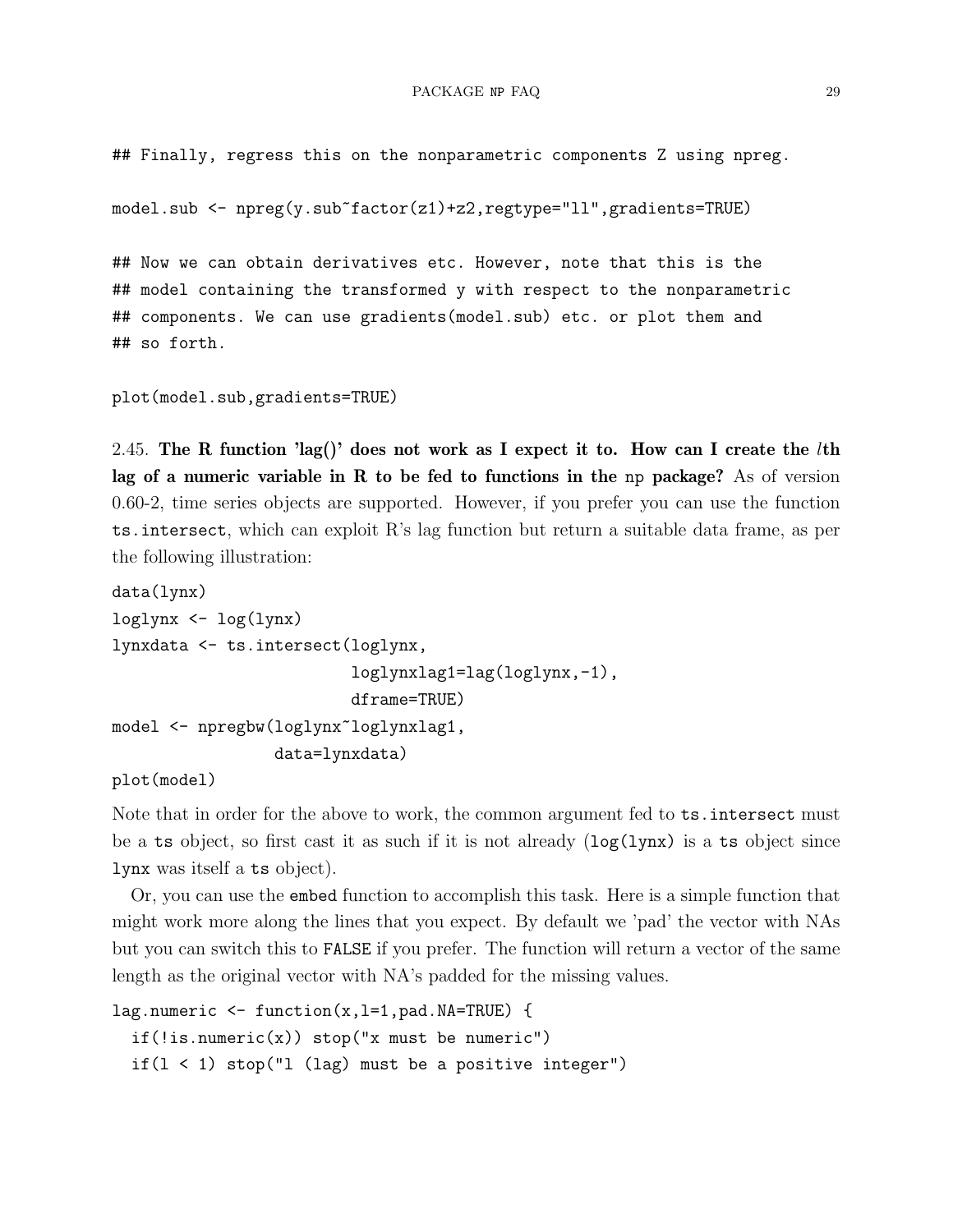```
if(pad.NA) x \leftarrow c(rep(NA,1),x)return(embed(x, l+1) [, l+1])}
x \leftarrow 1:10x.lag.1 \leftarrow lag.numeric(x,1)
```
<span id="page-29-0"></span>2.46. Can I provide sample weights to be used by functions in the np package? Unfortunately, at this stage the answer is 'no', at least not directly with many of the functions as they stand. However, the function npksum underlies many of the functions in the np package and it supports passing of weights, so you may be able to use this function and do a bit of coding to fulfill your needs. Kindly see ?npksum for illustrations.

Alternatively, if reweighting of sample data is sufficient for your needs then you can feed the weighted sample realizations directly to existing functions.

<span id="page-29-1"></span>2.47. Quantile regression is slow, particularly for very small/large values of tau. Can this be sped up? Yes, indeed this can be the case for extreme values of tau (and not so extreme values as well). The reason for this is because numerical methods are used to invert the CDF. This must be done for each predictor observation requiring the solution to n (or neval) optimization problems. An alternative is to compute the 'pseudo-inverse' via a 'lookup method'. In essence, one computes the conditional CDF for a range of y values, and then computes the pseudo-inverse which is defined as

$$
q_{\tau}(x) = \inf\{y : F(y|x) \ge \tau\}
$$

$$
= \sup\{y : F(y|x) \le \tau\}
$$

The following code demonstrates this approach for the example used in the help file for npqreg (see ?npqreg).

```
data("Italy")
attach(Italy)
```

```
bw <- npcdensbw(gdp~year)
```
## Set a grid of values for which the conditional CDF will be computed ## with a range that extends well beyond the range of the data

n.eval <- 1000 gdp.er <- extendrange(gdp,f=2)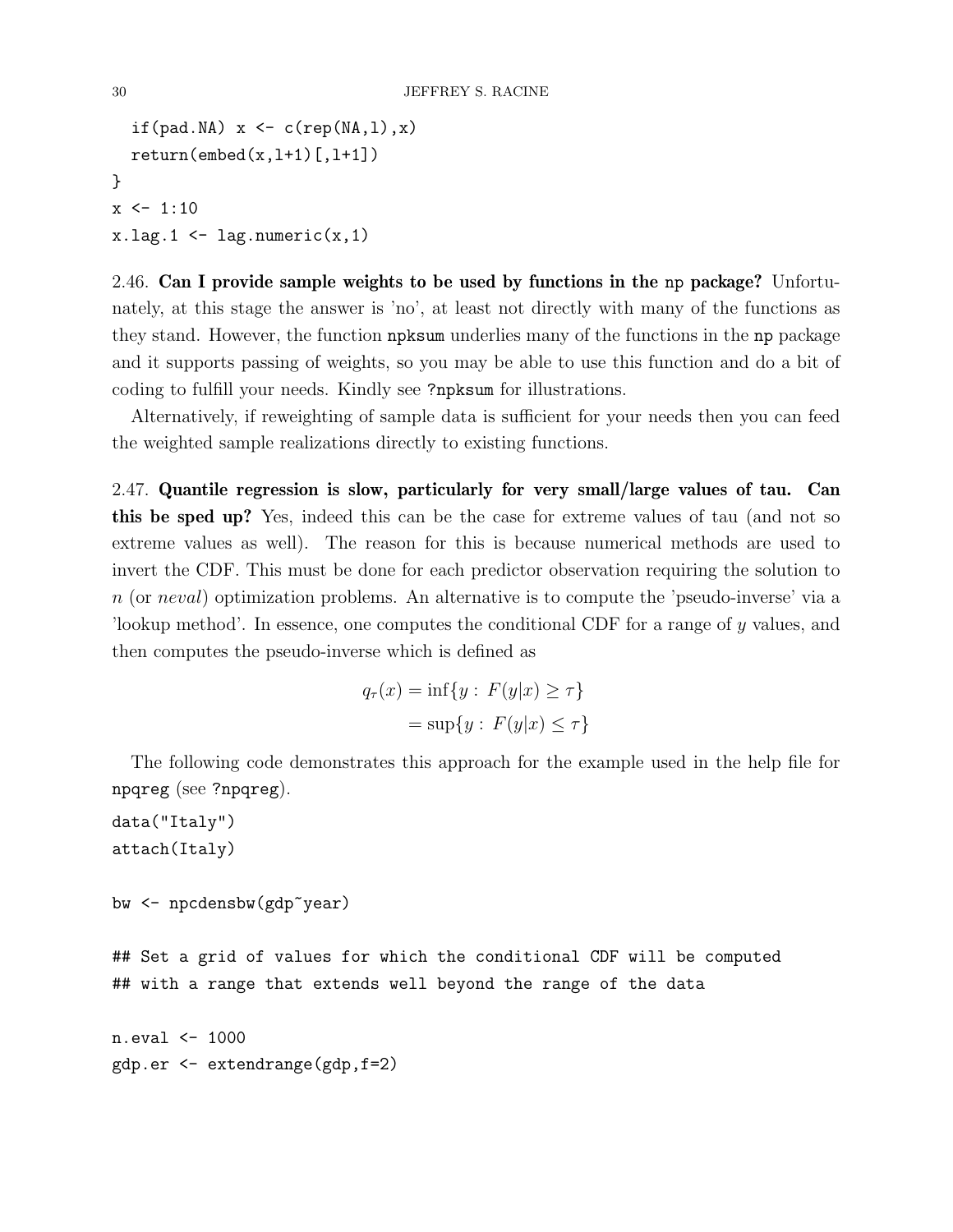```
gdp.q <- quantile(gdp,seq(0,1,length=n.eval))
gdp.eval <- sort(c(seq(gdp.er[1],gdp.er[2],length=n.eval),gdp.q))
n.q <- length(gdp.eval)
## We only need to compute the conditional quantiles for each unique
## value of year
year.unique <- unique(year)
## Consider a range of values for tau
tau.seq <- c(0.01,0.05,0.25,0.5,0.75,0.95,0.99)
gdp.tau <- matrix(NA,length(year.unique),length(tau.seq))
for(j in 1:length(tau.seq)) {
  cat("\r",j,"of",length(tau.seq))
  tau \leftarrow tau.seq[j]
  for(i in 1:length(year.unique)) {
    F <- fitted(npcdist(bws=c(bw$ybw,bw$xbw),
                        txdat = year,tydat = gdp,
                        ext = rep(year.unique[i], n.q),eydat = gdp. <math>eval)## For each realization of the predictor, compute the
    ## the pseudo-inverse
    gdp.tau[i,j] <- ifelse(tau>=0.5, max(gdp.eval[F<=tau]),
                                      min(gdp.eval[F>=tau]))
  }
}
## Plot the results
plot(year,gdp,ylim=c(min(gdp.tau,gdp),max(gdp.tau,gdp)))
for(j in 1:length(tau.seq)) {
  lines(year.unique,gdp.tau[,j],col=j+1,lty=j,lwd=2)
```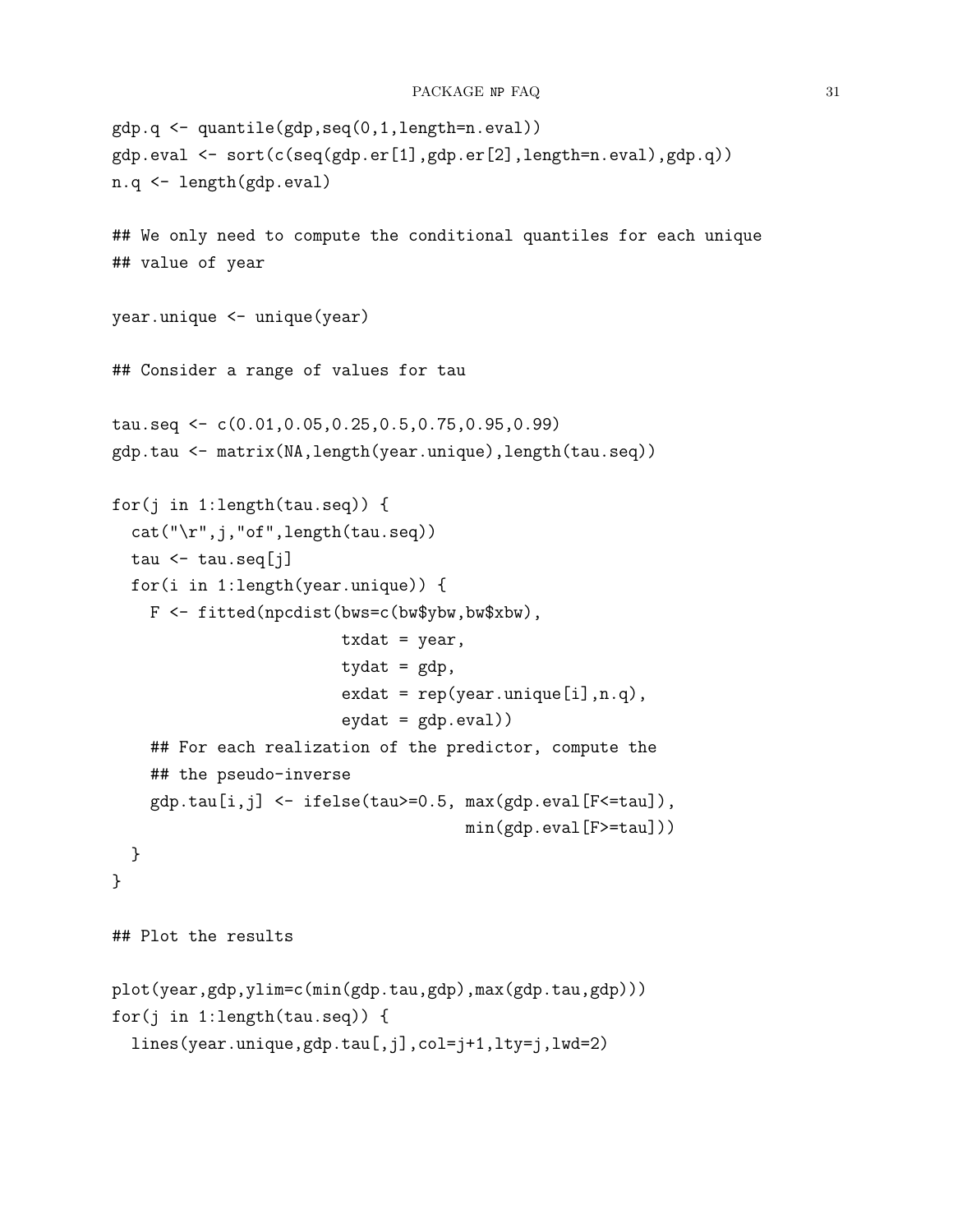```
legend(min(year),max(gdp.tau,gdp),
       paste("tau=",tau.seq),
       col=1:length(tau.seq)+1,
       lty=1:length(tau.seq),
       1wd=2)
```
<span id="page-31-0"></span>2.48. How can I generate resamples from the unknown distribution of a set of data based on my smooth kernel density estimate? This can be accomplished by picking a sample realization, uniformly at random, then drawing from the kernel distribution centered on that training point with scale equal to the bandwidth. Below is a demonstration for the 'Old Faithful' data where we draw a random sample of size  $n = 1,000$  where a Gaussian kernel was used for the density estimator.

```
data(faithful)
n <- nrow(faithful)
x1 <- faithful$eruptions
x2 <- faithful$waiting
## First compute the bandwidth vector
bw <- npudensbw(~x1+x2,ckertype="gaussian")
## Next generate draws from the kernel density (Gaussian)
n.boot <- 1000
i.boot <- sample(1:n,n.boot,replace=TRUE)
x1.boot \leq rnorm(n.boot,x1[i.boot],bw$bw[1])
x2.boot \leq rnorm(n.boot,x2[i.boot],bw$bw[2])## Plot the density for the bootstrap sample using the original
## bandwidths
```
plot(npudens(~x1.boot+x2.boot,bws=bw\$bw),view="fixed",xtrim=-.2,neval=100)

}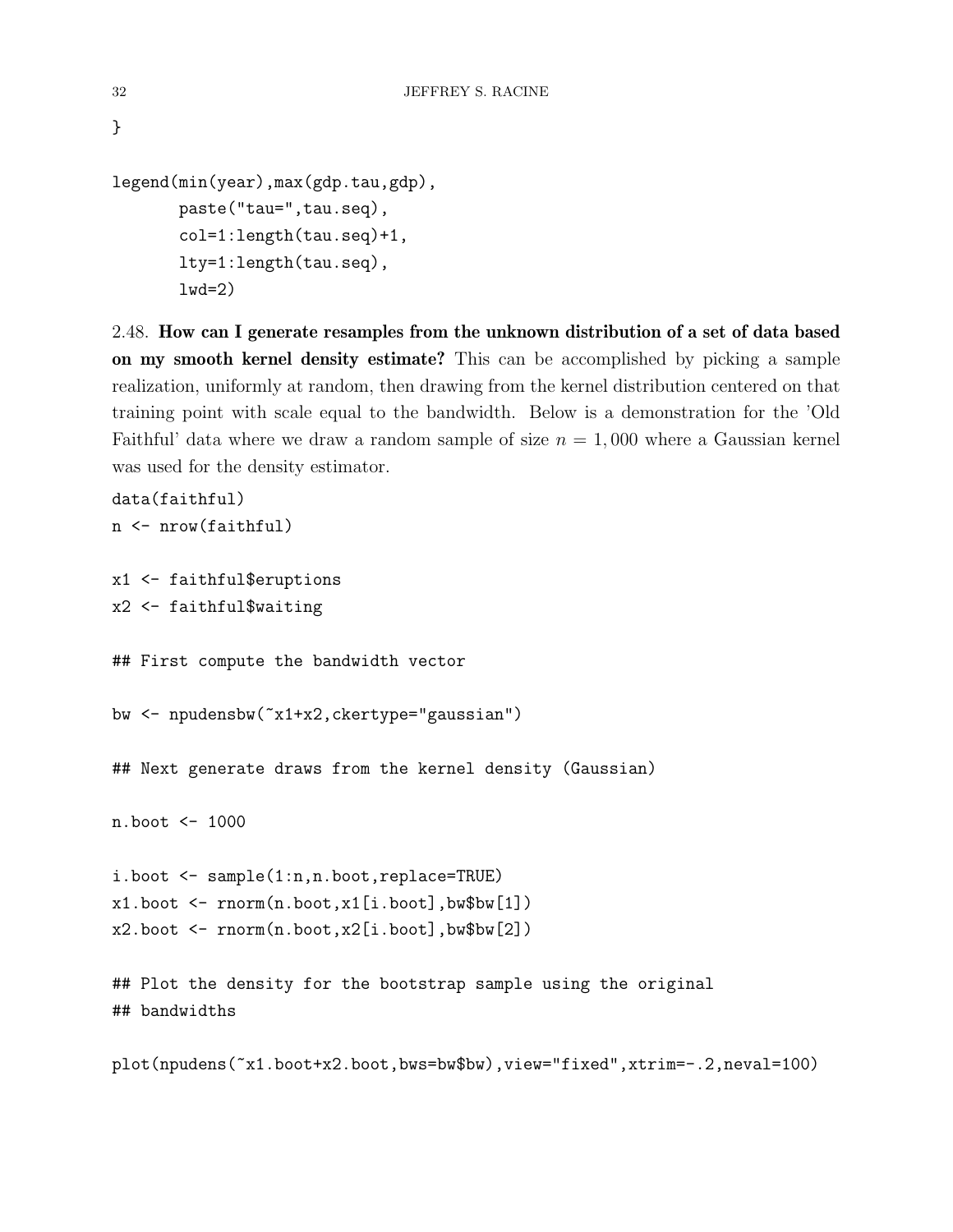#### PACKAGE NP FAQ 33

<span id="page-32-0"></span>2.49. Some of my variables are measured with an unusually large number of digits. . . should I rescale? In general there should be no need to rescale data for one's statistical analysis. However, occasionally one can encounter issues with numerical accuracy (e.g. numerical 'overflow') regardless of the method used. It is therefore prudent to be aware of this issue. For instance, if your dependent variable represents housing prices in a particular currency and entries are recorded as e.g. 145,000,000,000,000,000,000 foounits, then it might be prudent to deflate this variable by  $10^{20}$  (i.e. 1.45) so that e.g. sums of squares are numerically stable (say when using least squares cross-validation). Of course you can run your analysis with and without the adjustment and see whether it matters or not. But it is sometimes surprising that such things can in fact make a difference. See ?scale for a function whose default method centers and/or scales the columns of a numeric matrix.

<span id="page-32-1"></span>2.50. The local linear gradient estimates appear to be somewhat 'off' in that they do not correspond to the first derivative of the estimated regression function. It is perhaps not a widely known fact that the local linear partial derivatives obtained from the coefficients of the Taylor approximation,  $b(x)$ , are not the analytical derivative of the estimated regression  $\hat{q}(x)$  with respect to x. The local linear estimator is obtained by minimizing the following weighted least squares function (consider the one-predictor case to fix ideas)

$$
\sum_{i} (Y_i - a - b(x - X_i))^2 K\left(\frac{x - X_i}{h}\right)
$$

and the estimated regression function  $\hat{q}(x)$  is given by

$$
\hat{g}(x) = \hat{a}
$$

while the gradient is given by

$$
\hat{\beta}(x) = \hat{b}.
$$

But the analytical gradient (i.e. the partial derivative of  $\hat{g}(x) = \hat{a}$  with respect to x) is not b unless the bandwidth is very large (i.e.  $h = \infty$ ) in which case  $K((x - X_i)/h) = K(0)$  and one gets the standard linear least squares estimates for  $\hat{g}(x)$  and  $\hat{\beta}(x)$  (if you compute the partial algebraically you will see they are not the same).

So, the derivative estimates arising directly from the local linear estimator will differ from the analytical derivatives, even though they are asymptotically equivalent under standard conditions required for consistency. Thus, if economic constraints are imposed on the direct derivatives, this may produce an estimated surface which is not consistent with the constraints. This can be avoided by imposing the constraints on the analytical derivatives of the local polynomial estimator being used.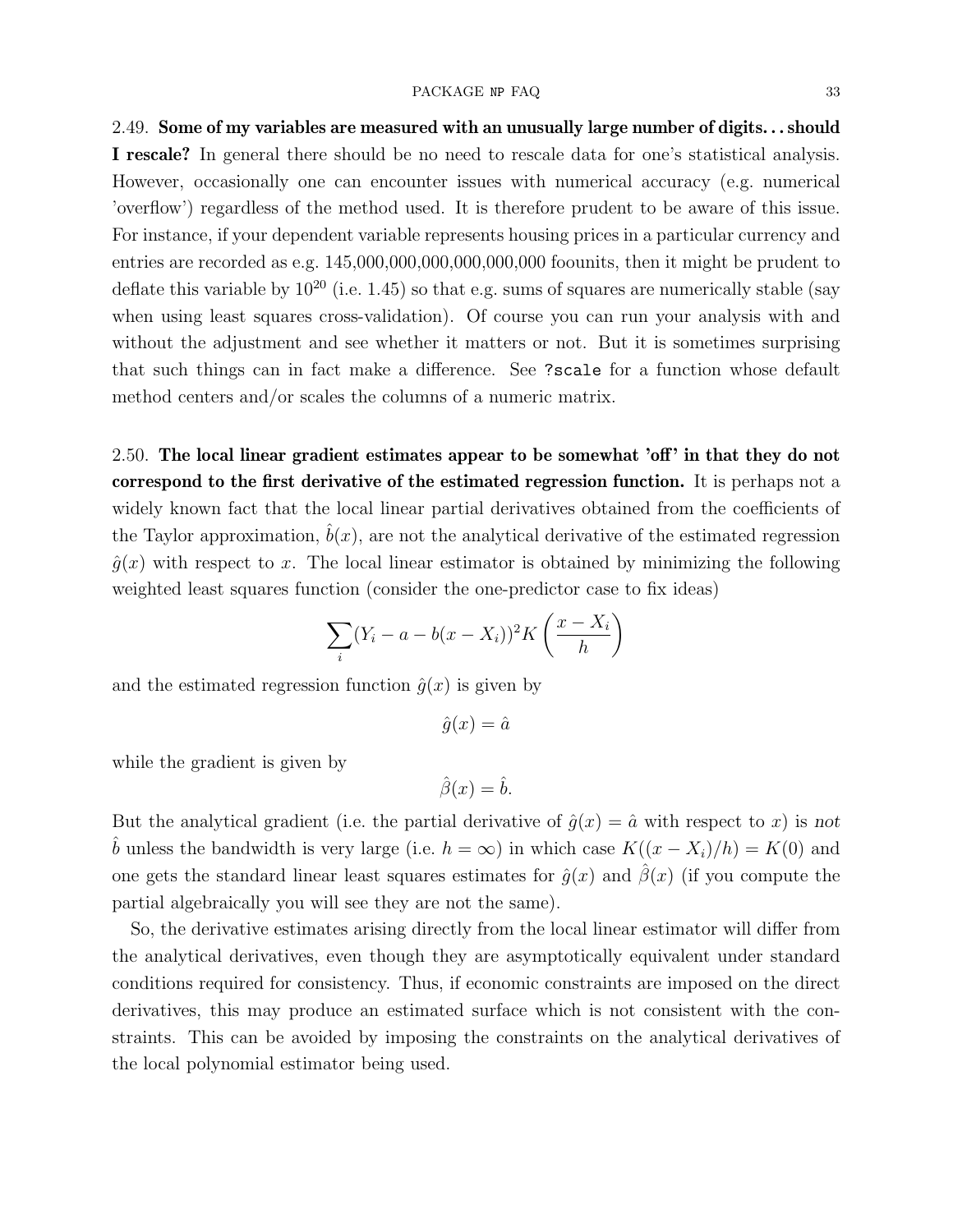<span id="page-33-0"></span>2.51. How can I turn off all console  $I/O$ ?. To disable all console  $I/O$ , set options(np.messages=FALSE) and wrap the function call in suppressWarnings() to disable any warnings printed to the console. For instance

```
library(np)
options(np.messages=FALSE)
set.seed(42)
n \le -100x \leftarrow sort(rnorm(n))z \leftarrow factor(rbinom(n,1,.5))
y \leftarrow x^3 + \text{rnorm}(n)model.np <- suppressWarnings(npreg(y~x+z))
```
ought to produce no console I/O whatsoever in the call to npreg.

<span id="page-33-1"></span>2.52. Is there a way to exploit the sparse nature of the design matrix when all predictors are categorical and reduce computation time, particularly for cross-validation? Certainly. This would occur if, for instance, you had 4 predictors each of which was binary  $0/1$ , so there are only  $2^4 = 16$  possible unique rows in the design matrix. The following conducts kernel regression with exclusively binary predictors by way of illustration.

## This routine exploits a sparse design matrix when computing the ## kernel estimator of a conditional mean presuming unordered ## categorical predictors. Numerical optimization is undertaken, and ## this function can be much faster than that ignoring the sparse ## structure for large n and small k (the function npreg() currently ## does not attempt to exploit this structure).

rm(list=ls())

## Set the number of observations and number of binary predictors

```
n \le -1000k \le -4
```
## Create data/DGP

 $z \leftarrow \text{matrix(rbinom(n*k, 1, .5), n, k}$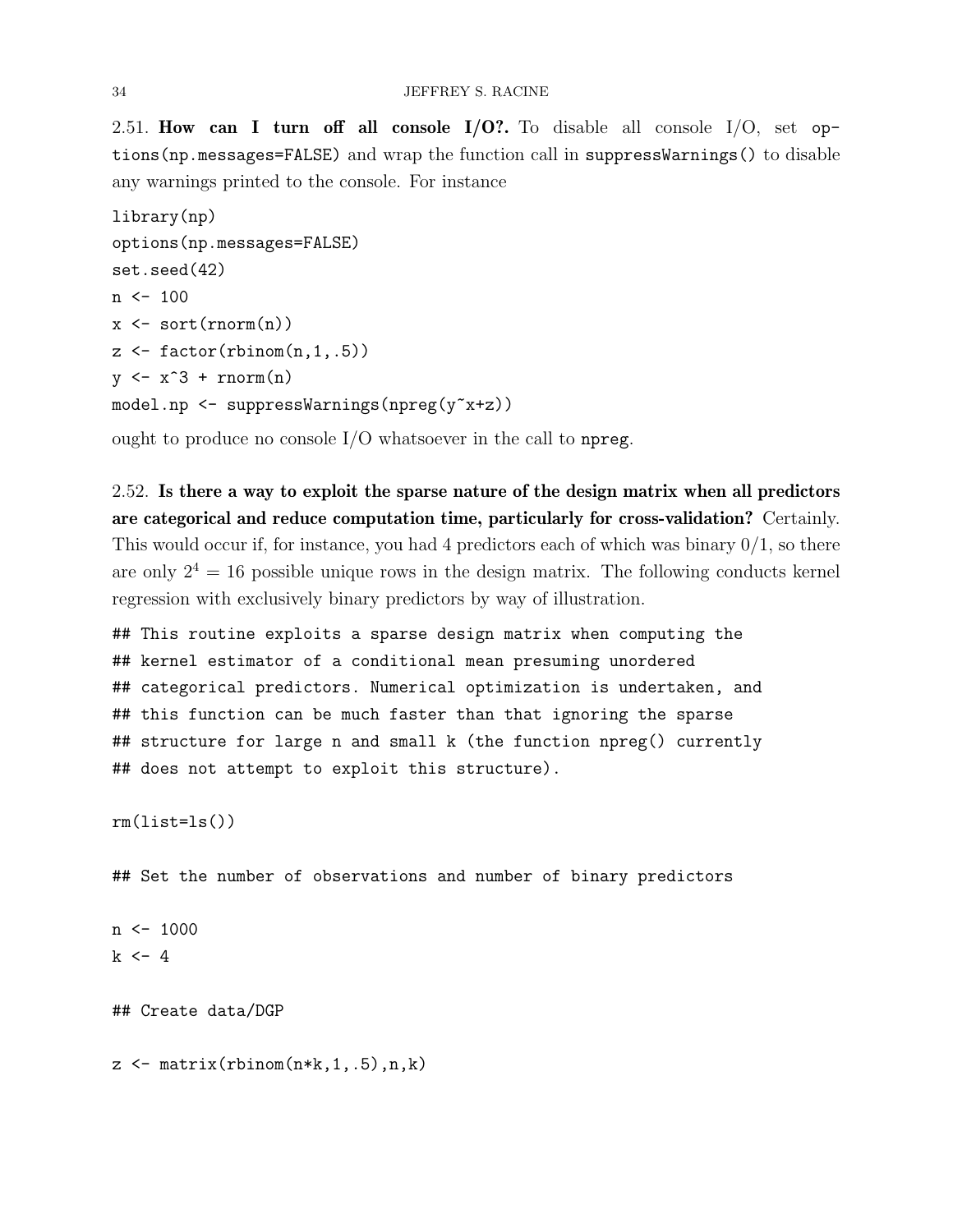```
y \leftarrow \text{rowSums}(z) + \text{norm}(n)## Fire up uniquecombs() on a matrix of discrete support predictors.
## We call the crs() variant of uniquecombs (the function is taken
## from mgcv(), but mgcv() has serious load time overhead, and I don't
## want to rely on other packages unnecessarily).
z.\text{unique} \leftarrow \text{crs}::\text{unique} \left(\text{as}.\text{matrix}(z)\right)num.z <- ncol(z.unique)
ind <- attr(z.unique,"index")
ind.vals <- unique(ind)
c \leftarrow \text{nrow}(z.\text{unique})if(c == n) stop("design is not sparse (no repeated rows)")## Kernel function (li-racine unordered kernel)
kernel \leq function(X,x,lambda) ifelse(X==x,1,lambda)
## Least-squares cross-validation objective function
cv.ls.uniquecombs <- function(lambda,y,z,z.unique,ind,ind.vals,num.z,c) {
    g <- numeric()
    for(i \text{ in } 1:c) {
         zz \le - ind == ind.vals[i]
         L \leftarrow apply(sapply(1:num.z, function(j){kernel(z[,j],
                                                            z.unique[ind.vals[i],j],
                                                            lambda[j]/),1,prod)g[zz] <- (sum(y*L)-(y*L)[zz])/np::NZD(sum(L)-L[zz])}
    return(mean((y-g)^2))}
## Start timing for comparison with npreg()
ptm <- proc.time()
```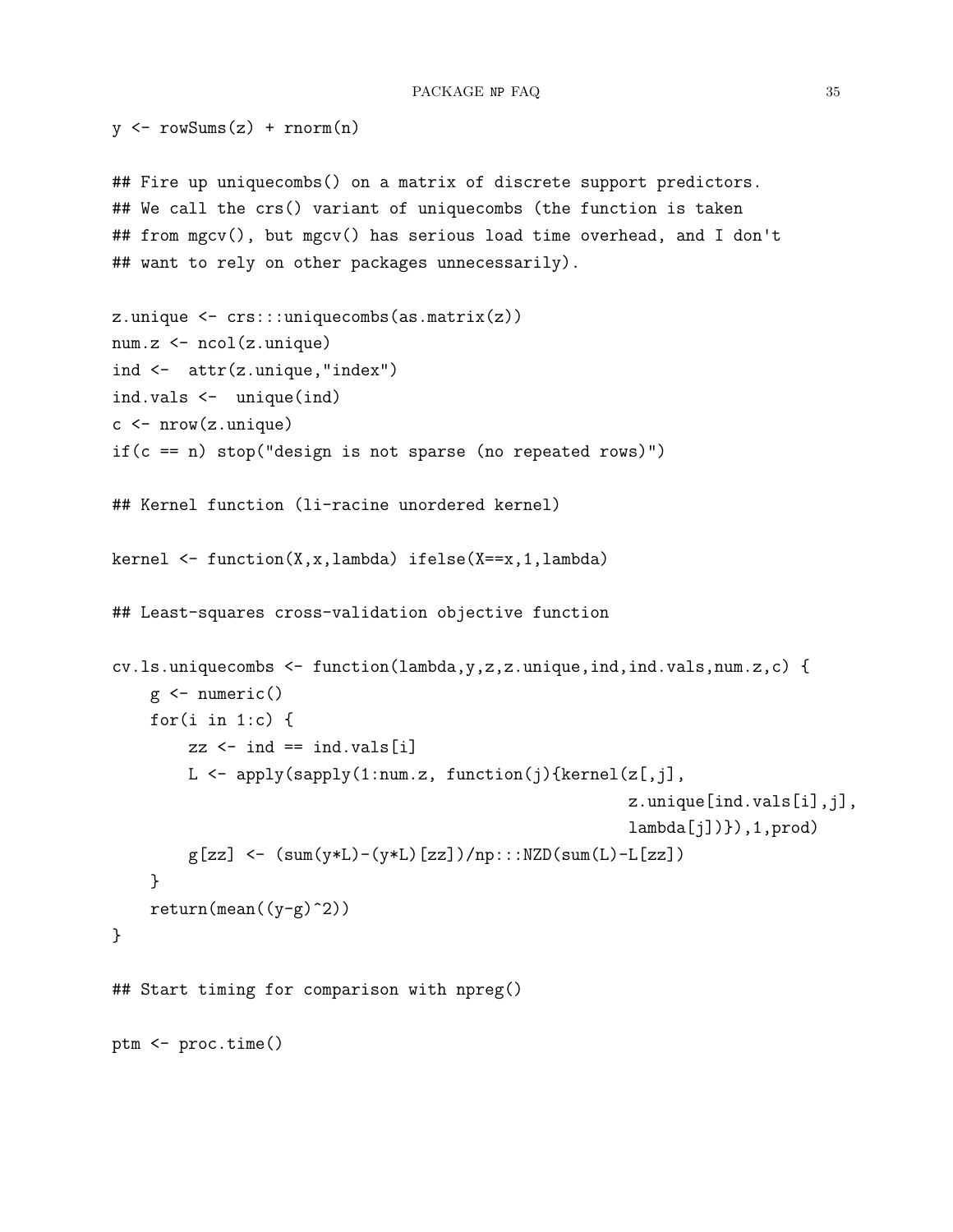## Numerical optimization via optim() - could be faster if we also

```
## used fn.gradient (not done here)
optim.out <- optim(runif(num.z),
                    fn=cv.ls.uniquecombs,
                    method="L-BFGS-B",
                    lower=rep(0,num.z),
                    upper=rep(1,num.z),
                    y=y,
                    z=z,
                    z.unique=z.unique,
                    ind=ind,
                    ind.vals=ind.vals,
                    num.z=num.z,
                    c=c)
## Extract least-squares cross-validation optimal bandwidths
lambda.opt <- optim.out$par
## Compute the estimator using the optimal bandwidths
g \leftarrow numeric()
for(i \text{ in } 1:c) {
    zz \leftarrow \text{ind} == \text{ind}.\text{vals}[i]L <- apply(sapply(1:num.z, function(j){kernel(z[,j],
                                                      z.unique[ind.vals[i],j],
                                                      lambda.opt[j])}),1,prod)
    g[zz] <- sum(y*L)/np:::NZD(sum(L))
}
## Save execution time for optimization and estimation
t.uniquecombs <- proc.time() - ptm
```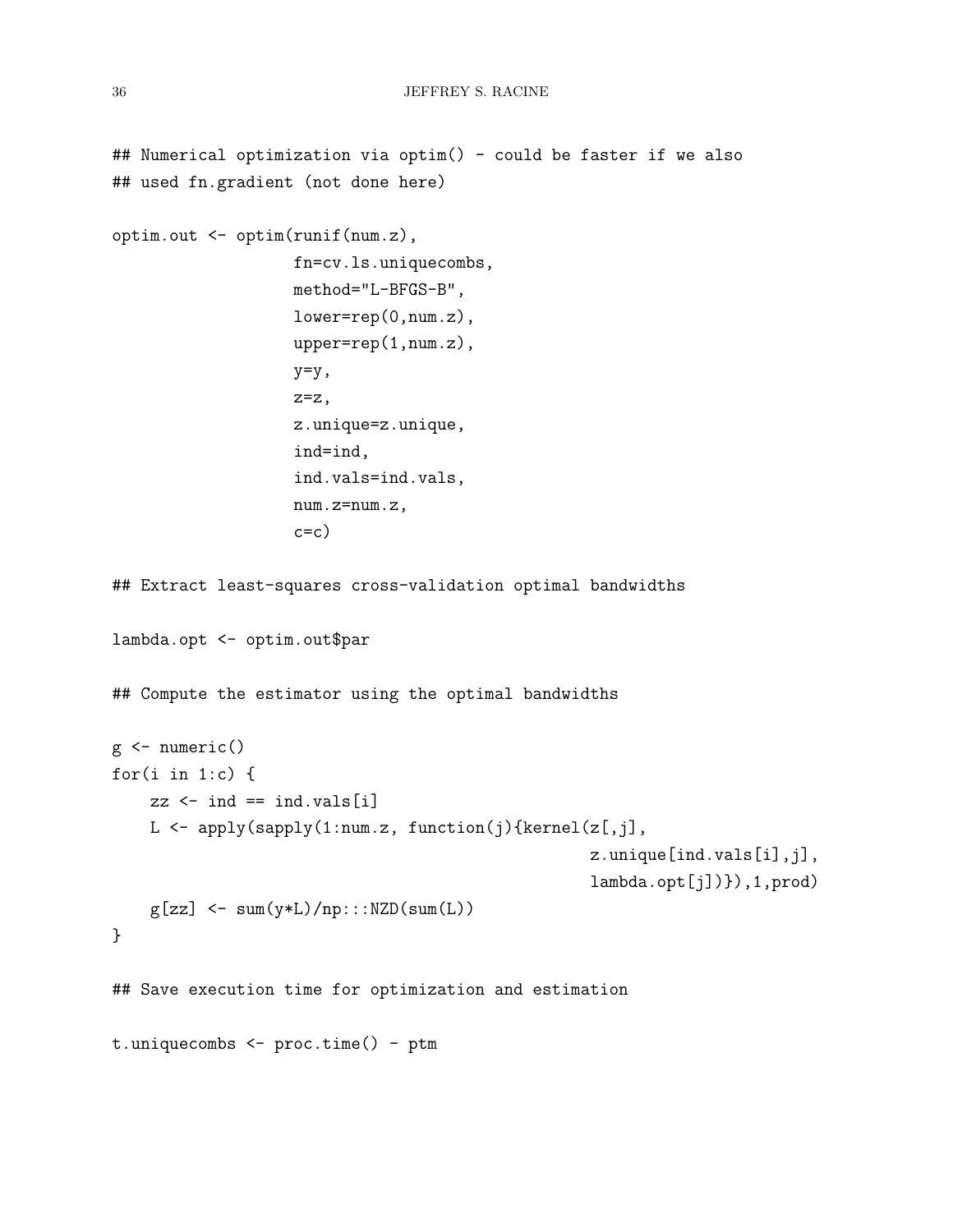```
## Compare timing and results with npreg() (comment out the following
## for general use)
library(np)
g.Formula \leftarrow "y"for (p in 1:k) {
  g.Formula <- paste(g.Formula," + factor(z[,",p,"])")
}
g.Formula <- formula(g.Formula)
t.npreg <- system.time(g.npreg <- npreg(g.Formula,
                                         ukertype="liracine",
                                         nmulti=1))
## Compare fitted values for first 10 observations
cbind(g[1:10], fitted(g.npreg)[1:10])## Compare bandwidths
cbind(lambda.opt,g.npreg$bws$bw)
## Compare objective function values
cbind(optim.out$value,g.npreg$bws$fval)
## Compare computation time in seconds
cbind(t.uniquecombs[1],t.npreg[1])
```
<span id="page-36-0"></span>2.53. I want to bootstrap the standard errors for the coefficients in a varying coefficient specification. Is there a simple way to accomplish this? The code below presents one way to accomplish this. For this example the model is

$$
Y_i = \alpha(Z_i) + X_i \beta(Z_i) + \epsilon_i,
$$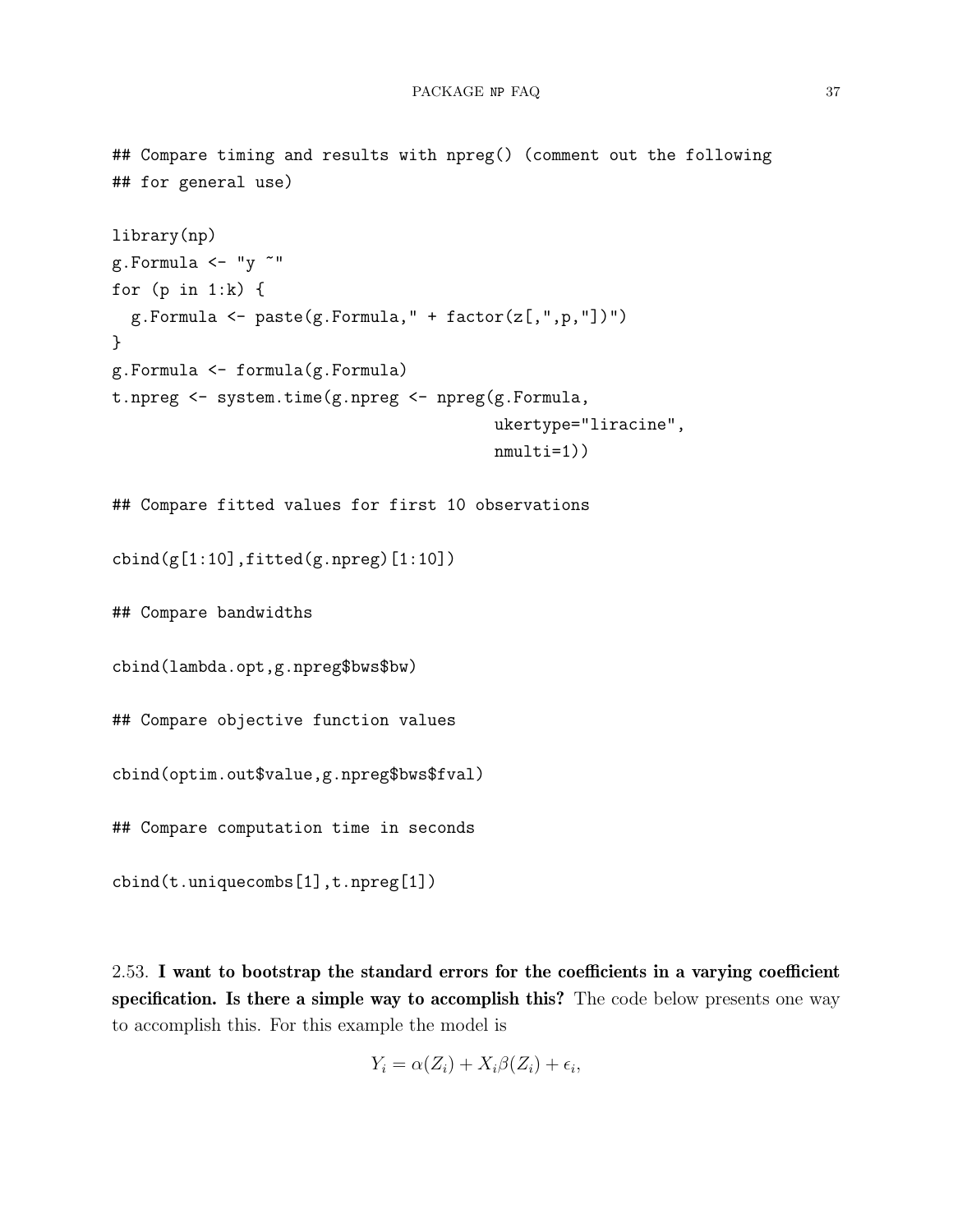where  $X_i$  is experience and  $Z_i$  is tenure. The estimated slope vector  $\beta(Z_i)$  is therefore a function of tenure. We bootstrap its standard error and then plot the resulting estimate and 95% asymptotic confidence bounds.

```
library(np)
data(wage1)
## Fit the model
model <- with(wage1,npscoef(tydat=lwage,
                             txdat=exper,
                             tzdat=tenure,
                             betas=TRUE))
beta2 \leftarrow \text{coef}(\text{model}) [, 2]
## Bootstrap the standard error for the slope coefficient (there
## will be two coefficient vectors, the intercept and slope
## for exper, which vary with tenure)
B < - 100coef.mat <- matrix(NA,nrow(wage1),B)
for(b in 1:B) {
    ## Bootstrap the training data, evaluate on the original
    ## sample realizations, hold the bandwidth constant at
    ## that for the original model/training data
    wage1.boot <- wage1[sample(1:nrow(wage1),replace=TRUE),]
    model.boot <- with(wage1.boot,npscoef(tydat=lwage,
                                            txdat=exper,
                                            tzdat=tenure,
                                             exdat=wage1$exper,
                                             ezdat=wage1$tenure,
                                            betas=TRUE,
                                            bws=model$bw))
    coeff(model.boot)[,2] <- coeff(model.boot)[,2]}
se.beta2 <- apply(coef.mat, 1, sd)
ci.l <- beta2-1.96*se.beta2
```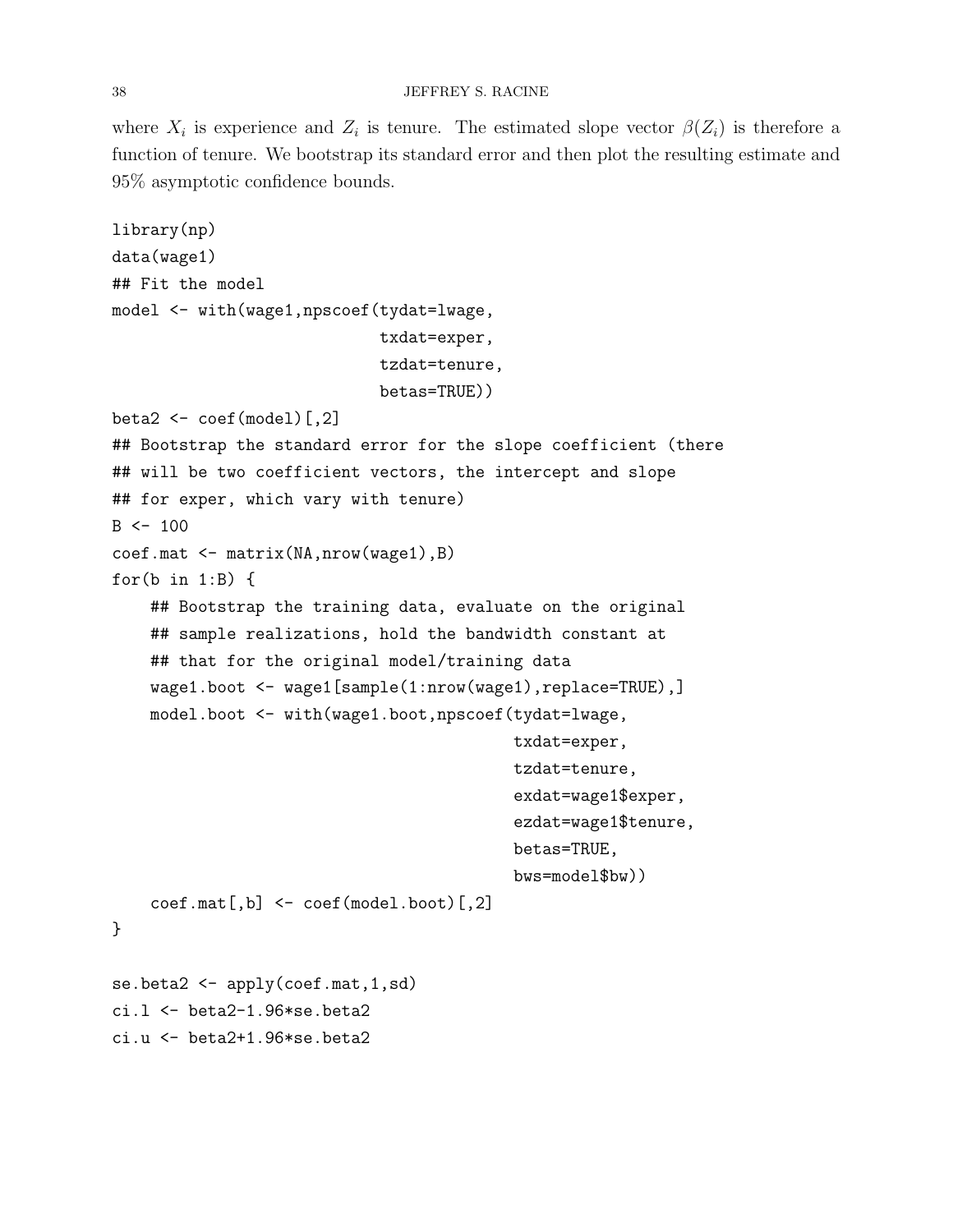ylim <- range(c(beta2,ci.l,ci.u))

with(wage1,plot(tenure,beta2,ylim=ylim))

with(wage1,points(tenure,ci.l,col=2))

with(wage1,points(tenure,ci.u,col=2))

```
legend("topleft",c("beta2","ci.l","ci.u"),col=c(1,2,2),pch=c(1,1,1),bty="n")
```
## <span id="page-38-1"></span>**REFERENCES**

- <span id="page-38-2"></span>[1] Francisco Cribari-Neto and Spyros G Zarkos. R: Yet another econometric programming environment. Journal of Applied Econometrics, 14(3):319–29, May-June 1999. Available at http://ideas.repec.org/a/jae/japmet/v14y1999i3p319-29.html.
- <span id="page-38-5"></span>[2] Yves Croissant. Ecdat: Data sets for econometrics, 2011. R package version 0.1-6.1.
- <span id="page-38-4"></span>[3] Grant V. Farnsworth. Econometrics in R. Technical report, October 2008. Available at http://cran.rproject.org/doc/contrib/Farnsworth-EconometricsInR.pdf.
- <span id="page-38-12"></span>[4] T. Hastie and R. Tibshirani. Generalized additive models. Chapman and Hall, London, 1990.
- <span id="page-38-7"></span>[5] Tristen Hayfield and Jeffrey S. Racine. Nonparametric econometrics: The np package. Journal of Statistical Software, 27(5), 2008.
- <span id="page-38-0"></span>[6] C. Hsiao, Q. Li, and J. Racine. A consistent model specification test with mixed categorical and continuous data. Journal of Econometrics, 140:802–826, 2007.
- <span id="page-38-6"></span>[7] Christian Kleiber and Achim Zeileis. Applied Econometrics with R. Springer-Verlag, New York, 2008. ISBN 978-0-387-77316-2.
- <span id="page-38-11"></span>[8] Q. Li and S. Wang. A simple consistent bootstrap test for a parametric regression functional form. Journal of Econometrics, 87:145–165, 1998.
- <span id="page-38-10"></span>[9] J. S. Racine. An efficient cross–validation algorithm for window width selection for nonparametric kernel regression. Communications in Statistics, 22(4):1107–1114, October 1993.
- <span id="page-38-8"></span>[10] J. S. Racine. Nonparametric econometrics: A primer. Foundations and Trends in Econometrics, 3(1):1– 88, 2008.
- <span id="page-38-3"></span>[11] J. S. Racine and R. Hyndman. Using R to teach econometrics. Journal of Applied Econometrics, 17(2):175–189, 2002.
- <span id="page-38-9"></span>[12] Hao Yu. Rmpi: Interface (Wrapper) to MPI (Message-Passing Interface), 2001. R package version 0.5-8.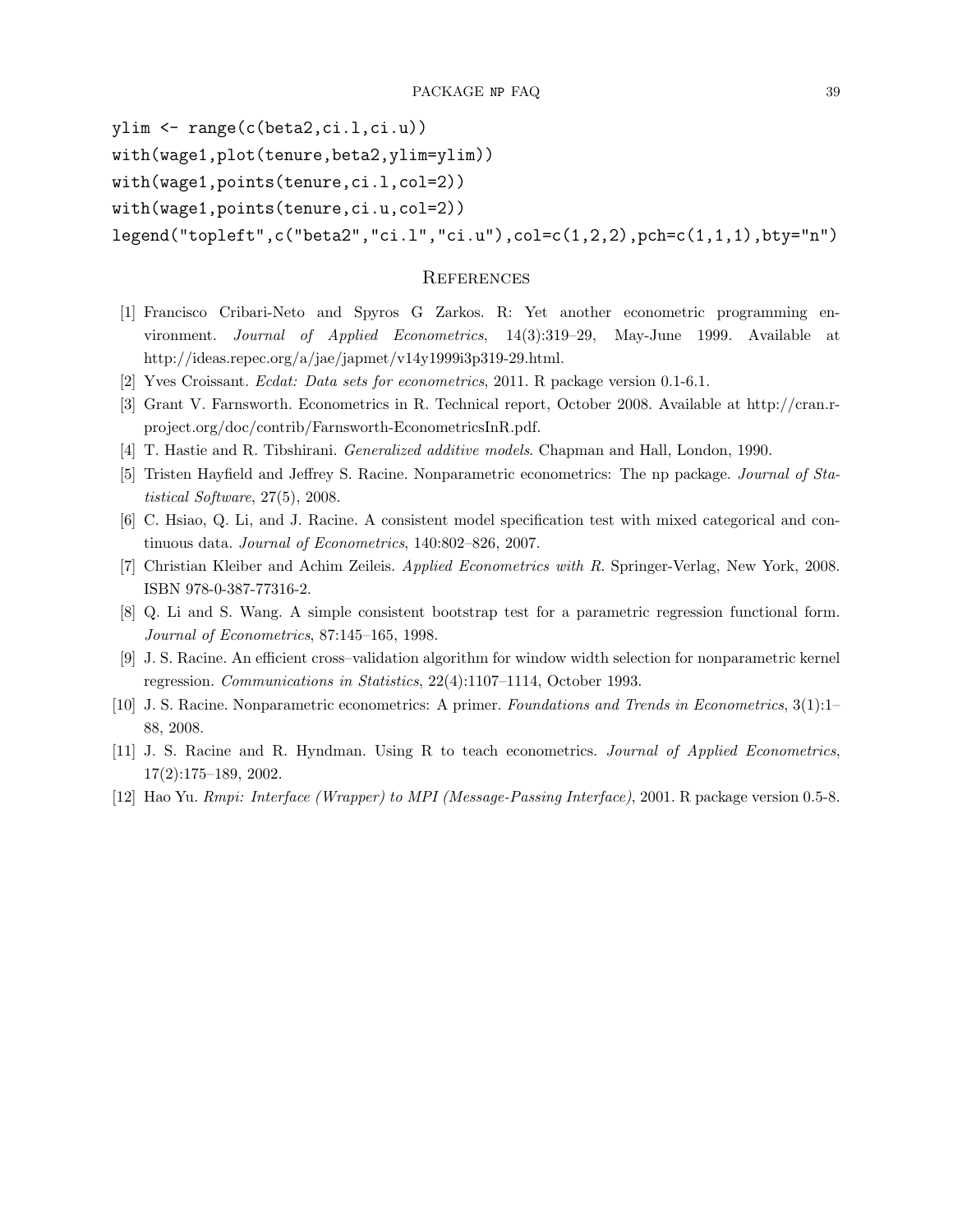<span id="page-39-0"></span>Changes from Version 0.60-10 to 0.60-11 [04-Jun-2021]

- npuniden.boundary() uses empirical support for a and b (previously was  $[0,1]$ , now  $[\min(X), \max(X)]$
- Corrected potential issue with malloc failing on null vector in C function sort\_unique() detected by development version of gcc11 (thanks to Professor Brian Ripley for pointing this out and for his assistance)
- Corrected outdated URLs

<span id="page-39-1"></span>Changes from Version 0.60-9 to 0.60-10 [5-Feb-2020]

- Corrected issue Documented arguments not in usage in documentation object se: ...
- Removal of directed quotes in some Rd documents, replacement with \sQuote{}
- Fixed issue causing rebuilding of vignettes to crash (uocquantile() was the culprit)

<span id="page-39-2"></span>Changes from Version 0.60-8 to 0.60-9 [24-Oct-2018]

• Added support for character expansion to npplot() (which is invoked by calling plot() on an np object) - will take defaults from the environment par() or can be set directly, e.g., plot(foo,cex.main=0.8)

<span id="page-39-3"></span>Changes from Version 0.60-7 to 0.60-8 [04-Jun-2018]

• Used patch suggested by Scott Thompson for issue https://github.com/JeffreyRacine/R-Package-np/issues/8 regarding npcdens()/npcdist() and formulas

<span id="page-39-4"></span>Changes from Version 0.60-6 to 0.60-7 [01-May-2018]

- Fix for switch() and zero length character strings that affected summary output for certain tests
- Added function for shape constrained bounded univariate PDF and CDF estimation (npuniden.sc())
- Added option for renormalizing improper bounded density estimates than can arise from the use of asymmetric negative edge kernel functions (proper=TRUE, npuniden.boundary())
- Fixed issues with CDF estimation in the presence of large bandwidths for bounded density estimates (npuniden.boundary())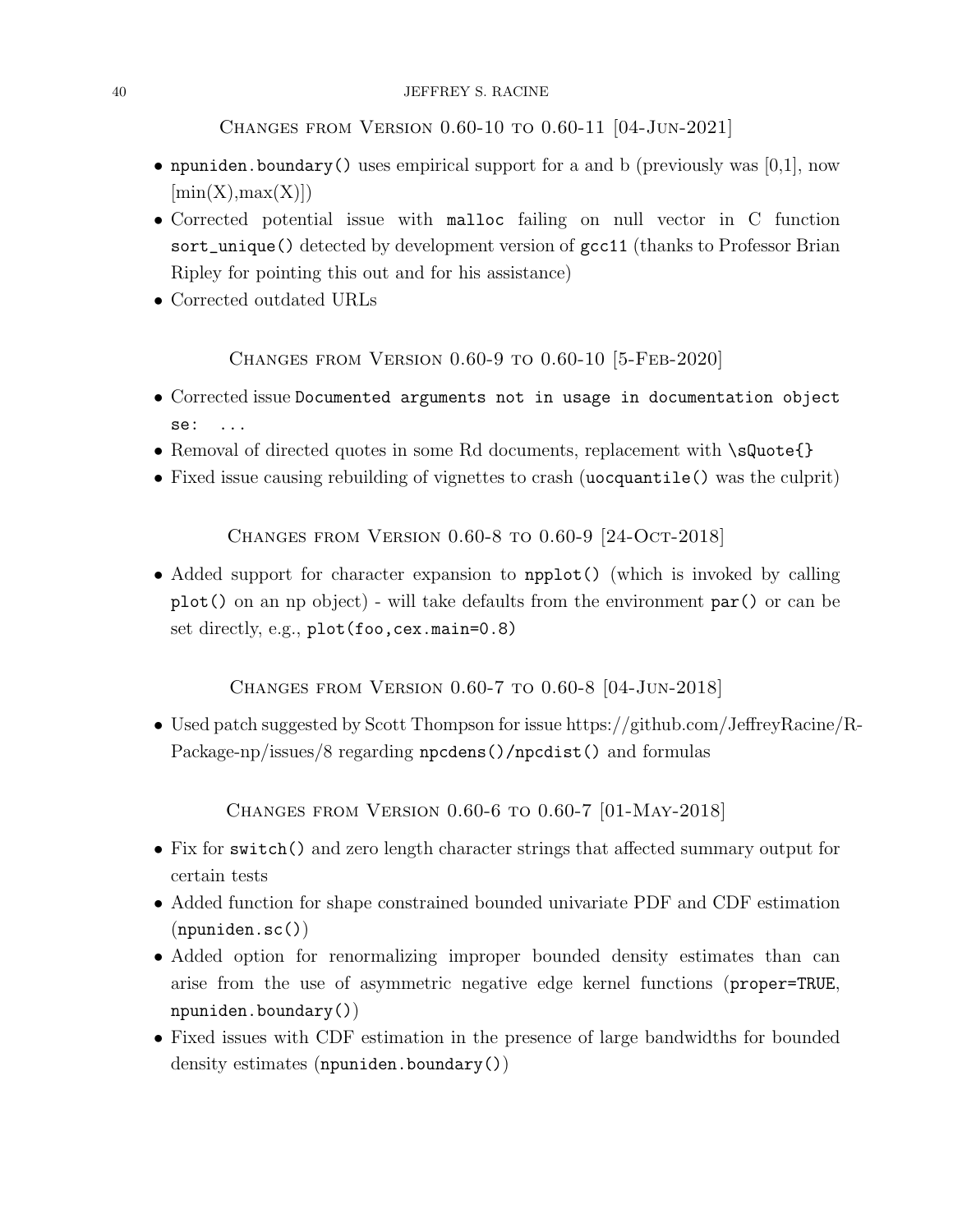## PACKAGE NP FAQ 41

<span id="page-40-0"></span>Changes from Version 0.60-5 to 0.60-6 [12-Jan-2018]

- Added more edge kernel functions for npuniden.boundary(), some glitches addressed
- Added asymptotic standard errors and integrated density (CDF) to npuniden.boundary() and npuniden.reflect() plus additional examples
- Added least squares cross-validation to npuniden.boundary() (default for boundary kernel functions)

# <span id="page-40-1"></span>Changes from Version 0.60-4 to 0.60-5 [04-Jan-2018]

- Added two basic functions for univariate bounded kernel density estimation, npuniden.boundary and npuniden.reflect
- More plotting routines accept more passable parameters

<span id="page-40-2"></span>Changes from Version 0.60-3 to 0.60-4 [03-Dec-2017]

- Default plot.errors.style changed to "band"
- Using wrapLines(strwrap(...)) for summary output for model specification test to automatically wrap long formula lines
- plot() calls npplot() and npplot() behaves better when most passable parameters are fed (col =, lty =, xlab =, etc.) but there may still be room for improvement
- Added option plot.par.mfrow=TRUE/FALSE to npplot() so that the automated setting of  $par(mfrow=c($ ,)) in plot is disabled and the user can do this manually if desired
- Option plot.par.mfrow=TRUE/FALSE can be overridden by setting options(plot.par.mfrow=TRUE/

<span id="page-40-3"></span>Changes from Version 0.60-2 to 0.60-3 [29-Apr-2017]

- Fixed the 'cannot find function is()' glitch that just surfaced with R 3.4.0
- Fixed glitch in npconmode() when randomizing if all probabilities are equal
- Migrated some code from crs (which I wrote) to avoid  $\text{crs}$ ::
- Fixed outstanding glitch in npscoef() with tydat
- Option leave.one.out not properly implemented in npscoef(), corrected
- Using pmin/pmax in NZD (parallel min/max more efficient with vectors)
- Improved screen i/o when smooth.residuals=TRUE/FALSE
- Corrected glitch in npregiv() where multivariate z would halt with error
- npregiv() with method="Landweber-Fridman" no longer passes back lists
- Fixed glitch in Kmat.lp with  $p=0$  and derivatives
- Tikhonov regularization in npregiv() now supports evaluation data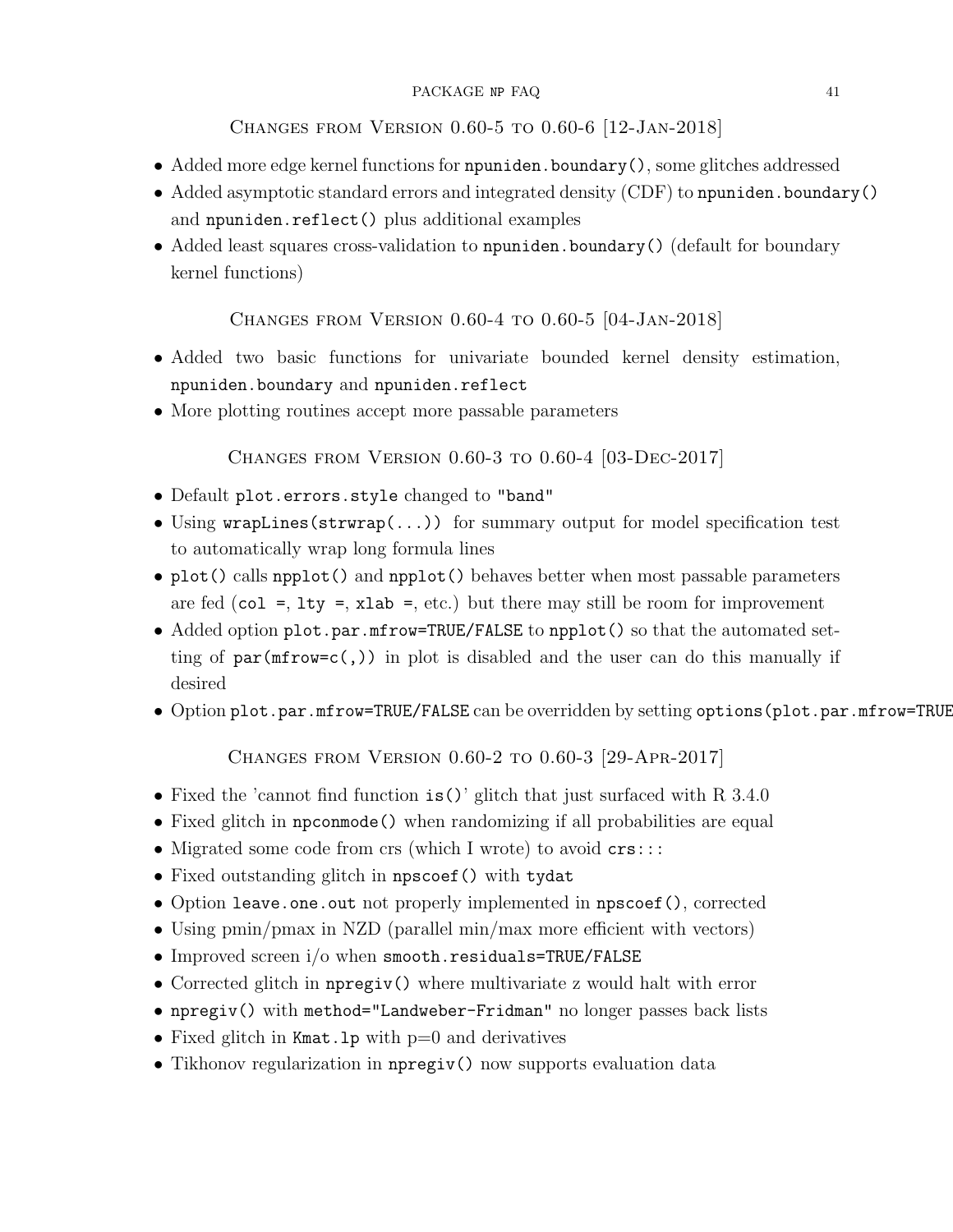- Updated npregiv() (was sorely lacking, did not support eval etc.)
- Use of .onLoad suggested (by Bernd Bischl)
- Added vignette("entropy\_np",package="np") to startup message
- In np.distribution.bw.R default for do.full.integral changed to FALSE
- Fixed the CDF objective function when averaging over the training data
- Fixed crash error with npcdistbw() and adaptive bandwidths

<span id="page-41-0"></span>Changes from Version 0.60-1 to 0.60-2 [27-Jun-2014]

- added timeseries support for all relevant objects (i.e. for a ts() vector data object x,  $npreg(x^lag(x,-1)+lag(x,-2))$  is now supported)
- added total time to summary for bandwidth objects
- npqreg() no longer accepts gradients=TRUE when gradients are in fact not supported
- npqreg() fails with an informative message when passed a conditional density bandwidth object

<span id="page-41-1"></span>Changes from Version 0.60-0 to 0.60-1 [6-Jun-2014]

- Fixed glitch in adaptive  $\text{nm}/\text{generalized}\text{nm}$  bandwidths that affected all routines that rely on non-fixed bandwidths
- Tweaks to search for adaptive nn/generalized nn initial search values
- Fixed glitch in local linear estimation with adaptive nn bandwidths

<span id="page-41-2"></span>Changes from Version 0.50-1 to 0.60-0 [1-Jun-2014]

- Ordered kernel types now default to liracine/liracine (normalized) for conditional/unconditional objects, respectively (the previous default, i.e. the Wang van Ryzin kernel, is poorly behaved when smoothing out of ordered predictors is appropriate)
- Added analytical ordered CDF kernels, resulting in significant speedups for cross validation with ordered variables
- Added analytical ordered convolution kernels, resulting in significant speedups for least-squares cross validation with ordered variables
- The entire C backend has been rewritten and improved in almost every regard
- The Rmpi backend has been updated to Rmpi version 0.6-5
- Glitch in adaptive convolution kernels corrected
- Added truncated gaussian kernel (see ntpgauss() for modifying the truncation radius)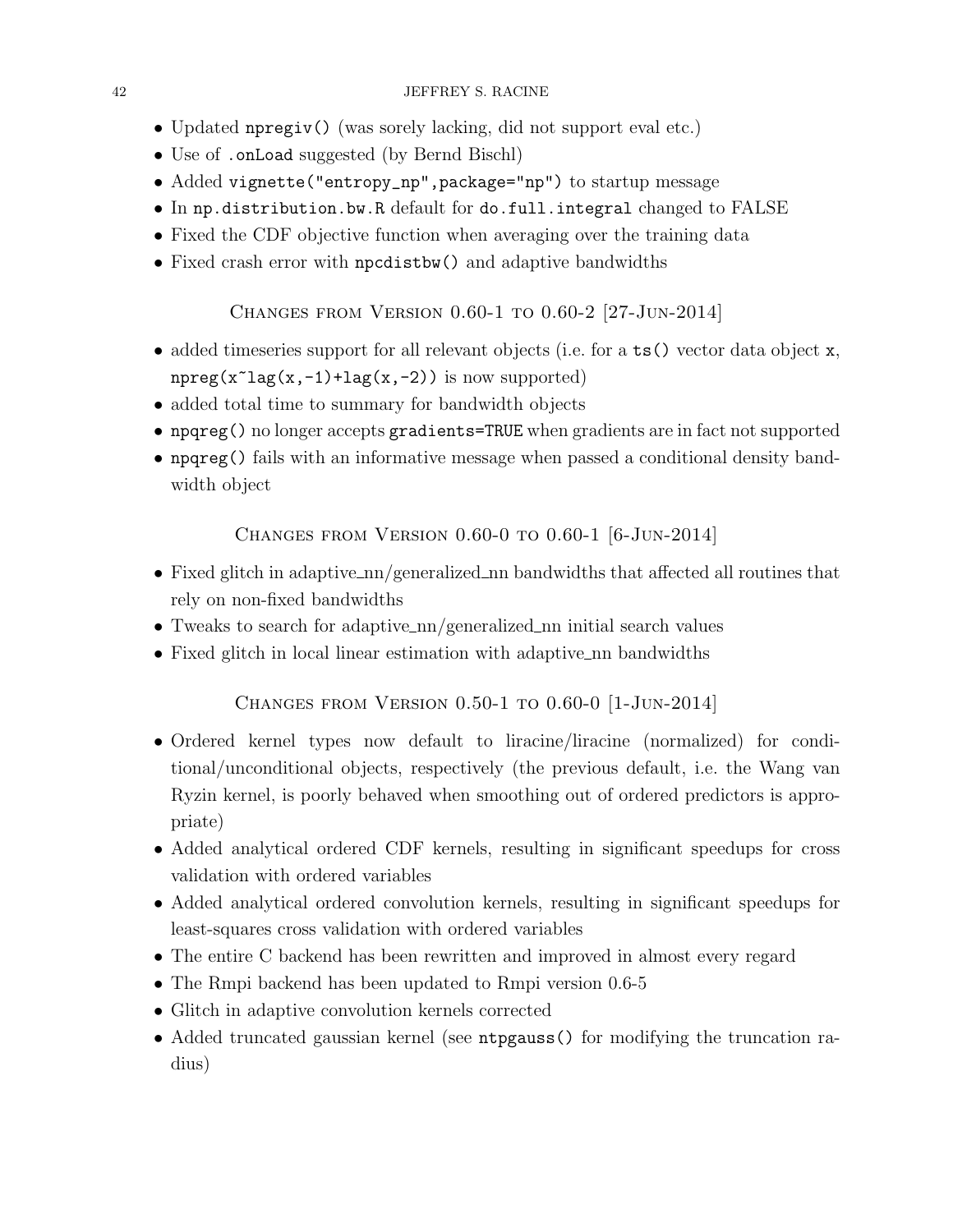- Support for trees complete (use options(np.tree=TRUE)) which when used in conjunction with bounded kernels (i.e. "epanechnikov"/"truncated gaussian") can reduce the computational burden for certain problems
- Optimizers that make use of Powell's direction set method now accept additional arguments that can be used to potentially improve default settings
- Default search settings for optimizers that make use of Powell's direction set method should better scale to the range of variables
- Added mean absolute deviation/1.4826 to mix of robust scale elements
- Corrected error in order of conditional density/distribution manual bandwidths pointed out by Decet Romain
- Figure in vignette not displaying properly, needed png=TRUE reported by Christophe Bontemps
- Using chol2inv/chol rather than solve throughout R routines that rely on inversion
- Fixed glitch in npindexbw() to stop maxit from blowing up every time convergence fails
- Fixed issue with summary reporting incorrect value of objective function in certain bandwidth objects
- When  $\text{mmulti} > 1$ , the full multi-starting search history is now returned in a vector named fval.history
- Added na.action for consistency with other R functions such as lm()
- New function npquantile() that returns smooth univariate quantiles
- npksum() explicitly only uses raw bandwidths now (and will emit an error if passed numeric scale factors, bandwidth objects are still OK)
- Fixed regression in npindex() with bootstrapped standard errors
- Code makes use of one call to npksum() in npindex() and npscoef() where possible rather than two separate calls
- Updated npsigtest() for addition of power and added joint test to the mix
- Changed ceiling() to max(1,round()) in b.star() per Dimitris Politis's suggestion
- Reworked the interface for npcopula() to avoid two bandwidths and density=TRUE but exploiting passing of either npudistbw() (copula) or npudensbw (copula density)

<span id="page-42-0"></span>Changes from Version 0.40-13 to 0.50-1 [13-Mar-2013]

• The functions npudist() and npudistbw() are now uncoupled from npudens() and npudensbw() (previously they relied on unconditional PDF bandwidths due to the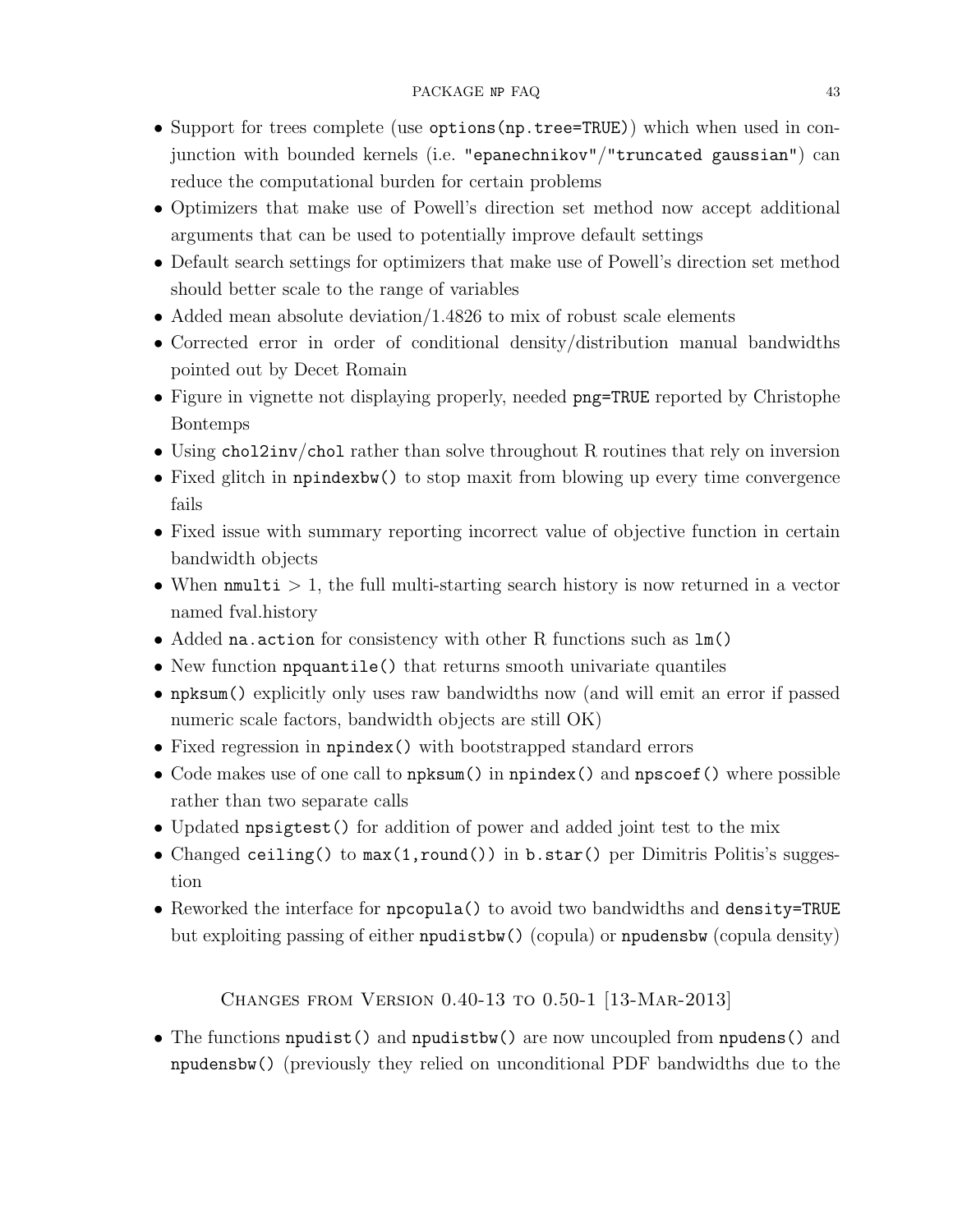lack of a multivariate mixed-data method for selecting bandwidths for CDFs - now with Li & Racine (2013) we have a robust method hence the split)

- The use of cdf=TRUE is deprecated for npudens() and npudensbw() objects due to the uncoupling described above
- Fixed glitch in gradient standard errors in npindex() where identical standard errors were output in model\$gerr
- Fixed glitch in covariance matrix in npindex() ("ichimura") where covariance matrix was not symmetric
- Fixed glitch in npksum where use of bwtype="adaptive\_nn" and operator="integral" produced the survivor function rather than the cumulative distribution function
- Cleaned up internals for npcmstest()
- Using .on Unload rather than . Last. lib in zzz. R
- Fixed glitch in npreg() summary where 'Residual standard error' was reporting residual variance
- npksum() functionality extended
	- npksum() can now return the matrix of kernel weights (which can be useful for constrained estimation, by way of illustration, or constructing novel kernel-based procedures without the need to write extensive code)
	- npksum() can now accept different operators on a product kernel, for example, npksum(txdat=data.frame(x1,x2),operator=c("derivative","normal"),bws=c(1,1)) will use the derivative kernel for x1 (i.e. the derivative of the gaussian kernel) and the default kernel for x2 (i.e. a standard kernel such as the gaussian) thereby allowing the user to program a number of estimators such as conditional CDFs etc. that were previously not available via npksum()
- Fixed glitch with variable scope where certain objects could not be found in the environment
- Added function npcopula() for d-dimensional copula estimation via inversion
- Modified stopping rules in npregiv() and npregivderiv()
- Added reference to  $R^2$  measure (Doksum and Samarov (1995))
- Startup message points to the faq, faq is now a vignette

<span id="page-43-0"></span>Changes from Version 0.40-12 to 0.40-13 [05-Mar-2012]

• Added new function **npregivderiv**() that implements the IV derivative method of Florens and Racine (2012)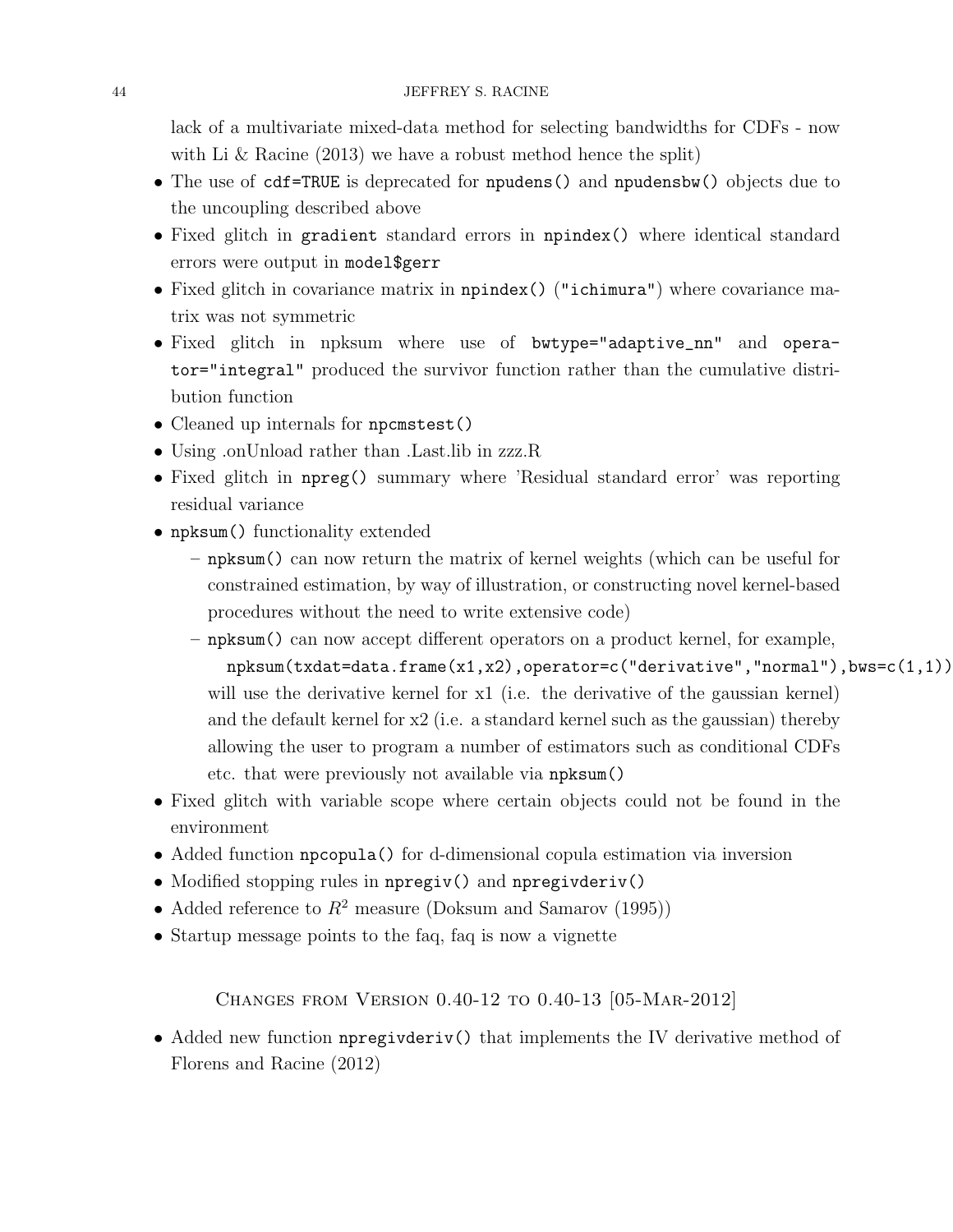- Added more passable parameters to npregiv() (multistarting, parameters passed to optim() for cross-validation)
- Changes to code to improve compliance with R 'Writing portable packages' guidelines and correct partial argument matches

<span id="page-44-0"></span>Changes from Version 0.40-11 to 0.40-12 [24-Nov-2011]

• Added option (user request) to hold the bandwidth fixed but optimize the parameters in the single index model

<span id="page-44-1"></span>Changes from Version 0.40-10 to 0.40-11 [24-Oct-2011]

• Corrected code regression in single index errors introduced inadvertently in 0.40-10

<span id="page-44-2"></span>Changes from Version 0.40-9 to 0.40-10 [24-Oct-2011]

• Modified Silverman's adaptive measure of spread to reflect changes in  $sd()$  (sd on matrix deprecated)

<span id="page-44-3"></span>Changes from Version 0.40-8 to 0.40-9 [30-July-2011]

• Renamed COPYING file to COPYRIGHTS

<span id="page-44-4"></span>Changes from Version 0.40-7 to 0.40-8 [29-July-2011]

- Fixed issue where calling npplot resets system seed
- Updated examples in docs so that plot is recommended throughout (and not npplot that is invoked by plot)
- Fixed regression in npindex when gradients=TRUE and errors=TRUE
- Function npindex/npindexbw now accepts additional arguments and implements this properly (i.e. proper implementation by Tristen of Version 0.30-8/0.30-9 change for npindex)
- Function npplreg now supports factors in the parametric part just like  $lm()$  does

<span id="page-44-5"></span>Changes from Version 0.40-6 to 0.40-7 [8-Jun-2011]

- Function npregive now supports exogenous X and multivariate  $Z$  and  $W$ .
- demo(npregiv) provides a useful illustration.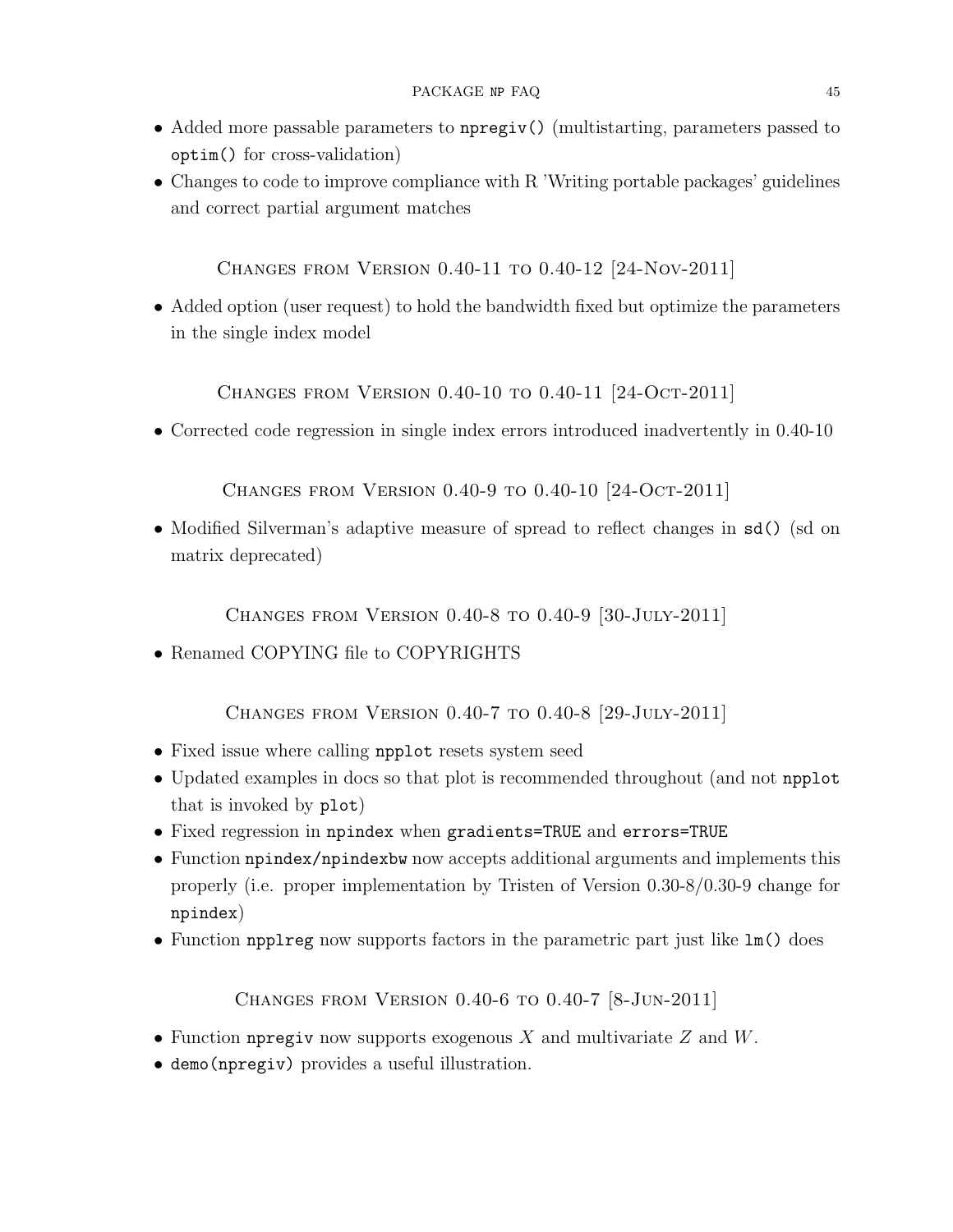### 46 JEFFREY S. RACINE

<span id="page-45-0"></span>Changes from Version 0.40-5 to 0.40-6 [1-Jun-2011]

- Added a new function npregiv that conducts nonparametric instrumental regression a la Darolles, Fan, Florens and Renault (2011, Econometrica) and Horowitz (2011, Econometrica). Note that this function currently returns the fitted  $\varphi(z)$  (i.e. lacks much functionality relative to other np functions) and is in 'beta status' until further notice.
- Added a new dataset Engel95 that allows one to estimate Engel curves using the new nonparametric instrumental regression function npregiv.

<span id="page-45-1"></span>Changes from Version 0.40-4 to 0.40-5 [26-Apr-2011]

• Fixed issue with npindexbw where, for certain problems, starting values needed refinement otherwise convergence would fail (we now use an improved normalization for the starting values)

<span id="page-45-2"></span>Changes from Version 0.40-3 to 0.40-4 [21-Jan-2011]

- Fixed issue with ckertype and ckerorder not being propagated in np.singleindex.bw.R
- Fixed issue with negative penalties being returned by bwmethod="cv.aic" in npregbw (ought to have been +infinity)
- Error being thrown by system(..., intern=TRUE) when mpi.quit() is called, changed to FALSE (change to system() behaviour detailed in R CHANGELOG 2.12.0)

<span id="page-45-3"></span>Changes from Version 0.40-1 to 0.40-3 [23-Jul-2010]

- Added random seed (defaults to 42) to npscoefbw to ensure consistent values for optimization for successive invocations on the same data
- Fixed glitch in multistarting in npscoefbw whereby multistarting was not working (always returned last computed function value and not the minimum)
- Fixed issue for npRmpi where the C code underlying regression cross-validation (code in jksum.c) differs between np and npRmpi (both are correct with the latter being a tad slower)
- Fixed a scope issue whereby a user would write a function that calls an np/npRmpi command, however, objects passed to the user's function and called by the np/npRmpi command (i.e. such as newdata) cannot be found in the environment yet they exist outside of the function
- Fixed issue with bwscaling=TRUE and bwmethod="cv.aic" in npreg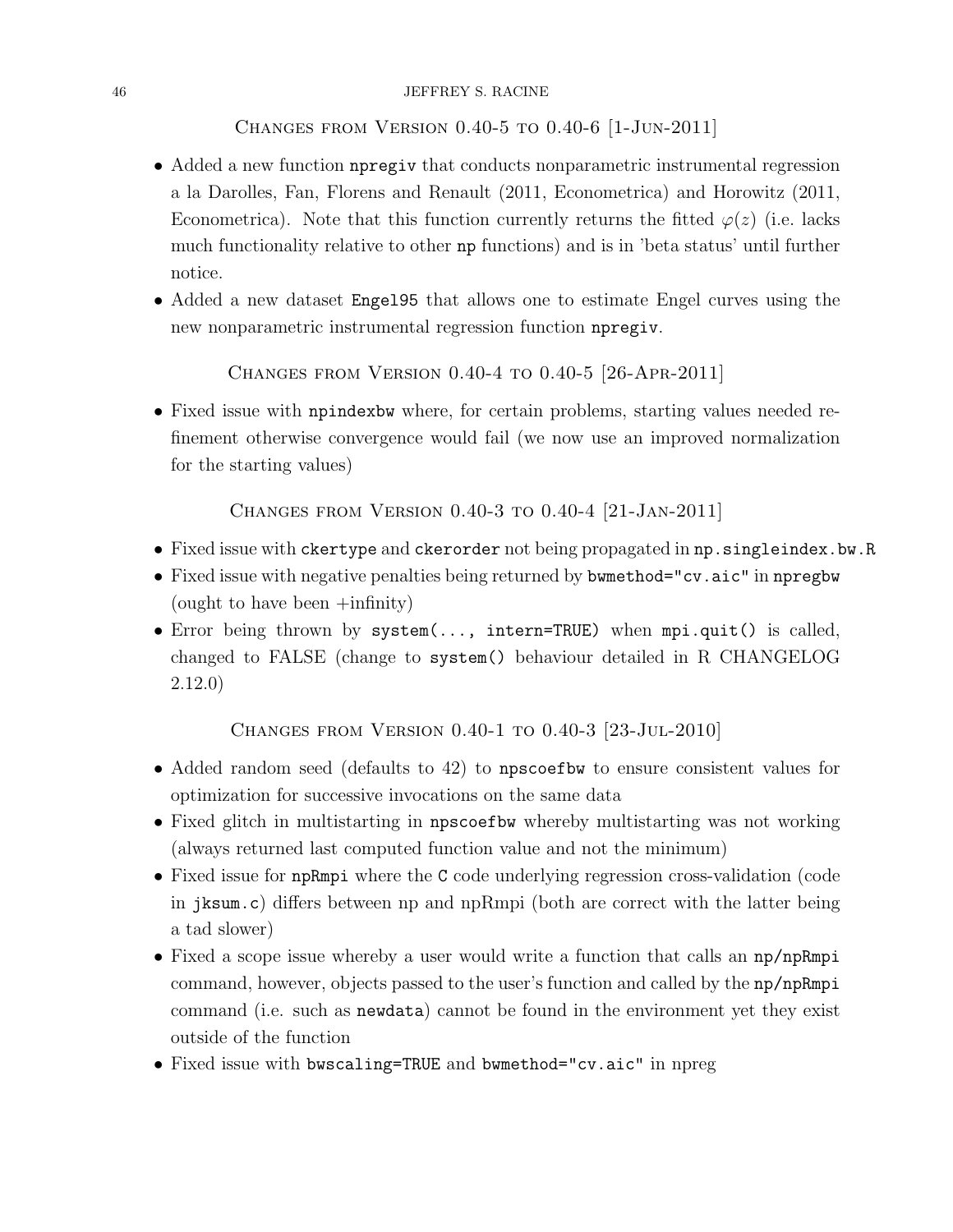### PACKAGE NP FAQ 47

# <span id="page-46-0"></span>Changes from Version 0.40-0 to 0.40-1 [4-Jun-2010]

• Added asymptotic standard errors to npindex for the Klein and Spady and Ichimura parameter estimates which, when gradients=TRUE, can be extracted via vcov(foo) where foo is a npsingleindex object (the Z-scores can be obtained via  $Z \leftarrow$  $\text{coeff}(\text{foo})[-1]/\text{sqrt}(\text{diag}(v\text{cov}(\text{foo})))[-1])$ 

<span id="page-46-1"></span>Changes from Version 0.30-9 to 0.40-0 [25-May-2010]

- Modified codebase to enable dynamic spawning for interactive sessions in npRmpi
- Interactive examples supported in npRmpi

<span id="page-46-2"></span>Changes from Version 0.30-8 to 0.30-9 [17-May-2010]

- Fixed issue where ukertype and okertype were being ignored by npscoef
- Fixed code regression (dating to version 0.30-4) where random.seed=42 was not initialized in functions npcmstest, npdeneqtest, npindexbw, npsdeptest, npqcmstest, npsigtest, npsymtest, npunitest, and npplot
- Fixed issue with saving and restoring random seed in npdeptest
- Changes to codebase to modify method used to prevent division by zero
- New vignette for the npRmpi package (vignette("npRmpi",package="npRmpi"))

<span id="page-46-3"></span>Changes from Version 0.30-7 to 0.30-8 [20-Apr-2010]

- Implemented moment version of metric entropy in npsymtest and npunitest with warnings about their use documented carefully and exceptions trapped and warnings issuing when detected
- Cleaned up print/summary output formatting of some functions

<span id="page-46-4"></span>Changes from Version 0.30-6 to 0.30-7 [15-Feb-2010]

- Added function npunitest for entropy-based testing of equality of univariate densities as described in Maasoumi and Racine (2002)
- Updated vignette to reflect new functions from 0.30-4 upwards (Table 1: np functions)

<span id="page-46-5"></span>Changes from Version 0.30-5 to 0.30-6 [3-Feb-2010]

- Added function npsdeptest for entropy-based testing of nonlinear serial dependence described in Granger, Maasoumi and Racine (2004)
- Added function npdeptest for entropy-based testing of nonlinear pairwise dependence described in Maasoumi and Racine (2002)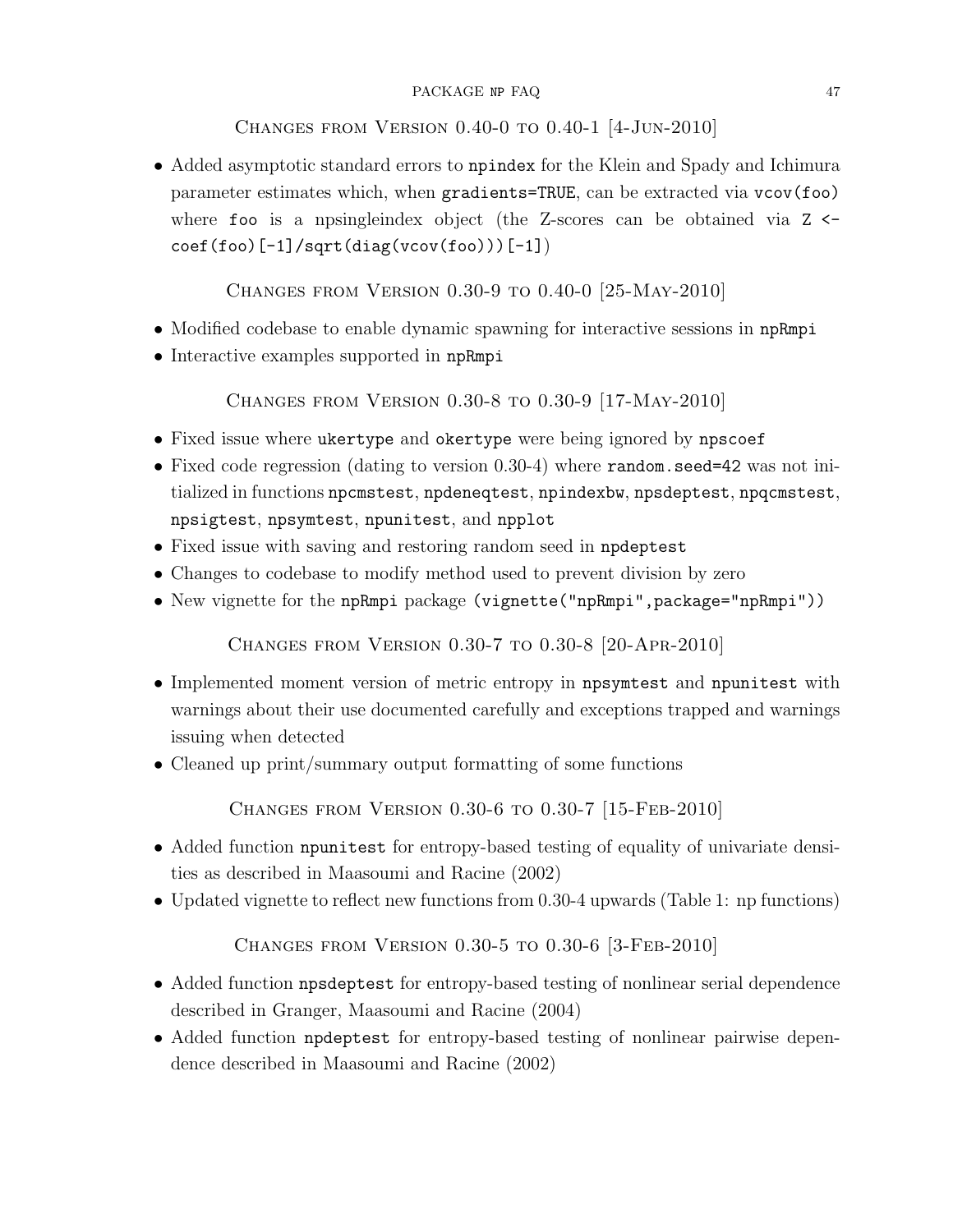- Added more bootstrap options to npsymtest (now both iid and time-series bootstrapping are supported)
- Cleaned up summary formatting in the vignette by adding \usepackage[utf8x] {inputenc} to the Sweave file np.Rnw
- Fixed issue with saving and restoring random seed when there was none in the environment

# <span id="page-47-0"></span>Changes from Version 0.30-4 to 0.30-5 [29-Jan-2010]

- Added function npdeneqtest for integrated squared difference testing of equality of densities as described in Maasoumi, Li, and Racine (2009), Journal of Econometrics
- Save random seed prior to setting seed in certain functions, then restore seed after function completes

<span id="page-47-1"></span>Changes from Version 0.30-3 to 0.30-4 [27-Jan-2010]

- Added function npsymtest for entropy-based testing of symmetry described in Maasoumi and Racine (2009), Econometric Reviews
- Added function b.star that automates block length selection for the stationary and circular bootstrap
- Cleaned up docs

<span id="page-47-2"></span>Changes from Version 0.30-2 to 0.30-3 [28-May-2009]

- Corrected error in Epanechnikov convolution kernels for fixed and generalized bandwidth objects
- Changed default example in npscoef

<span id="page-47-3"></span>Changes from Version 0.30-1 to 0.30-2 [19-Apr-2009]

• min(std,IQR/1.348) is the adaptive measure of spread. We now test for the pathological case where IQR=0 but std>0 and return std in this instance

<span id="page-47-4"></span>Changes from Version 0.30-0 to 0.30-1 [29-Jan-2009]

- predict() now supports bandwidth, density, distribution, conbandwidth, condensity, and condistribution objects
- Consistently allow predictions for categorical values outside of support of training data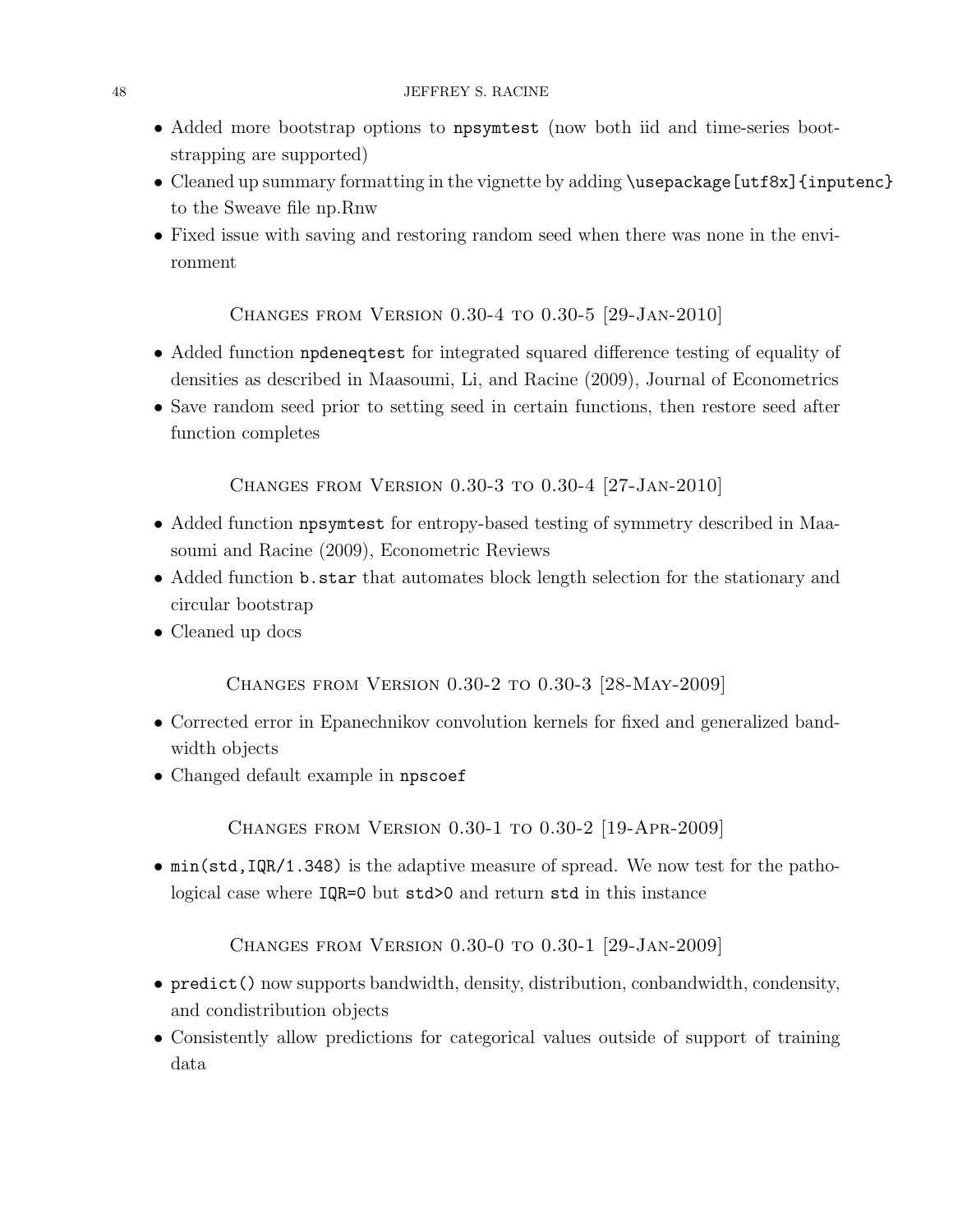Note that predictions based upon unconditional density objects defined over categorical variables that lie outside the support of the training data may no longer be true probabilities (i.e., as defined over the training data and the extended/augmented support – their sum may exceed one) and may therefore require renormalization by the user

- Fixed a numerical issue which could hinder npregbw()'s cross validation with higherorder kernels
- Default nmulti in npplregbw() is now set correctly
- Fixed a bug with the ridging routine in npscoefbw(), added ridging to npscoef()
- Fixed minor  $i/\sigma$  issue with Multistart 1 of... using npscoefbw()

<span id="page-48-0"></span>Changes from Version 0.20-4 to 0.30-0 [15-Jan-2009]

• Added basic user-interrupt checking for all underlying C code so that either  $\text{Ctrl}-$ C> (Rterm) or the 'STOP' icon (Rgui) will interrupt all running processes. This has a number of desirable side effects in addition to being able to interrupt C-based processes including i) R no longer showing up as 'not responding' under the task manager (Windows) or the activity monitor (Mac OS X) and ii) buffered output now being correctly displayed when using Rgui under Windows and Mac OS X

Note that repeated interruption of large jobs can reduce available memory under R - if this becomes an issue (i.e., you get a 'cannot allocate...' error under R) simply restart R (i.e., exit then run a fresh R session)

- Added a function **npseed**() that allows the user to set/reset the random seed for all underlying C routines
- Fixed a bug that caused npplregbw() to ignore any kernel options for the regression of  $y$  on  $z$
- Refined certain constants used in the normal-reference density bandwidth rule for increased accuracy
- Moved from using the maximum likelihood estimate of variance throughout to the degrees of freedom corrected estimate (all variance estimates now change by the factor  $(n-1)/n$

<span id="page-48-1"></span>Changes from Version 0.20-3 to 0.20-4 [19-Nov-2008]

• Using an adaptive measure of spread throughout. The scale factor reported for a bandwidth can appear to be small when the sample standard deviation of the associated variable is inflated due to the presence of outliers. Furthermore, supplying a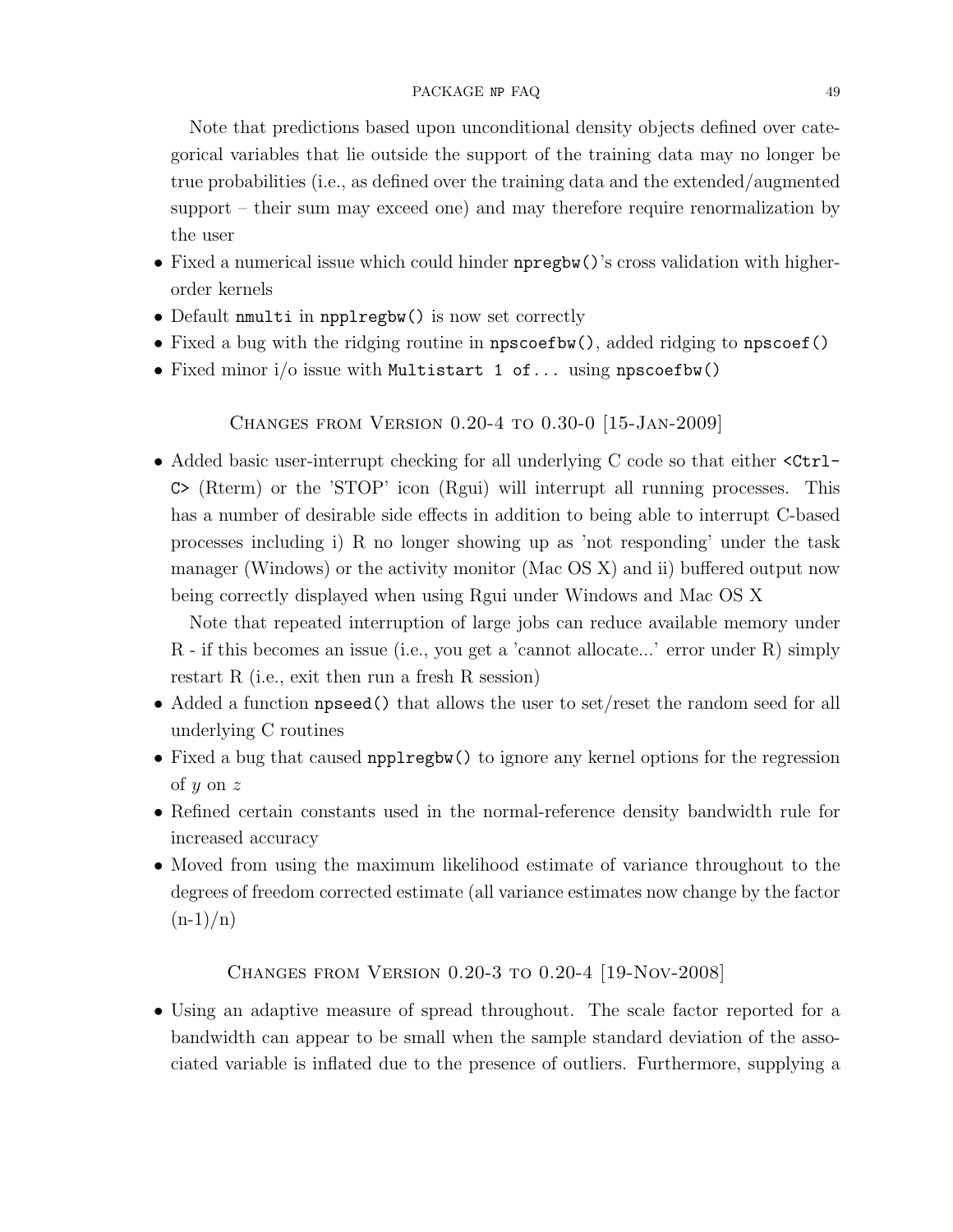### 50 JEFFREY S. RACINE

scale factor of, say, 1.06 for density estimation when there are outliers that inflate the standard deviation may oversmooth rather dramatically in the presence of outliers. We now use the measure found in Silverman (1986, equation (3.30)) which is min(standard deviation, interquartile range/1.349). This robust choice produces expected results for scale factors in the presence of outliers

<span id="page-49-0"></span>Changes from Version 0.20-2 to 0.20-3[14-Nov-2008]

- Fixed a typo which caused predict() and plot() to abort when called on plregression objects, and which also prevented print() and summary() from printing information about the kernels used when called on plregression objects
- Fixed a typo which caused partially linear regressions to crash when out-of-sample responses were provided with evaluation data

<span id="page-49-1"></span>Changes from Version 0.20-1 to 0.20-2 [02-Nov-2008]

- Allow for evaluation outside of discrete support of factors in npksum() and fixed a warning in jksum
- Fixed a bug which lead to unpredictable behavior when there were more categorical values for the training data than realisations

<span id="page-49-2"></span>Changes from Version 0.20-0 to 0.20-1 [13-Aug-2008]

• Work-around for scale-factor issues during noting to contract the training the training data

<span id="page-49-3"></span>Changes from Version 0.14-3 to 0.20-0 [28-Jul-2008]

- npksum() now supports an expanded set of kernels (including convolution, derivative and integral), which can be selected via the operator  $=$  argument
- Automatic bandwidth searches are now performed when attempting to evaluate on data without bandwidths. This allows users to combine bandwidth selection and estimation in one step
- The npsigtest () interface is brought in line with other functions (S3)
- Significance tests can now be performed on  $npreg()$  outputs, so  $npsigtest(modelname)$ is now supported
- Added a vignette and faq. To see the vignette try vignette ("np", package="np")
- summary() on npconmode() now properly retrieves names from bandwidth objects
- Fixed the 6th and 8th order epanechnikov kernels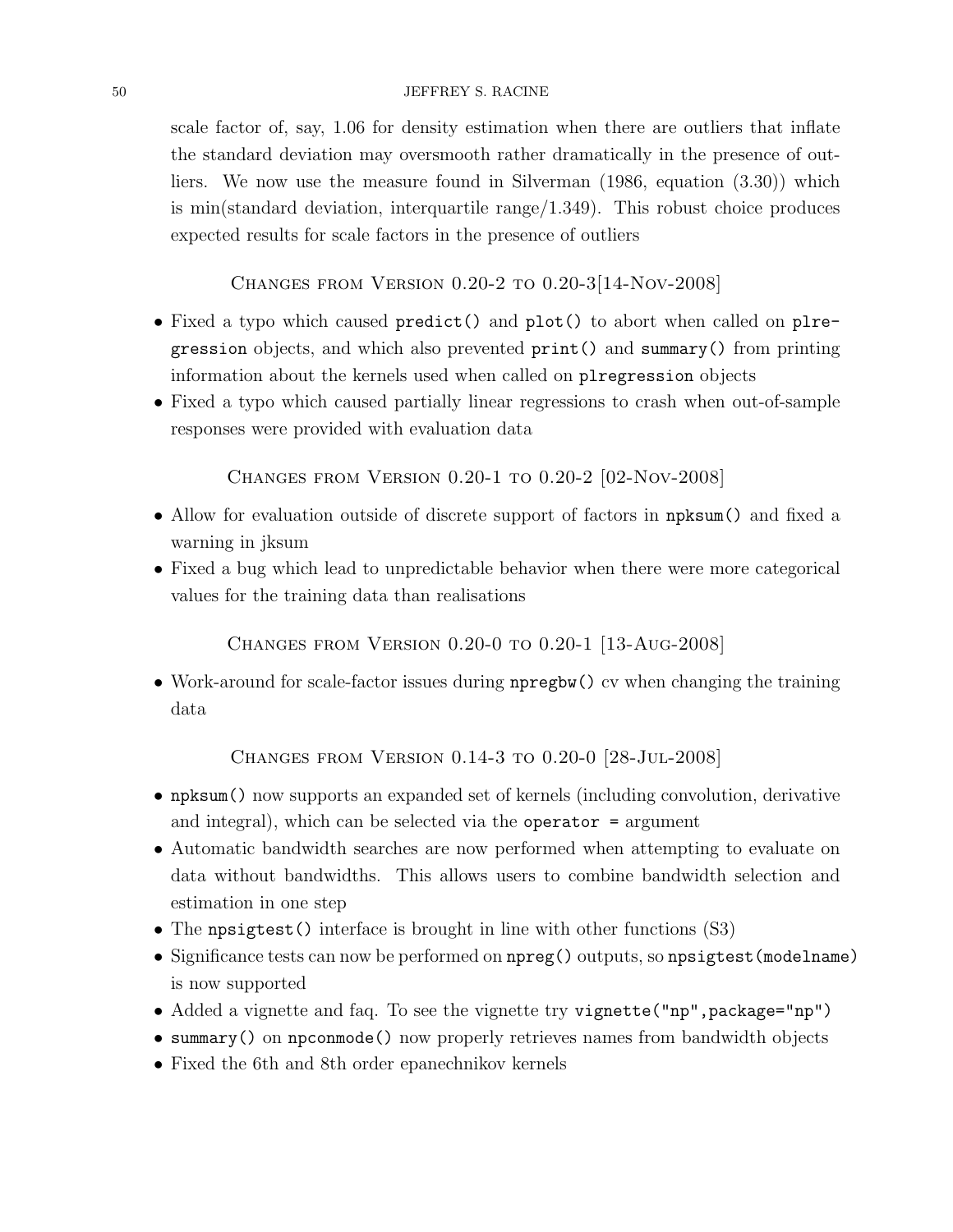- Fixed some quietness issues
- npplot() now returns data upon request for conditional densities
- npreg() and npcdens() now take the appropriate limits in some pathological cases
- User supplied bandwidths now operate seamlessly with the formula interface

<span id="page-50-0"></span>Changes from Version 0.14-2 to 0.14-3 [02-May-2008]

• Fixed a glitch that only arose when using the liracine unordered kernel in the presence of irrelevant variables. The upper bound for numerical search was constrained to be  $(c-1)/c$  [that for the aitchisonaitken unordered kernel] but ought to have been 1. The summary output would therefore show a value of lambda hitting the (smaller) upper bound  $(c-1)/1$  when it may have hit the (larger) upper bound 1

<span id="page-50-1"></span>Changes from Version 0.14-1 to 0.14-2 [11-Jan-2008]

- Relaxed checking tolerances slightly to prevent spurious 'invalid bandwidth' errors
- Empty sections were removed from help files
- example(foobar) now works again. This was disabled in 0.14-1 at the request of the R maintainers in order to shorten the duration of R CMD check. All examples remained in the help files but due to the presence of 'dontrun' they were not run when example(foobar) is requested. Now a limited subset is run while the full set of examples remain in the documents

## <span id="page-50-2"></span>Changes from Version 0.13-1 to 0.14-1 [18-Dec-2007]

- Now use  $\text{optim}()$  for minimisation in single index and smooth coefficient models
- Fixed bug in klein-spady objective function
- Standard errors are now available in the case of no continuous variables
- Summary should look prettier, print additional information
- Tidied up lingering issues with out-of-sample data and conditional modes
- Fixed error when plotting asymptotic errors with conditional densities
- Fixed a bug in npplot() with partially linear regressions and plot.behavior="data" or "plot-data"
- Maximum default number of multistarts is 5
- Least-squares cross-validation of conditional densities uses a new, much faster algorithm
- New, faster algorithm for least-squares cross-validation for both local-constant and local linear regressions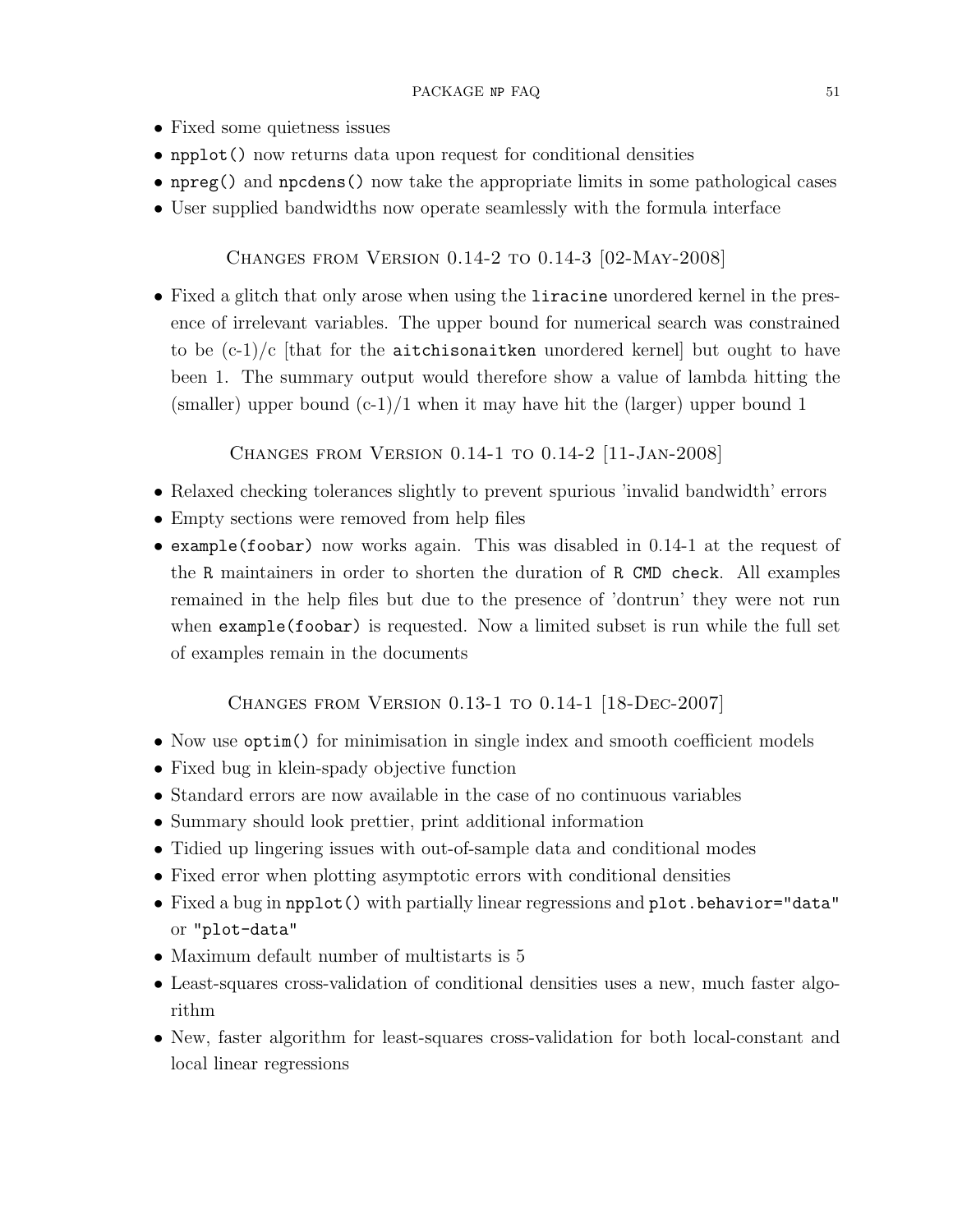### 52 JEFFREY S. RACINE

Note that the estimator has changed somewhat: both cross-validation and the estimator itself use a method of shrinking towards the local constant estimator when singularity would otherwise lead to the breakdown of the estimator. This arises in sparse data settings in conjunction with small bandwidths for one or more regressor

- Optimised smooth coefficient code, added ridging
- Fixed bug in uniform CDF kernel
- Fixed bug where npindexbw() would ignore bandwidth.compute = FALSE and compute bandwidths when supplied with a preexisting bw object
- Now can handle estimation out of discrete support
- Summary would misreport the values of discrete scale factors which were computed with bwscaling = TRUE

## <span id="page-51-0"></span>Changes from Version 0.12-1 to 0.13-1 [03-May-2007]

- Bandwidths are now checked for validity based on their variable and kernel types
- np now does a better job of preserving names of some 'y' data
- Names of coefficients returned from coef () now match variable names
- Fixed some corner cases in  $npksum()$  involving the dimensionality of outputs
- Fixed deprecation warnings in R 2.5.0 caused by use of \$ on atomic objects
- Various and sundry bug fixes in npscoef()
- npscoef() now handles discrete 'z' data
- Predict now accepts the argument 'se.fit', like predict.lm
- Fixed bug where incorrect asymptotic standard errors of gradients for regression objects were being displayed in npplot()
- Fixed bug where errors of gradients of regression objects were not being returned in matrix form
- vcov() now works with partially linear regression objects
- Fixed detection of evaluation responses when using the formula interface
- Pre-computed bandwidth objects are now provided for some of the more computationally burdensome examples
- Added Jeffrey Wooldridge's WAGE1 dataset with qualitative variables (married, female, nonwhite)
- Predictions outside of discrete support for regressions and conditional densities are now allowed
- Fixed sign issue with scaling of standard errors in the single index model
- Fixed error when calculating some bandwidths/scale factors for display purposes